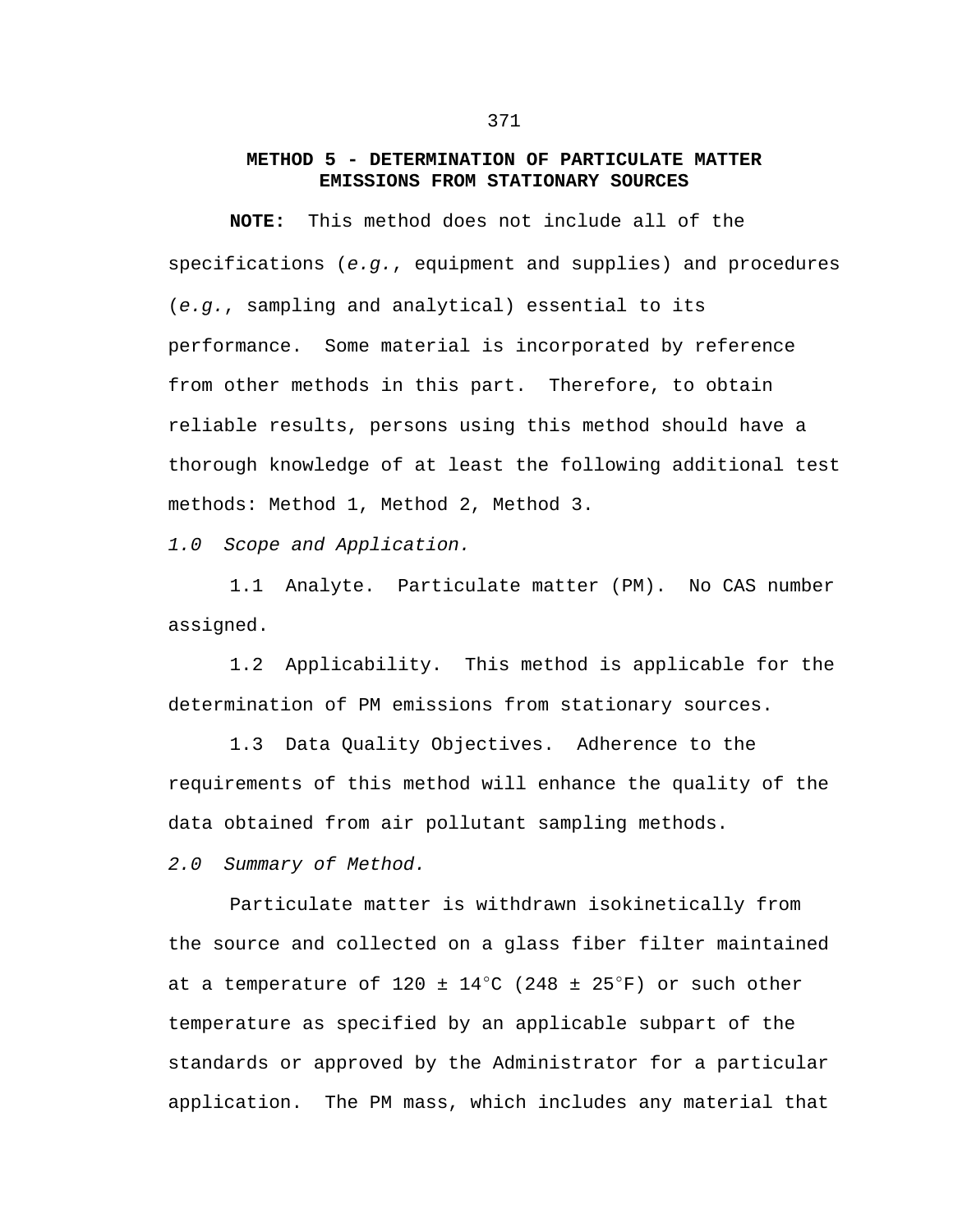condenses at or above the filtration temperature, is determined gravimetrically after the removal of uncombined water.

*3.0 Definitions.* [Reserved]

*4.0 Interferences.* [Reserved]

*5.0 Safety.*

5.1 Disclaimer. This method may involve hazardous materials, operations, and equipment. This test method may not address all of the safety problems associated with its use. It is the responsibility of the user of this test method to establish appropriate safety and health practices and to determine the applicability of regulatory limitations prior to performing this test method.

*6.0 Equipment and Supplies.*

6.1 Sample Collection. The following items are required for sample collection:

6.1.1 Sampling Train. A schematic of the sampling train used in this method is shown in Figure 5-1 in Section 18.0. Complete construction details are given in APTD-0581 (Reference 2 in Section 17.0); commercial models of this train are also available. For changes from APTD-0581 and for allowable modifications of the train shown in Figure 5-1, see the following subsections.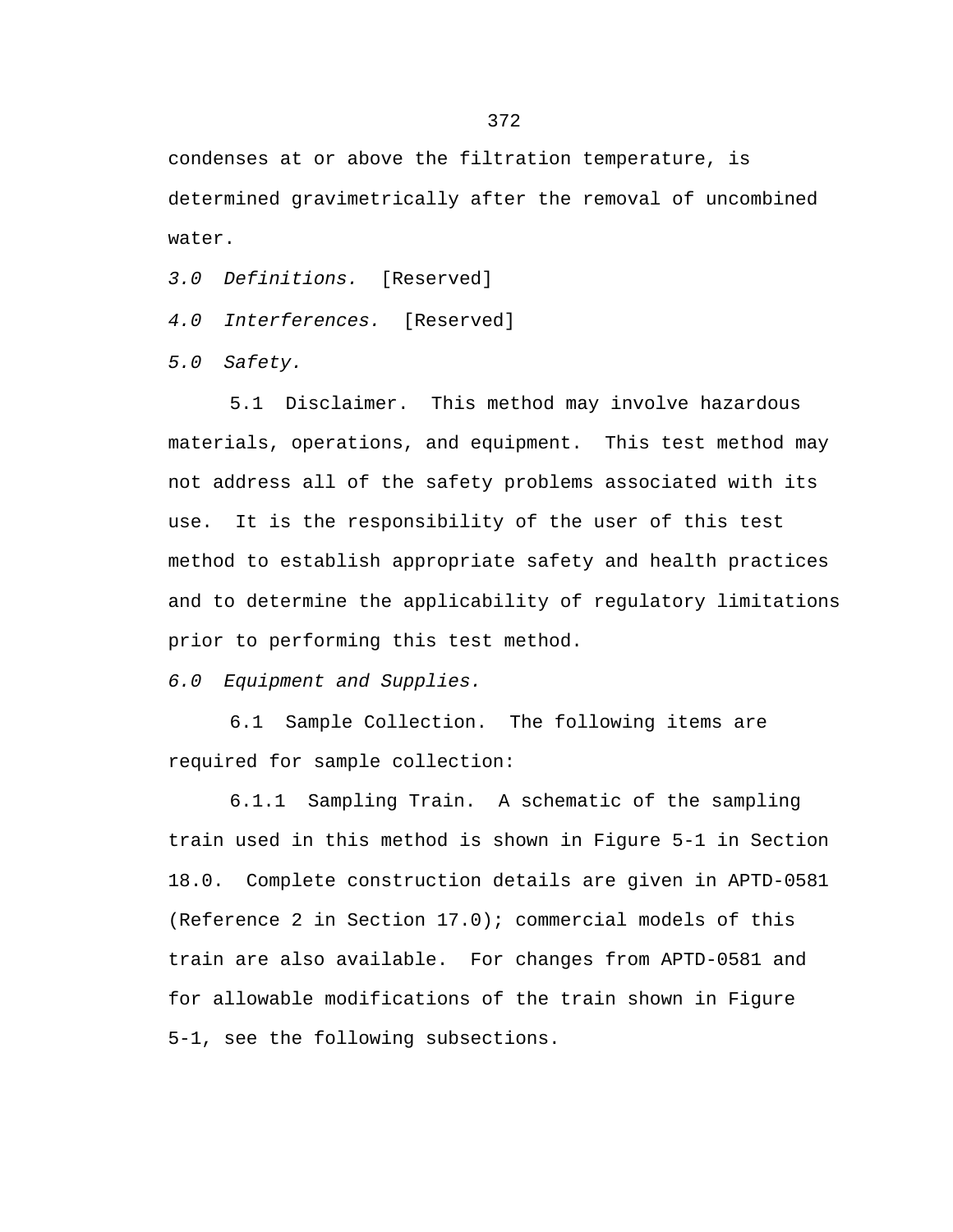**NOTE:** The operating and maintenance procedures for the sampling train are described in APTD-0576 (Reference 3 in Section 17.0). Since correct usage is important in obtaining valid results, all users should read APTD-0576 and adopt the operating and maintenance procedures outlined in it, unless otherwise specified herein.

6.1.1.1 Probe Nozzle. Stainless steel (316) or glass with a sharp, tapered leading edge. The angle of taper shall be  $\leq 30^{\circ}$ , and the taper shall be on the outside to preserve a constant internal diameter. The probe nozzle shall be of the button-hook or elbow design, unless otherwise specified by the Administrator. If made of stainless steel, the nozzle shall be constructed from seamless tubing. Other materials of construction may be used, subject to the approval of the Administrator. A range of nozzle sizes suitable for isokinetic sampling should be available. Typical nozzle sizes range from 0.32 to 1.27 cm (1/8 to 1/2 in) inside diameter (ID) in increments of 0.16 cm (1/16 in). Larger nozzles sizes are also available if higher volume sampling trains are used. Each nozzle shall be calibrated, according to the procedures outlined in Section 10.1.

6.1.1.2 Probe Liner. Borosilicate or quartz glass tubing with a heating system capable of maintaining a probe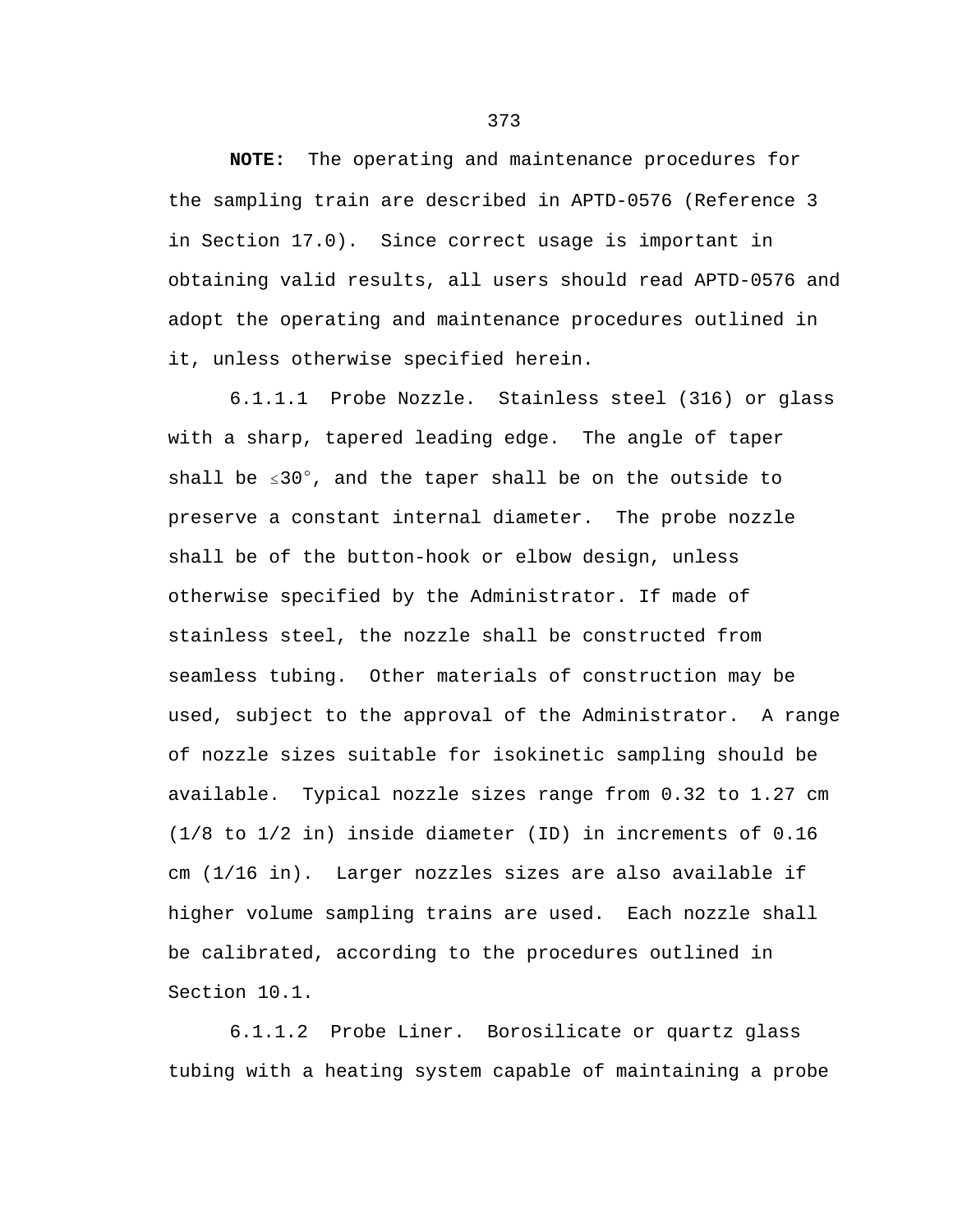gas temperature during sampling of  $120 \pm 14$  °C (248  $\pm$  25  $\Gamma$ F), or such other temperature as specified by an applicable subpart of the standards or as approved by the Administrator for a particular application. Since the actual temperature at the outlet of the probe is not usually monitored during sampling, probes constructed according to APTD-0581 and utilizing the calibration curves of APTD-0576 (or calibrated according to the procedure outlined in APTD-0576) will be considered acceptable. Either borosilicate or quartz glass probe liners may be used for stack temperatures up to about 480 °C (900 °F); quartz glass liners shall be used for temperatures between 480 and 900  $^{\circ}$ C (900 and 1,650  $^{\circ}$ F). Both types of liners may be used at higher temperatures than specified for short periods of time, subject to the approval of the Administrator. The softening temperature for borosilicate glass is 820 °C (1500°F), and for quartz glass it is 1500  $\degree$ C (2700  $\degree$ F). Whenever practical, every effort should be made to use borosilicate or quartz glass probe liners. Alternatively, metal liners (*e.g.*, 316 stainless steel, Incoloy 825 or other corrosion resistant metals) made of seamless tubing may be used, subject to the approval of the Administrator.

6.1.1.3 Pitot Tube. Type S, as described in Section 6.1 of Method 2, or other device approved by the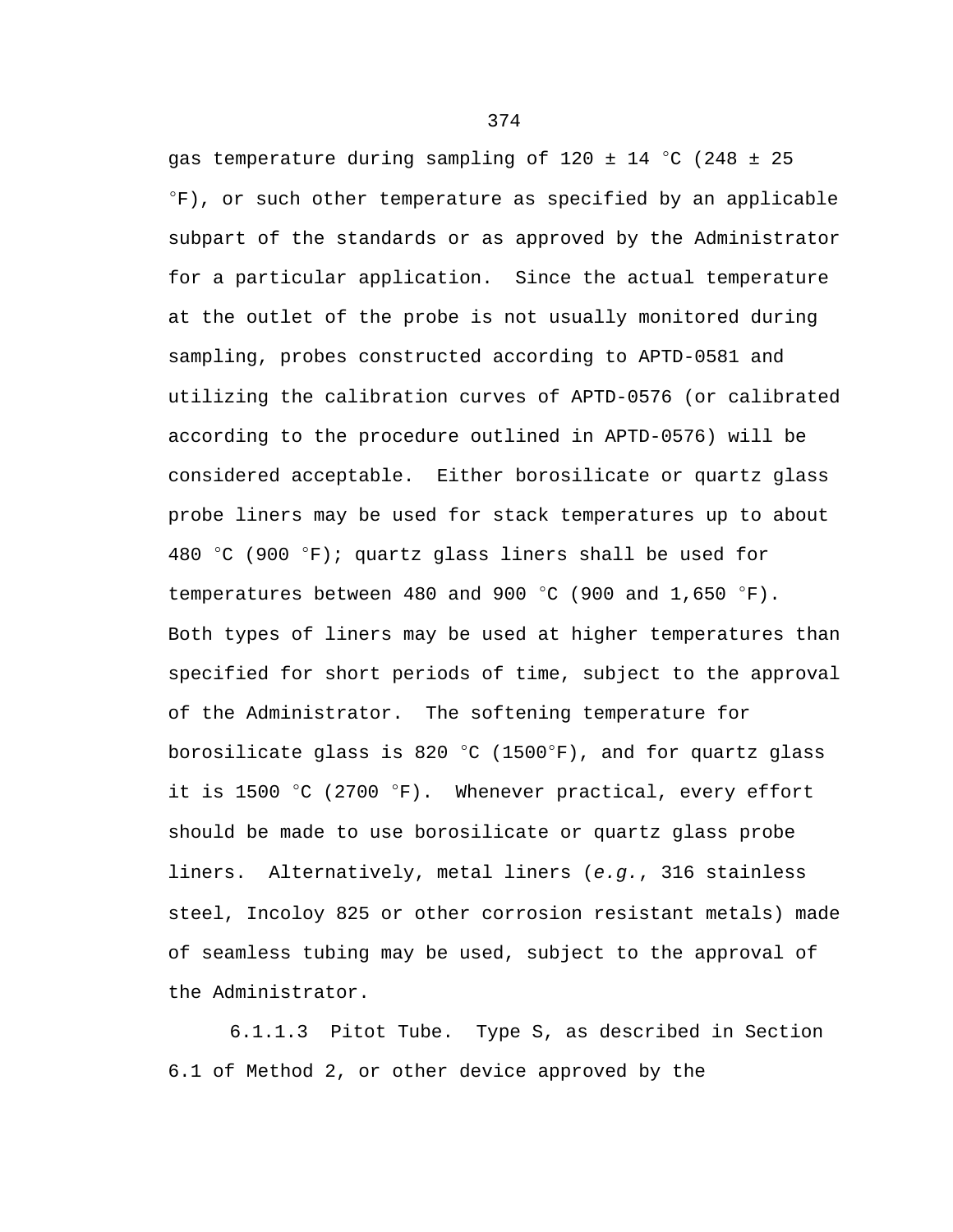Administrator. The pitot tube shall be attached to the probe (as shown in Figure 5-1) to allow constant monitoring of the stack gas velocity. The impact (high pressure) opening plane of the pitot tube shall be even with or above the nozzle entry plane (see Method 2, Figure 2-7) during sampling. The Type S pitot tube assembly shall have a known coefficient, determined as outlined in Section 10.0 of Method 2.

6.1.1.4 Differential Pressure Gauge. Inclined manometer or equivalent device (two), as described in Section 6.2 of Method 2. One manometer shall be used for velocity head ()p) readings, and the other, for orifice differential pressure readings.

6.1.1.5 Filter Holder. Borosilicate glass, with a glass frit filter support and a silicone rubber gasket. Other materials of construction (*e.g.*, stainless steel, Teflon, or Viton) may be used, subject to the approval of the Administrator. The holder design shall provide a positive seal against leakage from the outside or around the filter. The holder shall be attached immediately at the outlet of the probe (or cyclone, if used).

6.1.1.6 Filter Heating System. Any heating system capable of maintaining a temperature around the filter holder of 120  $\pm$  14 °C (248  $\pm$  25 °F) during sampling, or such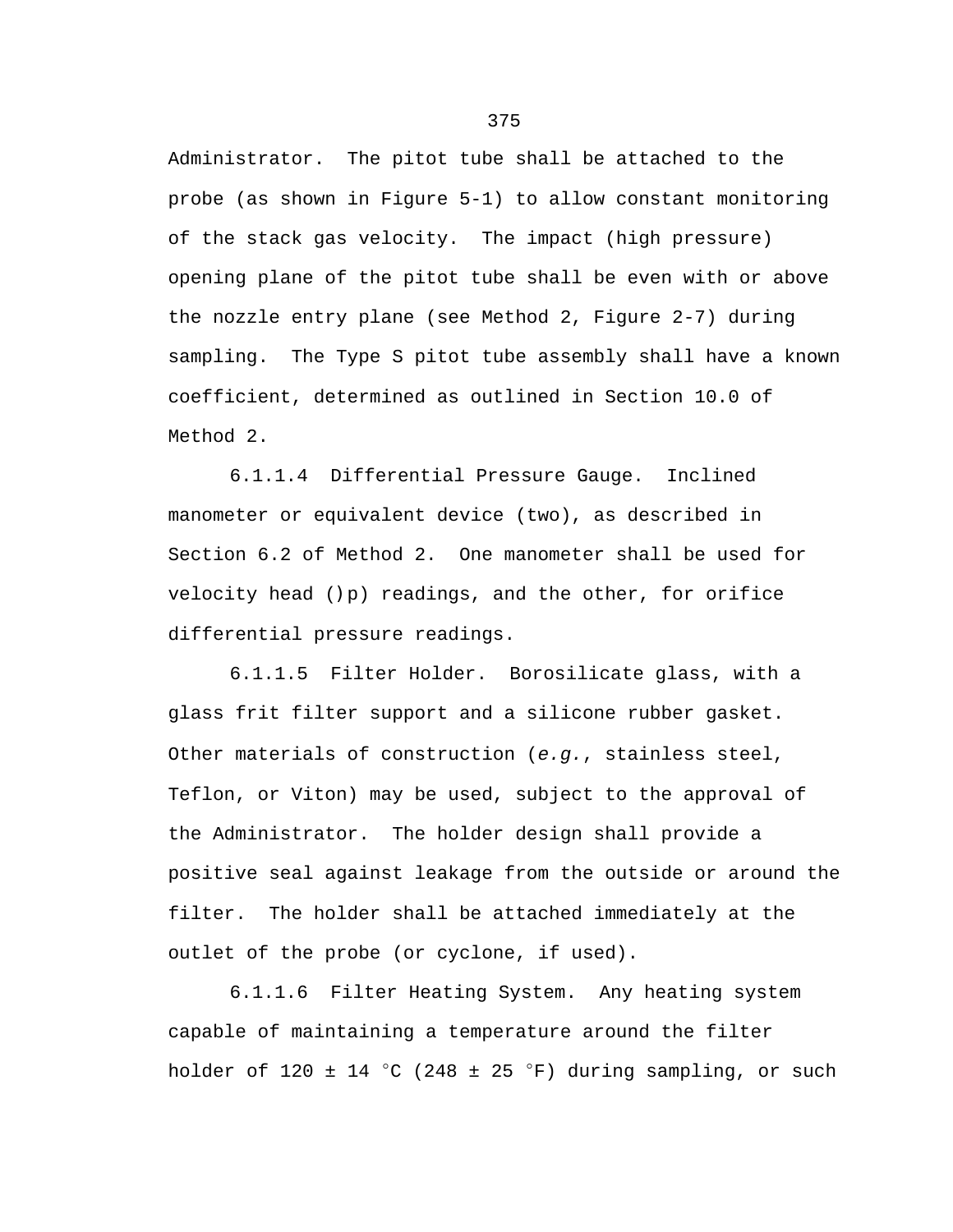other temperature as specified by an applicable subpart of the standards or approved by the Administrator for a particular application.

6.1.1.7 Temperature Sensor. A temperature sensor capable of measuring temperature to within  $\pm 3$  °C (5.4 °F) shall be installed so that the sensing tip of the temperature sensor is in direct contact with the sample gas, and the temperature around the filter holder can be regulated and monitored during sampling.

6.1.1.8 Condenser. The following system shall be used to determine the stack gas moisture content: Four impingers connected in series with leak-free ground glass fittings or any similar leak-free noncontaminating fittings. The first, third, and fourth impingers shall be of the Greenburg-Smith design, modified by replacing the tip with a 1.3 cm (½ in.) ID glass tube extending to about 1.3 cm (½ in.) from the bottom of the flask. The second impinger shall be of the Greenburg-Smith design with the standard tip. Modifications (*e.g.*, using flexible connections between the impingers, using materials other than glass, or using flexible vacuum lines to connect the filter holder to the condenser) may be used, subject to the approval of the Administrator. The first and second impingers shall contain known quantities of water (Section 8.3.1), the third shall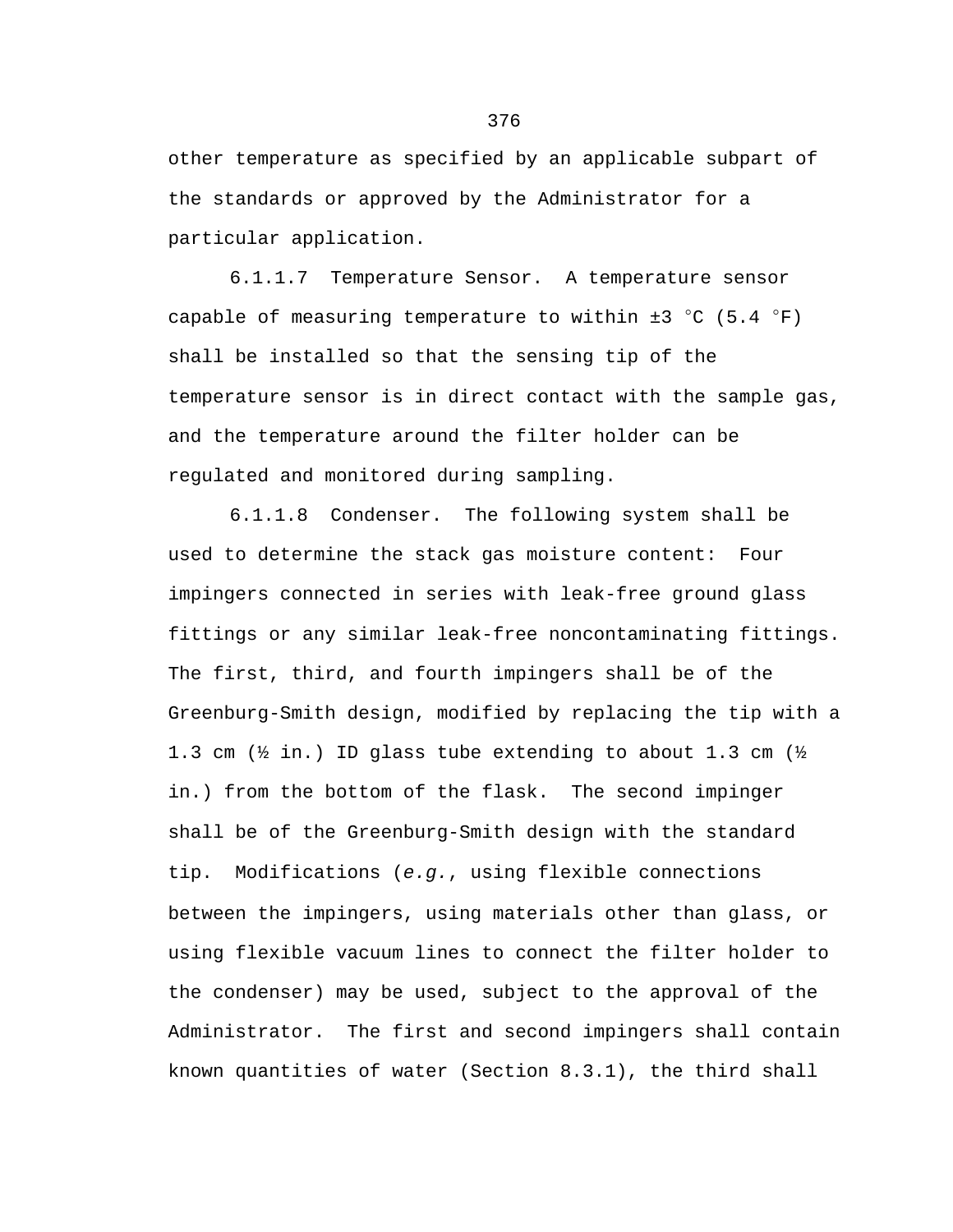be empty, and the fourth shall contain a known weight of silica gel, or equivalent desiccant. A temperature sensor, capable of measuring temperature to within  $1 °C$  (2  $°F$ ) shall be placed at the outlet of the fourth impinger for monitoring purposes. Alternatively, any system that cools the sample gas stream and allows measurement of the water condensed and moisture leaving the condenser, each to within 1 ml or 1 g may be used, subject to the approval of the Administrator. An acceptable technique involves the measurement of condensed water either gravimetrically or volumetrically and the determination of the moisture leaving the condenser by: (1) monitoring the temperature and pressure at the exit of the condenser and using Dalton's law of partial pressures; or (2) passing the sample gas stream through a tared silica gel (or equivalent desiccant) trap with exit gases kept below 20  $^{\circ}$ C (68  $^{\circ}$ F) and determining the weight gain. If means other than silica gel are used to determine the amount of moisture leaving the condenser, it is recommended that silica gel (or equivalent) still be used between the condenser system and pump to prevent moisture condensation in the pump and metering devices and to avoid the need to make corrections for moisture in the metered volume.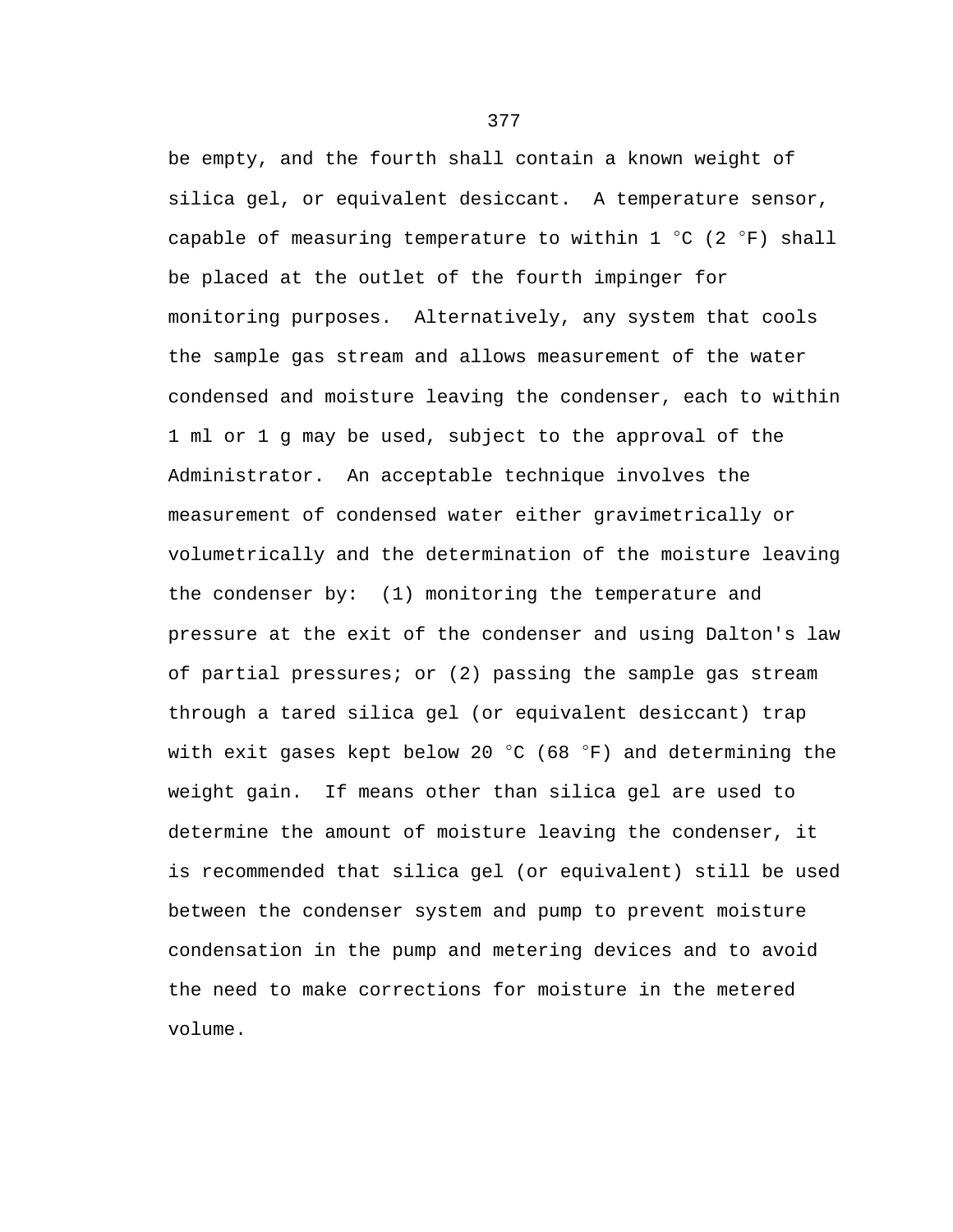**NOTE:** If a determination of the PM collected in the impingers is desired in addition to moisture content, the impinger system described above shall be used, without modification. Individual States or control agencies requiring this information shall be contacted as to the sample recovery and analysis of the impinger contents.

6.1.1.9 Metering System. Vacuum gauge, leak-free pump, temperature sensors capable of measuring temperature to within 3  $°C$  (5.4  $°F$ ), dry gas meter (DGM) capable of measuring volume to within 2 percent, and related equipment, as shown in Figure 5-1. Other metering systems capable of maintaining sampling rates within 10 percent of isokinetic and of determining sample volumes to within 2 percent may be used, subject to the approval of the Administrator. When the metering system is used in conjunction with a pitot tube, the system shall allow periodic checks of isokinetic rates.

6.1.1 10 Sampling trains utilizing metering systems designed for higher flow rates than that described in APTD-0581 or APTD-0576 may be used provided that the specifications of this method are met.

6.1.2 Barometer. Mercury, aneroid, or other barometer capable of measuring atmospheric pressure to within 2.5 mm Hg (0.1 in.).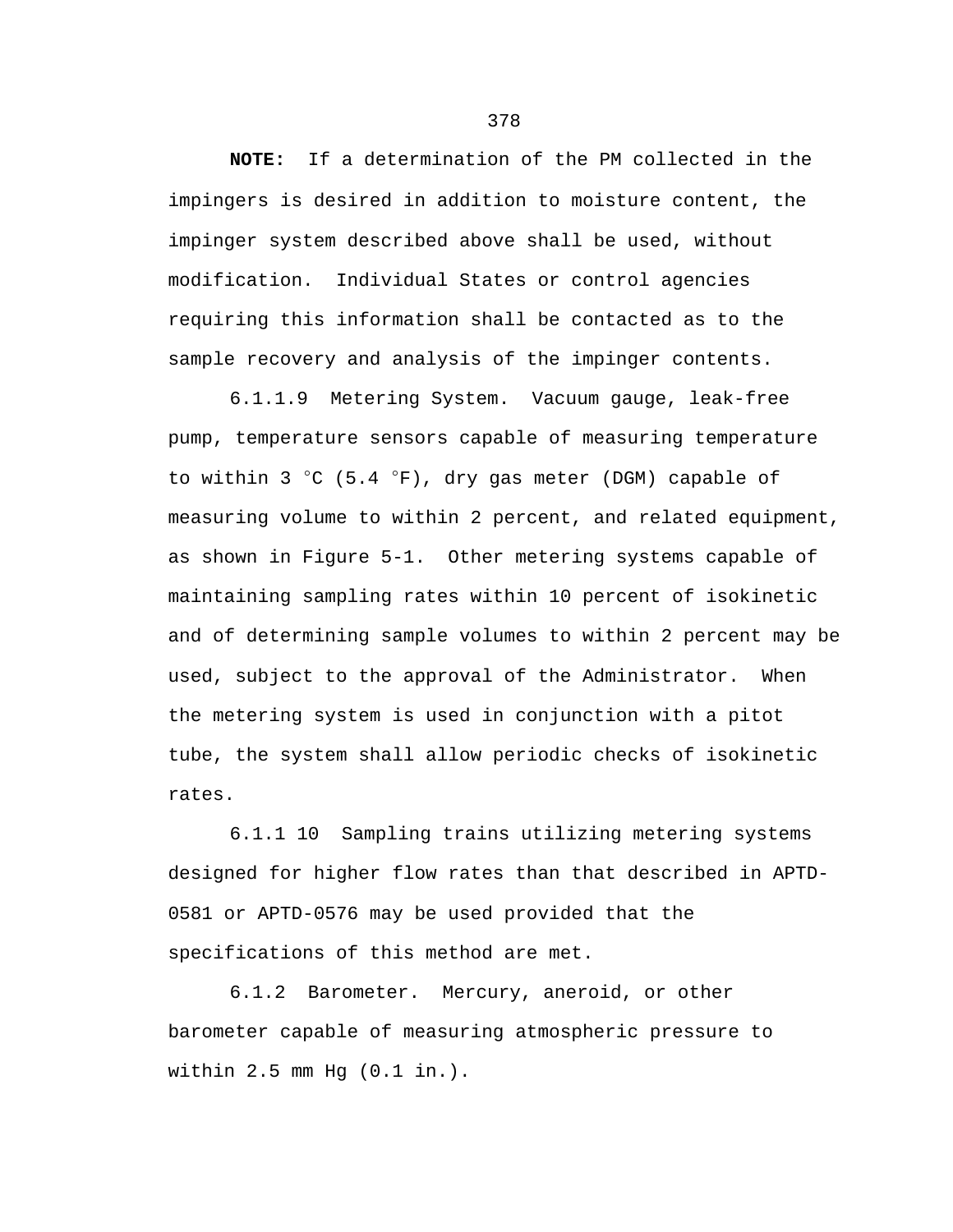**NOTE:** The barometric pressure reading may be obtained from a nearby National Weather Service station. In this case, the station value (which is the absolute barometric pressure) shall be requested and an adjustment for elevation differences between the weather station and sampling point shall be made at a rate of minus 2.5 mm Hg (0.1 in.) per 30 m (100 ft) elevation increase or plus 2.5 mm Hg (0.1 in) per 30 m (100 ft) elevation decrease.

6.1.3 Gas Density Determination Equipment. Temperature sensor and pressure gauge, as described in Sections 6.3 and 6.4 of Method 2, and gas analyzer, if necessary, as described in Method 3. The temperature sensor shall, preferably, be permanently attached to the pitot tube or sampling probe in a fixed configuration, such that the tip of the sensor extends beyond the leading edge of the probe sheath and does not touch any metal. Alternatively, the sensor may be attached just prior to use in the field. Note, however, that if the temperature sensor is attached in the field, the sensor must be placed in an interference-free arrangement with respect to the Type S pitot tube openings (see Method 2, Figure 2-4). As a second alternative, if a difference of not more than 1 percent in the average velocity measurement is to be introduced, the temperature sensor need not be attached to the probe or pitot tube.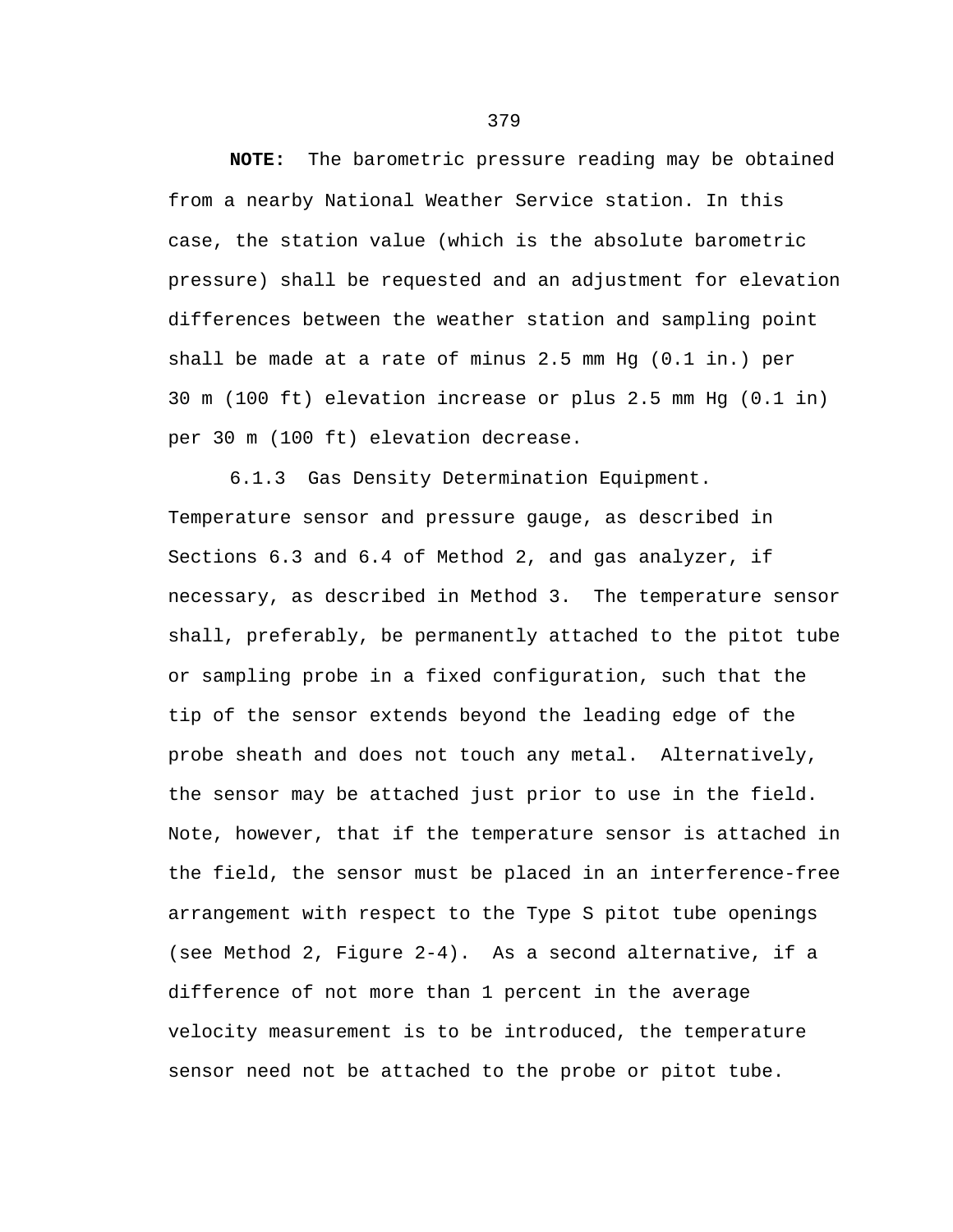(This alternative is subject to the approval of the Administrator.)

6.2 Sample Recovery. The following items are required for sample recovery:

6.2.1 Probe-Liner and Probe-Nozzle Brushes. Nylon bristle brushes with stainless steel wire handles. The probe brush shall have extensions (at least as long as the probe) constructed of stainless steel, Nylon, Teflon, or similarly inert material. The brushes shall be properly sized and shaped to brush out the probe liner and nozzle.

6.2.2 Wash Bottles. Two Glass wash bottles are recommended. Alternatively, polyethylene wash bottles may be used. It is recommended that acetone not be stored in polyethylene bottles for longer than a month.

6.2.3 Glass Sample Storage Containers. Chemically resistant, borosilicate glass bottles, for acetone washes, 500 ml or 1000 ml. Screw cap liners shall either be rubberbacked Teflon or shall be constructed so as to be leak-free and resistant to chemical attack by acetone. (Narrow mouth glass bottles have been found to be less prone to leakage.) Alternatively, polyethylene bottles may be used.

6.2.4 Petri Dishes. For filter samples; glass or polyethylene, unless otherwise specified by the Administrator.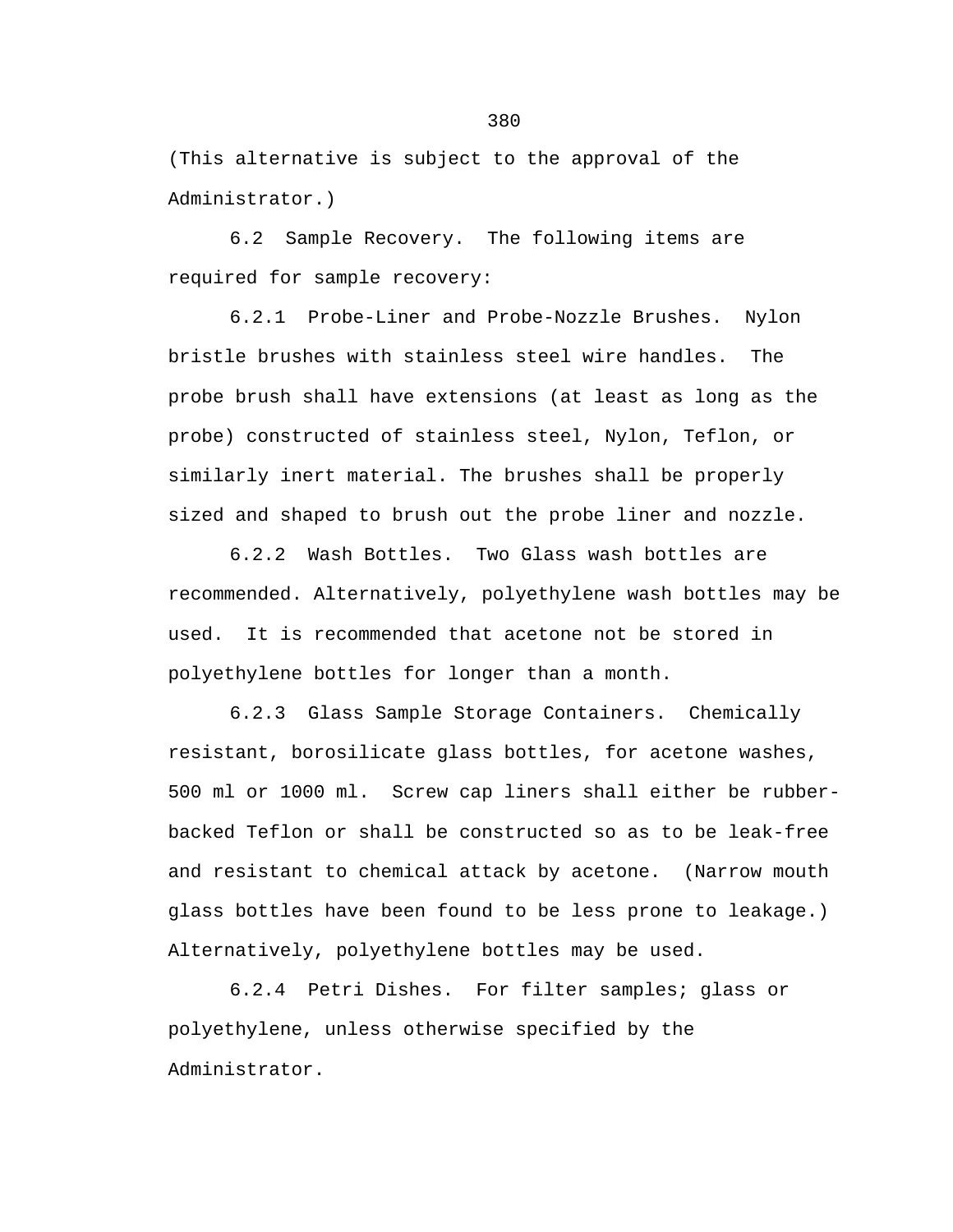6.2.5 Graduated Cylinder and/or Balance. To measure condensed water to within 1 ml or 0.5 g. Graduated cylinders shall have subdivisions no greater than 2 ml.

6.2.6 Plastic Storage Containers. Air-tight containers to store silica gel.

6.2.7 Funnel and Rubber Policeman. To aid in transfer of silica gel to container; not necessary if silica gel is weighed in the field.

6.2.8 Funnel. Glass or polyethylene, to aid in sample recovery.

6.3 Sample Analysis. The following equipment is required for sample analysis:

6.3.1 Glass Weighing Dishes.

6.3.2 Desiccator.

6.3.3 Analytical Balance. To measure to within 0.1 mg.

6.3.4 Balance. To measure to within 0.5 g.

6.3.5 Beakers. 250 ml.

6.3.6 Hygrometer. To measure the relative humidity of the laboratory environment.

6.3.7 Temperature Sensor. To measure the temperature of the laboratory environment.

*7.0 Reagents and Standards*.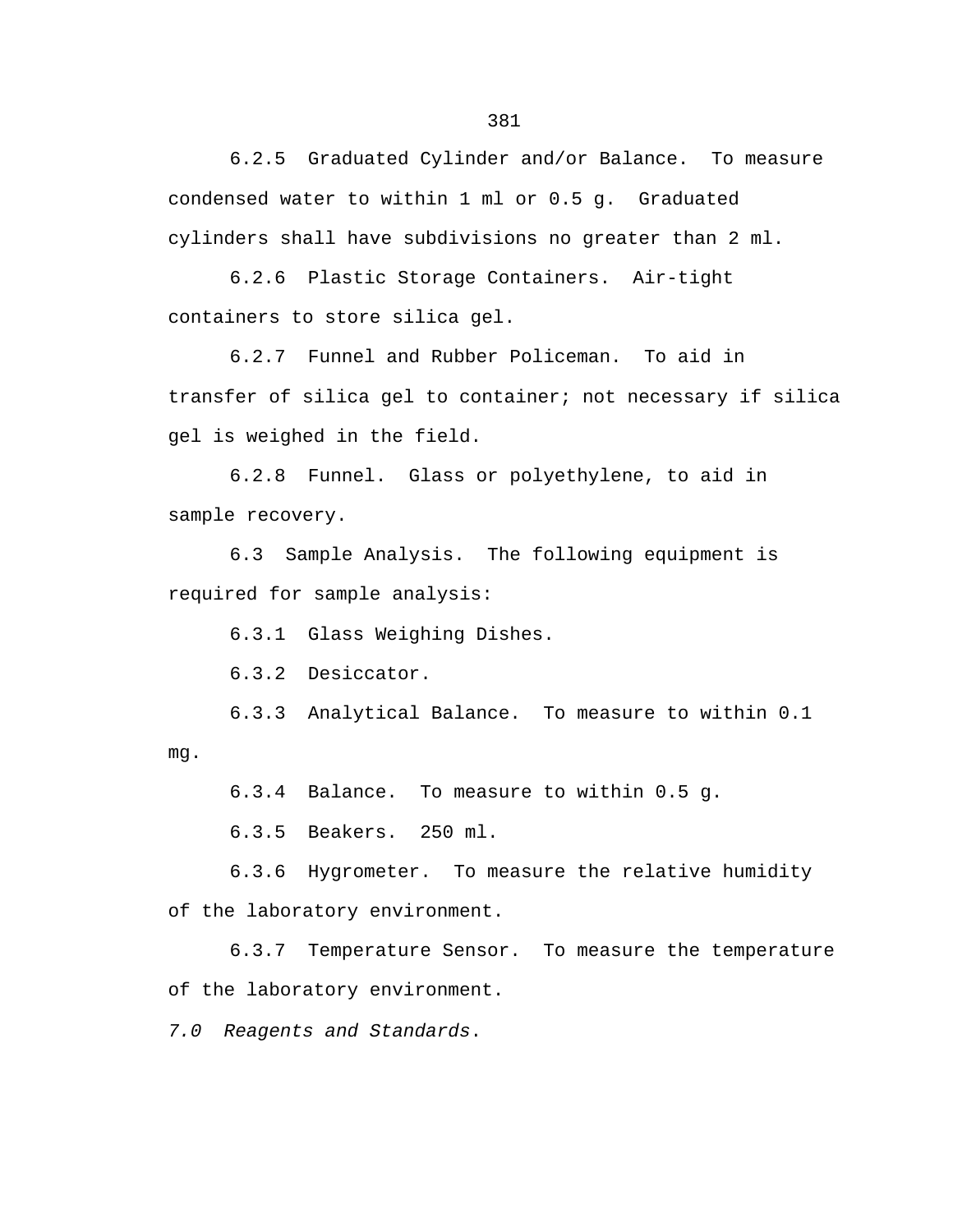7.1 Sample Collection. The following reagents are required for sample collection:

7.1.1 Filters. Glass fiber filters, without organic binder, exhibiting at least 99.95 percent efficiency (<0.05 percent penetration) on 0.3 micron dioctyl phthalate smoke particles. The filter efficiency test shall be conducted in accordance with ASTM Method D 2986-71, 78, or 95a (incorporated by reference - see §60.17). Test data from the supplier's quality control program are sufficient for this purpose. In sources containing  $SO_2$  or  $SO_3$ , the filter material must be of a type that is unreactive to  $SO_2$  or  $SO_3$ . Reference 10 in Section 17.0 may be used to select the appropriate filter.

7.1.2 Silica Gel. Indicating type, 6 to 16 mesh. If previously used, dry at 175  $^{\circ}$ C (350  $^{\circ}$ F) for 2 hours. New silica gel may be used as received. Alternatively, other types of desiccants (equivalent or better) may be used, subject to the approval of the Administrator.

7.1.3 Water. When analysis of the material caught in the impingers is required, deionized distilled water [to conform to ASTM D 1193-77 or 91 Type 3 (incorporated by reference - see §60.17)] shall be used. Run blanks prior to field use to eliminate a high blank on test samples.

7.1.4 Crushed Ice.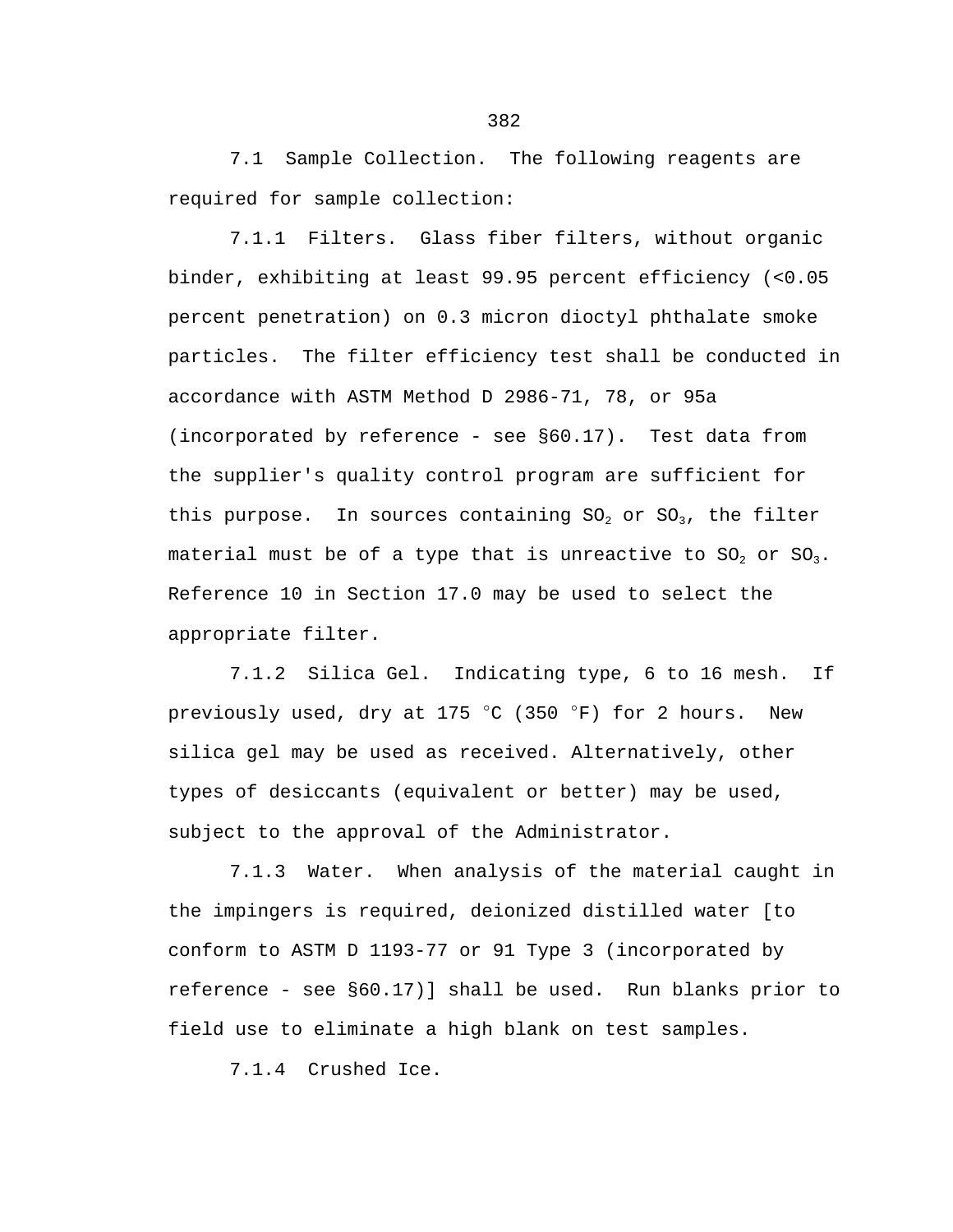7.1.5 Stopcock Grease. Acetone-insoluble, heatstable silicone grease. This is not necessary if screw-on connectors with Teflon sleeves, or similar, are used. Alternatively, other types of stopcock grease may be used, subject to the approval of the Administrator.

7.2 Sample Recovery. Acetone, reagent grade,  $\leq 0.001$ percent residue, in glass bottles, is required. Acetone from metal containers generally has a high residue blank and should not be used. Sometimes, suppliers transfer acetone to glass bottles from metal containers; thus, acetone blanks shall be run prior to field use and only acetone with low blank values  $( \le 0.001$  percent) shall be used. In no case shall a blank value of greater than 0.001 percent of the weight of acetone used be subtracted from the sample weight.

7.3 Sample Analysis. The following reagents are required for sample analysis:

7.3.1 Acetone. Same as in Section 7.2.

7.3.2 Desiccant. Anhydrous calcium sulfate,

indicating type. Alternatively, other types of desiccants may be used, subject to the approval of the Administrator. *8.0 Sample Collection, Preservation, Storage, and Transport.*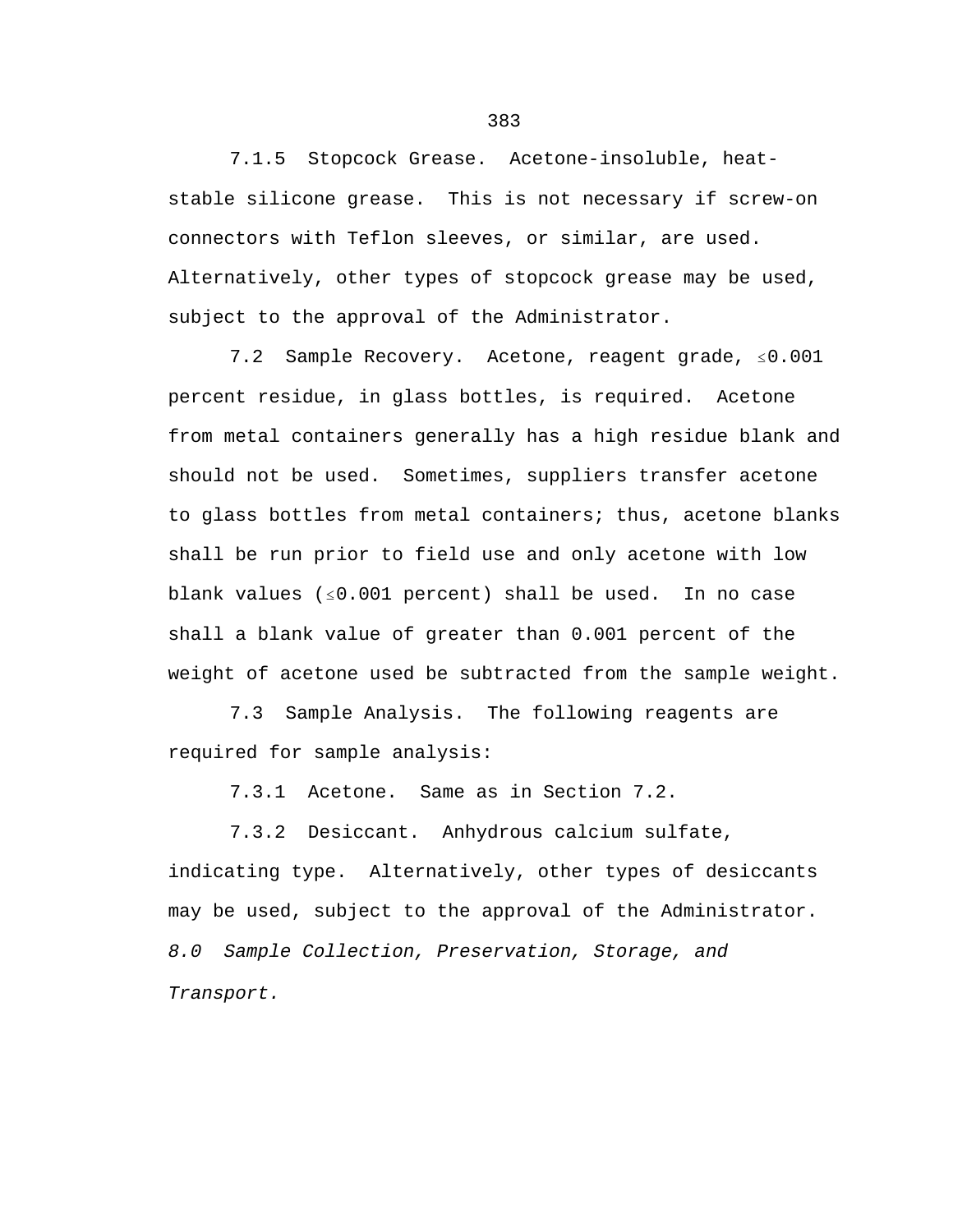8.1 Pretest Preparation. It is suggested that sampling equipment be maintained according to the procedures described in APTD-0576.

8.1.1 Place 200 to 300 g of silica gel in each of several air-tight containers. Weigh each container, including silica gel, to the nearest 0.5 g, and record this weight. As an alternative, the silica gel need not be preweighed, but may be weighed directly in its impinger or sampling holder just prior to train assembly.

8.1.2 Check filters visually against light for irregularities, flaws, or pinhole leaks. Label filters of the proper diameter on the back side near the edge using numbering machine ink. As an alternative, label the shipping containers (glass or polyethylene petri dishes), and keep each filter in its identified container at all times except during sampling.

8.1.3 Desiccate the filters at 20  $\pm$  5.6 °C (68  $\pm$  10  $\textdegree$ F) and ambient pressure for at least 24 hours. Weigh each filter (or filter and shipping container) at intervals of at least 6 hours to a constant weight  $(i.e., s0.5$  mg change from previous weighing). Record results to the nearest 0.1 mg. During each weighing, the period for which the filter is exposed to the laboratory atmosphere shall be less than 2 minutes. Alternatively (unless otherwise specified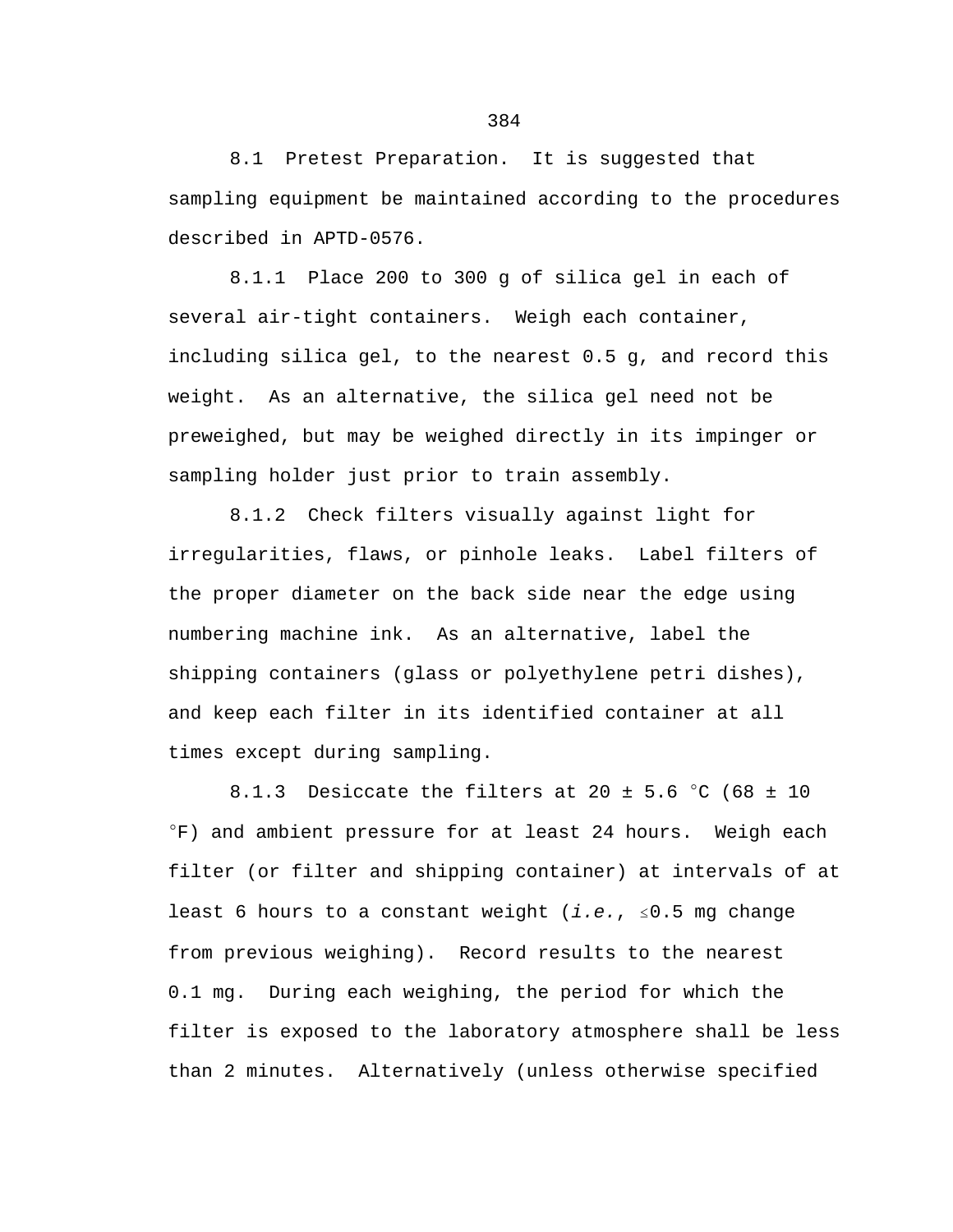by the Administrator), the filters may be oven dried at 105  $^{\circ}$ C (220  $^{\circ}$ F) for 2 to 3 hours, desiccated for 2 hours, and weighed. Procedures other than those described, which account for relative humidity effects, may be used, subject to the approval of the Administrator.

8.2 Preliminary Determinations.

8.2.1 Select the sampling site and the minimum number of sampling points according to Method 1 or as specified by the Administrator. Determine the stack pressure,

temperature, and the range of velocity heads using Method 2; it is recommended that a leak check of the pitot lines (see Method 2, Section 8.1) be performed. Determine the moisture content using Approximation Method 4 or its alternatives for the purpose of making isokinetic sampling rate settings. Determine the stack gas dry molecular weight, as described in Method 2, Section 8.6; if integrated Method 3 sampling is used for molecular weight determination, the integrated bag sample shall be taken simultaneously with, and for the same total length of time as, the particulate sample run.

8.2.2 Select a nozzle size based on the range of velocity heads, such that it is not necessary to change the nozzle size in order to maintain isokinetic sampling rates. During the run, do not change the nozzle size. Ensure that the proper differential pressure gauge is chosen for the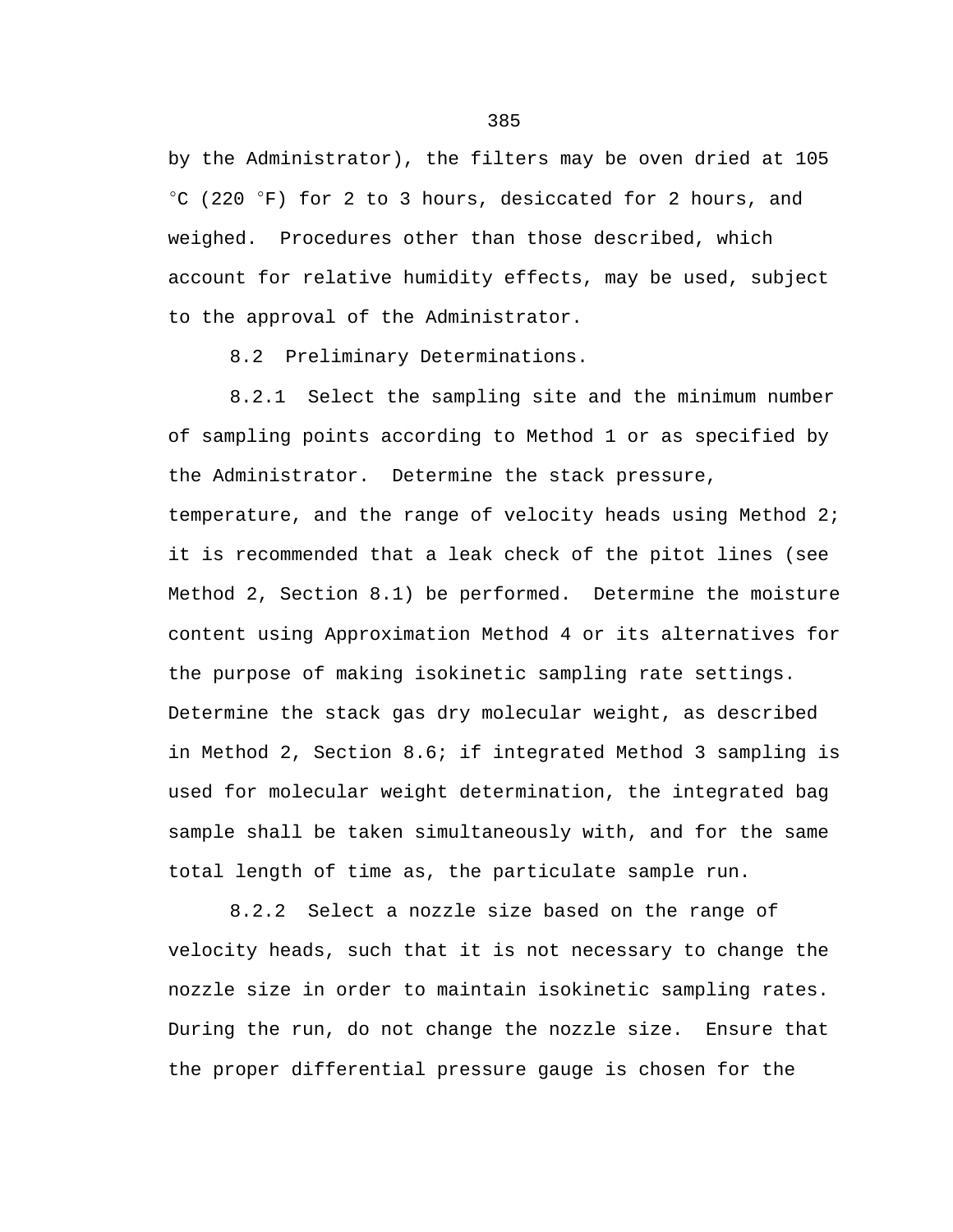range of velocity heads encountered (see Section 8.3 of Method 2).

8.2.3 Select a suitable probe liner and probe length such that all traverse points can be sampled. For large stacks, consider sampling from opposite sides of the stack to reduce the required probe length.

8.2.4 Select a total sampling time greater than or equal to the minimum total sampling time specified in the test procedures for the specific industry such that (l) the sampling time per point is not less than 2 minutes (or some greater time interval as specified by the Administrator), and (2) the sample volume taken (corrected to standard conditions) will exceed the required minimum total gas sample volume. The latter is based on an approximate average sampling rate.

8.2.5 The sampling time at each point shall be the same. It is recommended that the number of minutes sampled at each point be an integer or an integer plus one-half minute, in order to avoid timekeeping errors.

8.2.6 In some circumstances (*e.g.*, batch cycles) it may be necessary to sample for shorter times at the traverse points and to obtain smaller gas sample volumes. In these cases, the Administrator's approval must first be obtained.

8.3 Preparation of Sampling Train.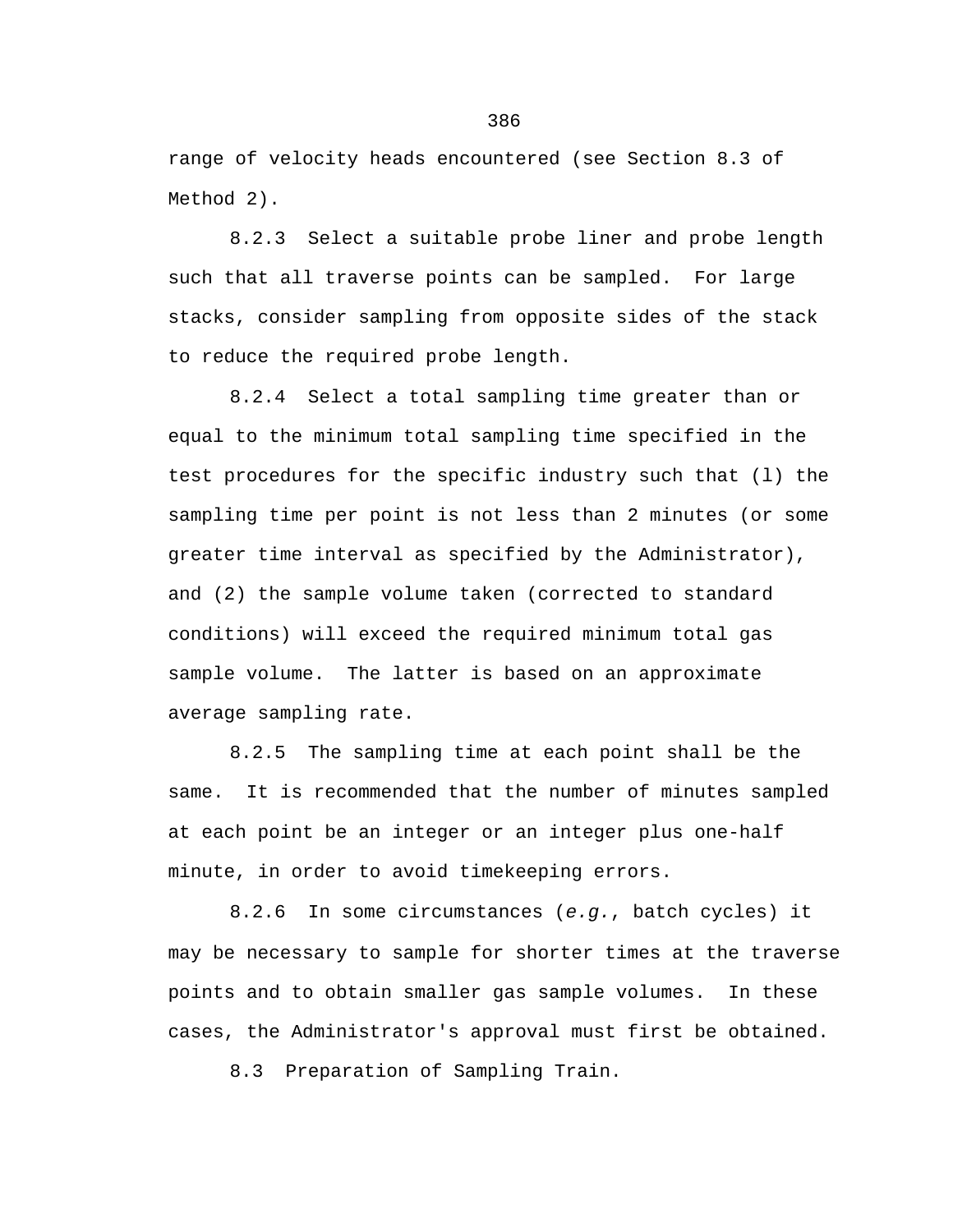8.3.1 During preparation and assembly of the sampling train, keep all openings where contamination can occur covered until just prior to assembly or until sampling is about to begin. Place 100 ml of water in each of the first two impingers, leave the third impinger empty, and transfer approximately 200 to 300 g of preweighed silica gel from its container to the fourth impinger. More silica gel may be used, but care should be taken to ensure that it is not entrained and carried out from the impinger during sampling. Place the container in a clean place for later use in the sample recovery. Alternatively, the weight of the silica gel plus impinger may be determined to the nearest 0.5 g and recorded.

8.3.2 Using a tweezer or clean disposable surgical gloves, place a labeled (identified) and weighed filter in the filter holder. Be sure that the filter is properly centered and the gasket properly placed so as to prevent the sample gas stream from circumventing the filter. Check the filter for tears after assembly is completed.

8.3.3 When glass probe liners are used, install the selected nozzle using a Viton A O-ring when stack temperatures are less than 260  $^{\circ}$ C (500  $^{\circ}$ F) or a heatresistant string gasket when temperatures are higher. See APTD-0576 for details. Other connecting systems using either 316 stainless steel or Teflon ferrules may be used.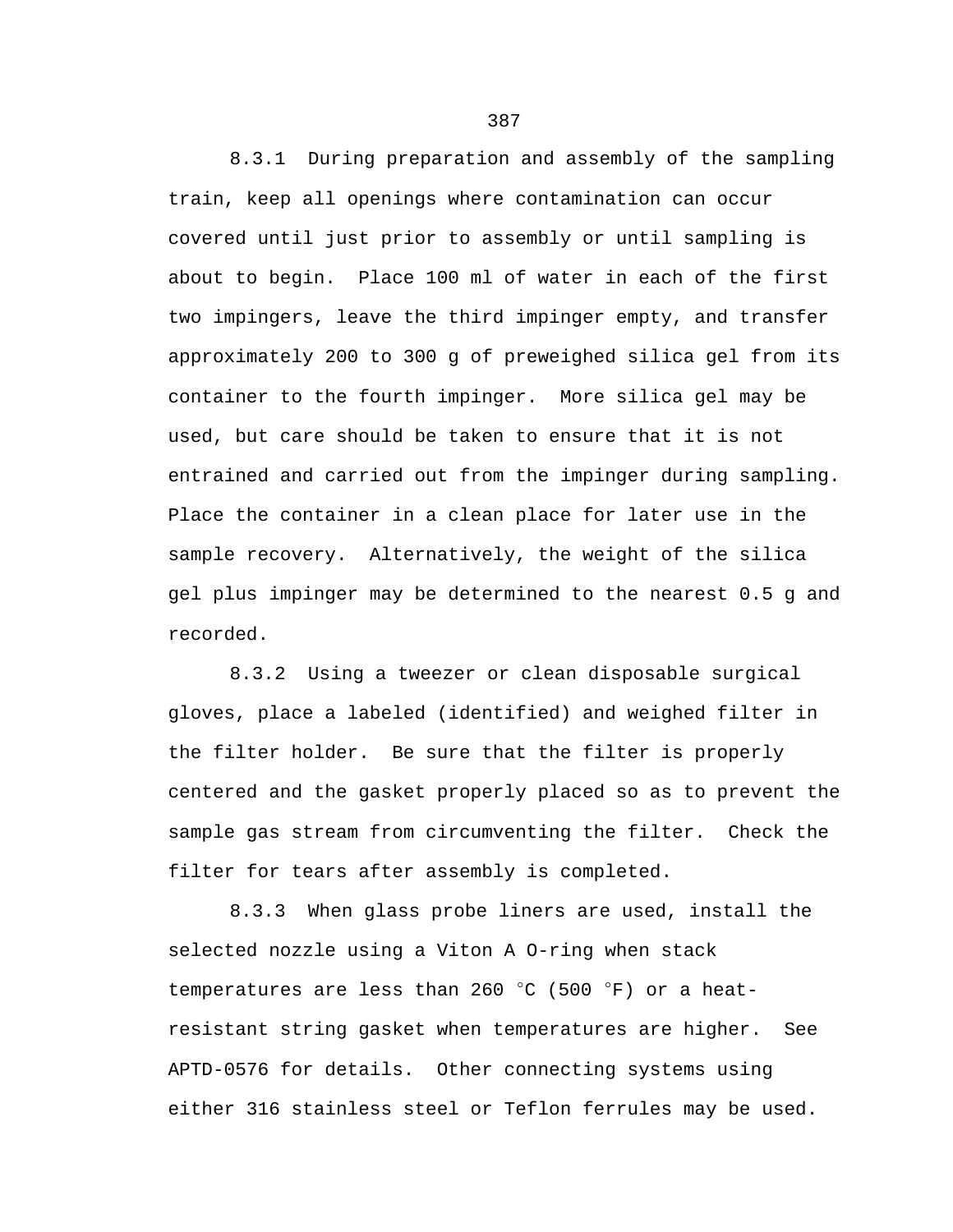When metal liners are used, install the nozzle as discussed above or by a leak-free direct mechanical connection. Mark the probe with heat resistant tape or by some other method to denote the proper distance into the stack or duct for each sampling point.

8.3.4 Set up the train as shown in Figure 5-1, using (if necessary) a very light coat of silicone grease on all ground glass joints, greasing only the outer portion (see APTD-0576) to avoid the possibility of contamination by the silicone grease. Subject to the approval of the Administrator, a glass cyclone may be used between the probe and filter holder when the total particulate catch is expected to exceed 100 mg or when water droplets are present in the stack gas.

8.3.5 Place crushed ice around the impingers.

8.4 Leak-Check Procedures.

8.4.1 Leak Check of Metering System Shown in Figure 5-1. That portion of the sampling train from the pump to the orifice meter should be leak-checked prior to initial use and after each shipment. Leakage after the pump will result in less volume being recorded than is actually sampled. The following procedure is suggested (see Figure 5-2): Close the main valve on the meter box. Insert a onehole rubber stopper with rubber tubing attached into the orifice exhaust pipe. Disconnect and vent the low side of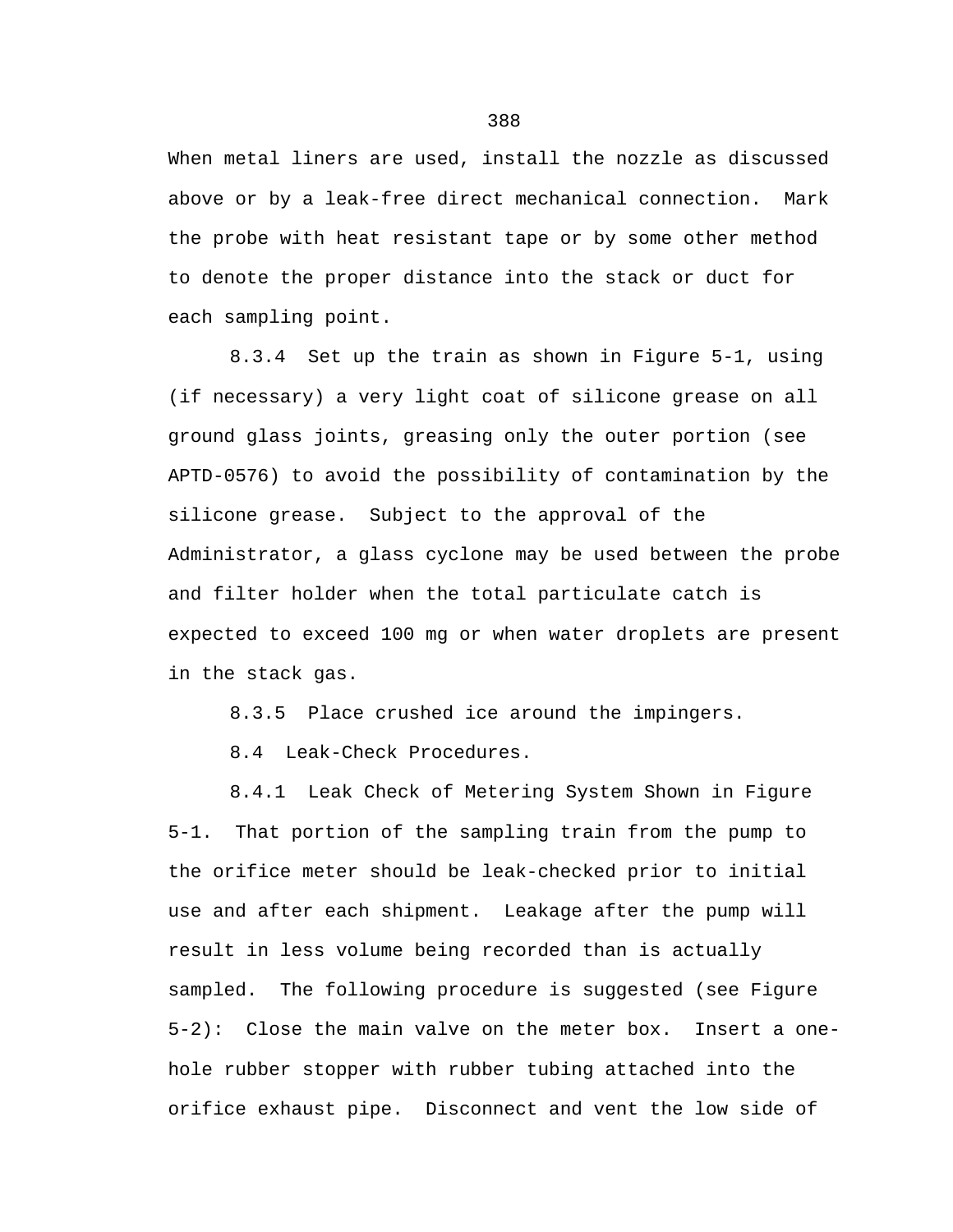the orifice manometer. Close off the low side orifice tap. Pressurize the system to 13 to 18 cm (5 to 7 in.) water column by blowing into the rubber tubing. Pinch off the tubing, and observe the manometer for one minute. A loss of pressure on the manometer indicates a leak in the meter box; leaks, if present, must be corrected.

8.4.2 Pretest Leak Check. A pretest leak check of the sampling train is recommended, but not required. If the pretest leak check is conducted, the following procedure should be used.

8.4.2.1 After the sampling train has been assembled, turn on and set the filter and probe heating systems to the desired operating temperatures. Allow time for the temperatures to stabilize. If a Viton A O-ring or other leak-free connection is used in assembling the probe nozzle to the probe liner, leak-check the train at the sampling site by plugging the nozzle and pulling a 380 mm (15 in.) Hg vacuum.

**NOTE:** A lower vacuum may be used, provided that it is not exceeded during the test.

8.4.2.2 If a heat-resistant string is used, do not connect the probe to the train during the leak check. Instead, leak-check the train by first plugging the inlet to the filter holder (cyclone, if applicable) and pulling a 380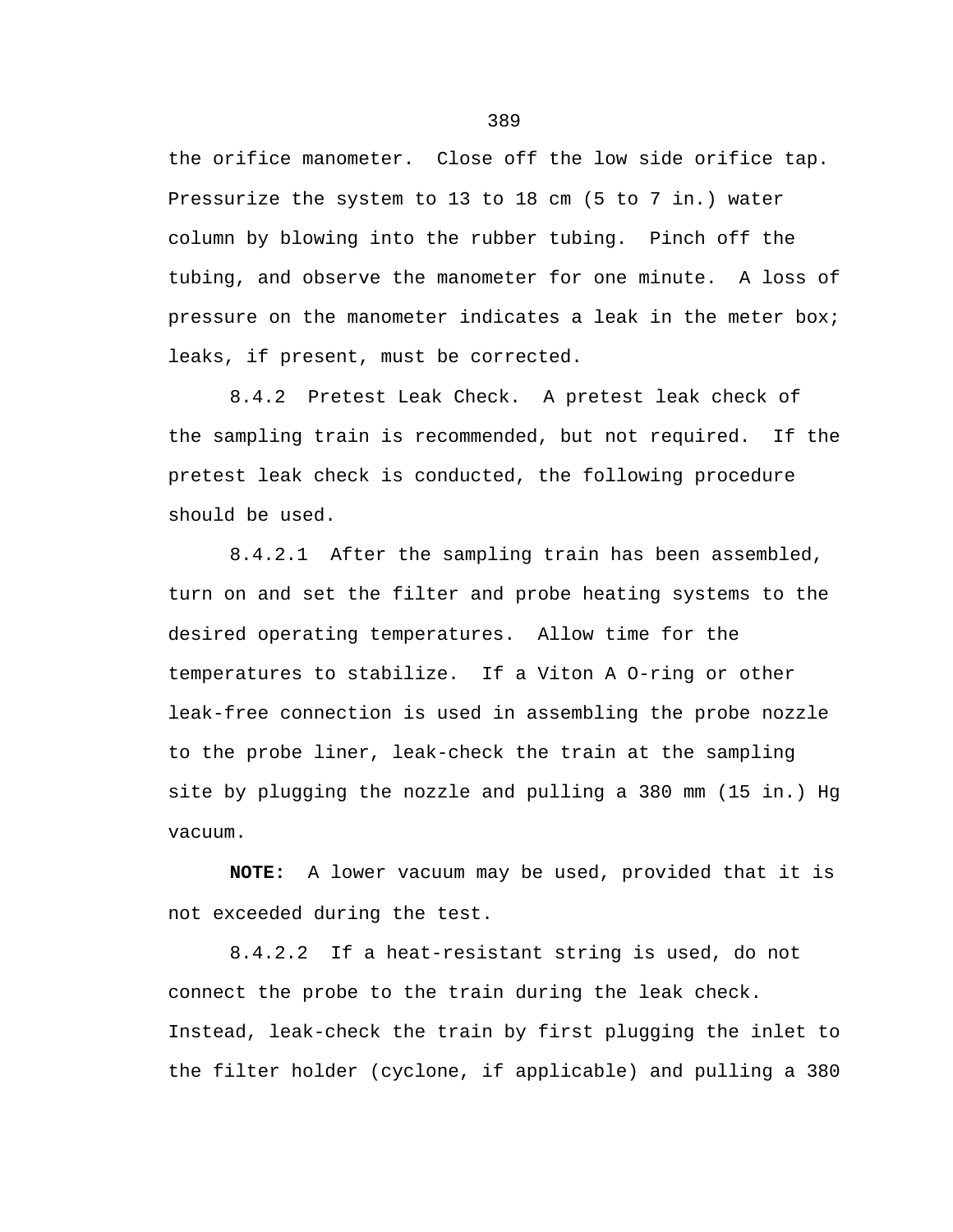mm (15 in.) Hg vacuum (see **NOTE** in Section 8.4.2.1). Then connect the probe to the train, and leak-check at approximately 25 mm (1 in.) Hg vacuum; alternatively, the probe may be leak-checked with the rest of the sampling train, in one step, at 380 mm (15 in.) Hg vacuum. Leakage rates in excess of 4 percent of the average sampling rate or  $0.00057$  m<sup>3</sup>/min (0.020 cfm), whichever is less, are unacceptable.

8.4.2.3 The following leak-check instructions for the sampling train described in APTD-0576 and APTD-0581 may be helpful. Start the pump with the bypass valve fully open and the coarse adjust valve completely closed. Partially open the coarse adjust valve, and slowly close the bypass valve until the desired vacuum is reached. Do not reverse the direction of the bypass valve, as this will cause water to back up into the filter holder. If the desired vacuum is exceeded, either leak-check at this higher vacuum, or end the leak check and start over.

8.4.2.4 When the leak check is completed, first slowly remove the plug from the inlet to the probe, filter holder, or cyclone (if applicable), and immediately turn off the vacuum pump. This prevents the water in the impingers from being forced backward into the filter holder and the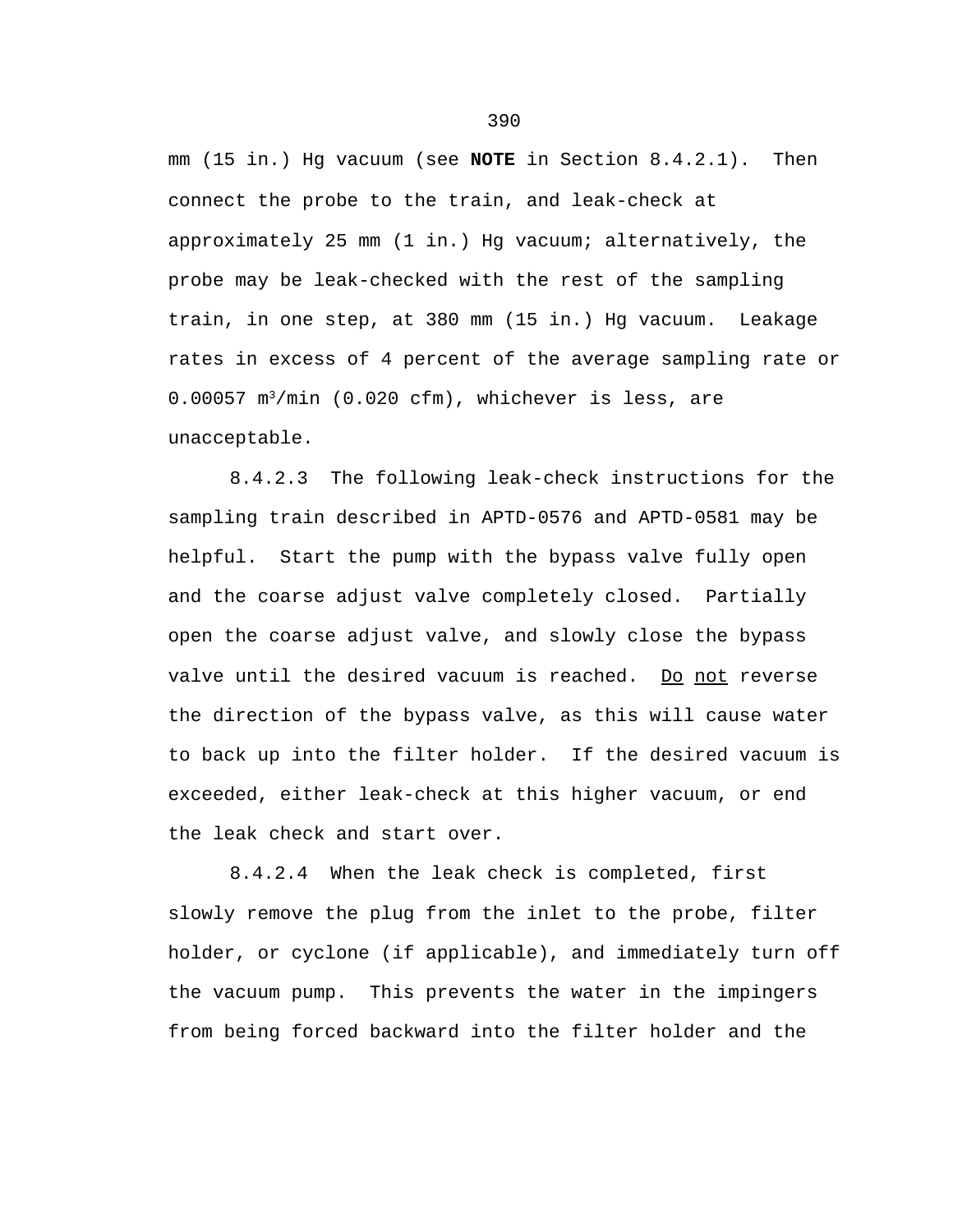silica gel from being entrained backward into the third impinger.

8.4.3 Leak Checks During Sample Run. If, during the sampling run, a component (*e.g.*, filter assembly or impinger) change becomes necessary, a leak check shall be conducted immediately before the change is made. The leak check shall be done according to the procedure outlined in Section 8.4.2 above, except that it shall be done at a vacuum equal to or greater than the maximum value recorded up to that point in the test. If the leakage rate is found to be no greater than  $0.00057$  m<sup>3</sup>/min (0.020 cfm) or 4 percent of the average sampling rate (whichever is less), the results are acceptable, and no correction will need to be applied to the total volume of dry gas metered; if, however, a higher leakage rate is obtained, either record the leakage rate and plan to correct the sample volume as shown in Section 12.3 of this method, or void the sample run.

**NOTE:** Immediately after component changes, leak checks are optional. If such leak checks are done, the procedure outlined in Section 8.4.2 above should be used.

8.4.4 Post-Test Leak Check. A leak check of the sampling train is mandatory at the conclusion of each sampling run. The leak check shall be performed in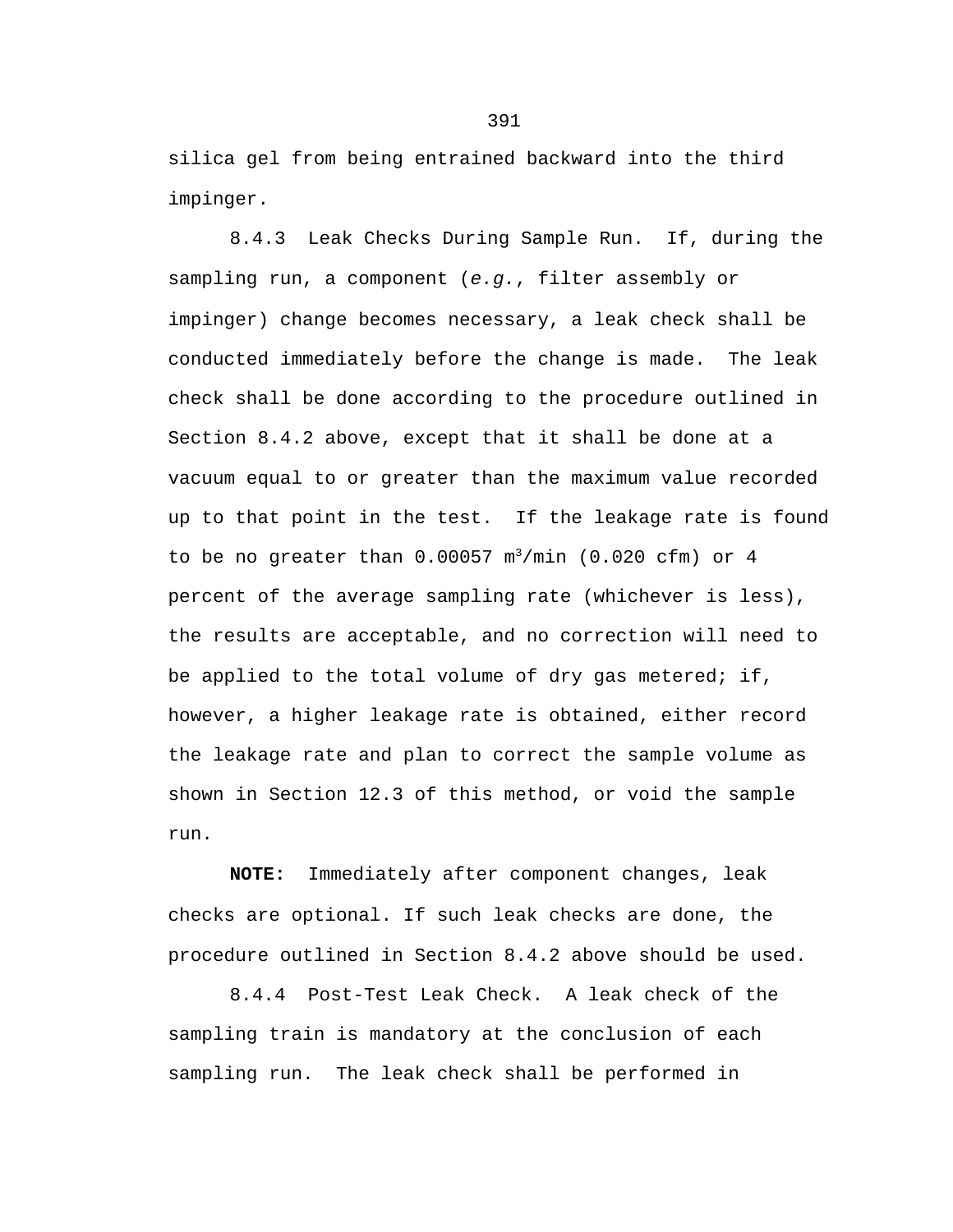accordance with the procedures outlined in Section 8.4.2, except that it shall be conducted at a vacuum equal to or greater than the maximum value reached during the sampling run. If the leakage rate is found to be no greater than  $0.00057$  m<sup>3</sup>/min (0.020 cfm) or 4 percent of the average sampling rate (whichever is less), the results are acceptable, and no correction need be applied to the total volume of dry gas metered. If, however, a higher leakage rate is obtained, either record the leakage rate and correct the sample volume as shown in Section 12.3 of this method, or void the sampling run.

8.5 Sampling Train Operation. During the sampling run, maintain an isokinetic sampling rate (within 10 percent of true isokinetic unless otherwise specified by the Administrator) and a temperature around the filter of 120  $\pm$  14 °C (248  $\pm$  25 °F), or such other temperature as specified by an applicable subpart of the standards or approved by the Administrator.

8.5.1 For each run, record the data required on a data sheet such as the one shown in Figure 5-3. Be sure to record the initial DGM reading. Record the DGM readings at the beginning and end of each sampling time increment, when changes in flow rates are made, before and after each leak check, and when sampling is halted. Take other readings indicated by Figure 5-3 at least once at each sample point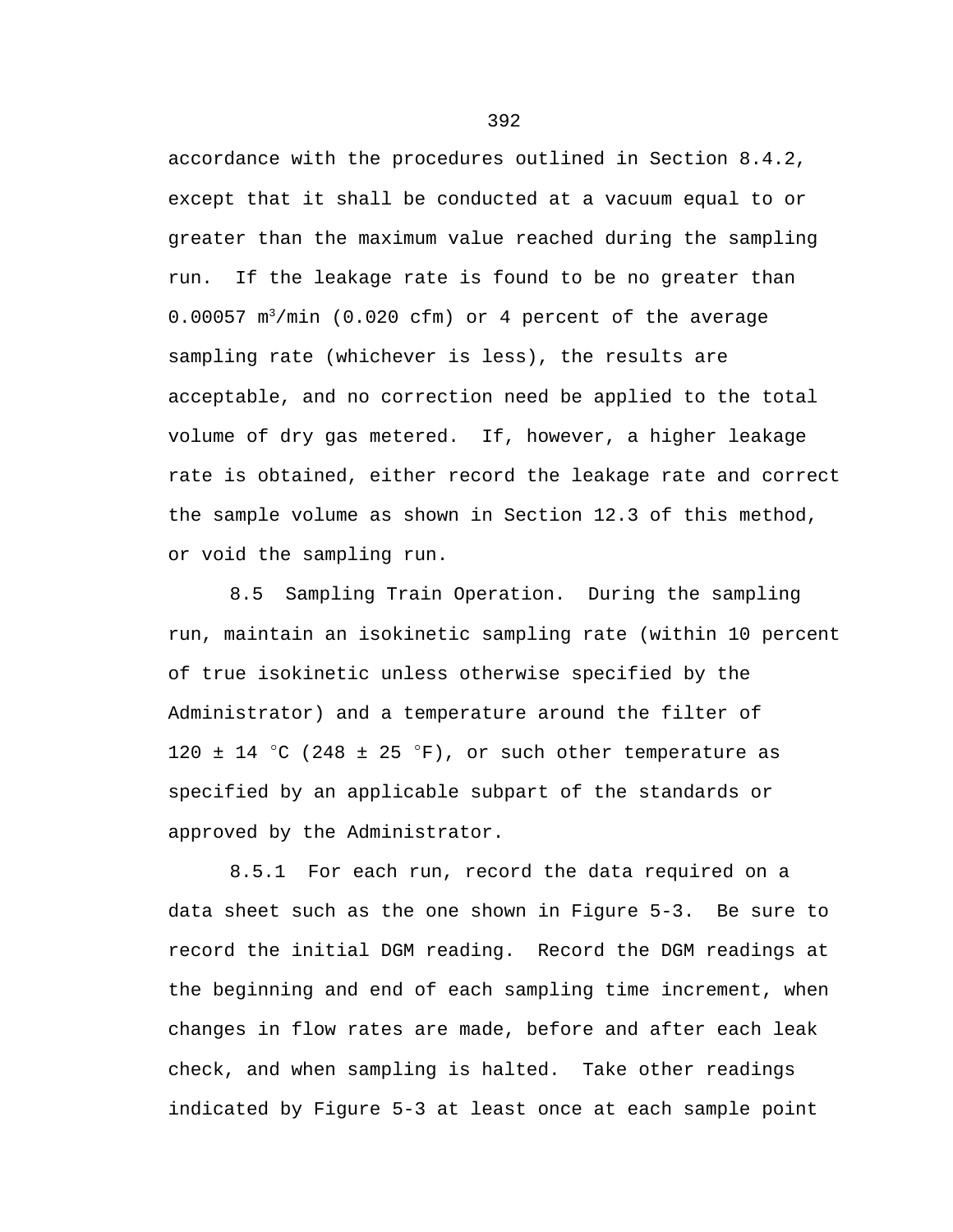during each time increment and additional readings when significant changes (20 percent variation in velocity head readings) necessitate additional adjustments in flow rate. Level and zero the manometer. Because the manometer level and zero may drift due to vibrations and temperature changes, make periodic checks during the traverse.

8.5.2 Clean the portholes prior to the test run to minimize the chance of collecting deposited material. To begin sampling, verify that the filter and probe heating systems are up to temperature, remove the nozzle cap, verify that the pitot tube and probe are properly positioned. Position the nozzle at the first traverse point with the tip pointing directly into the gas stream. Immediately start the pump, and adjust the flow to isokinetic conditions. Nomographs are available which aid in the rapid adjustment of the isokinetic sampling rate without excessive computations. These nomographs are designed for use when the Type S pitot tube coefficient  $(C_n)$  is 0.85 ± 0.02, and the stack gas equivalent density [dry molecular weight  $(M_d)$ ] is equal to 29 ± 4. APTD-0576 details the procedure for using the nomographs. If  $C_p$  and  $M_d$  are outside the above stated ranges, do not use the nomographs unless appropriate steps (see Reference 7 in Section 17.0) are taken to compensate for the deviations.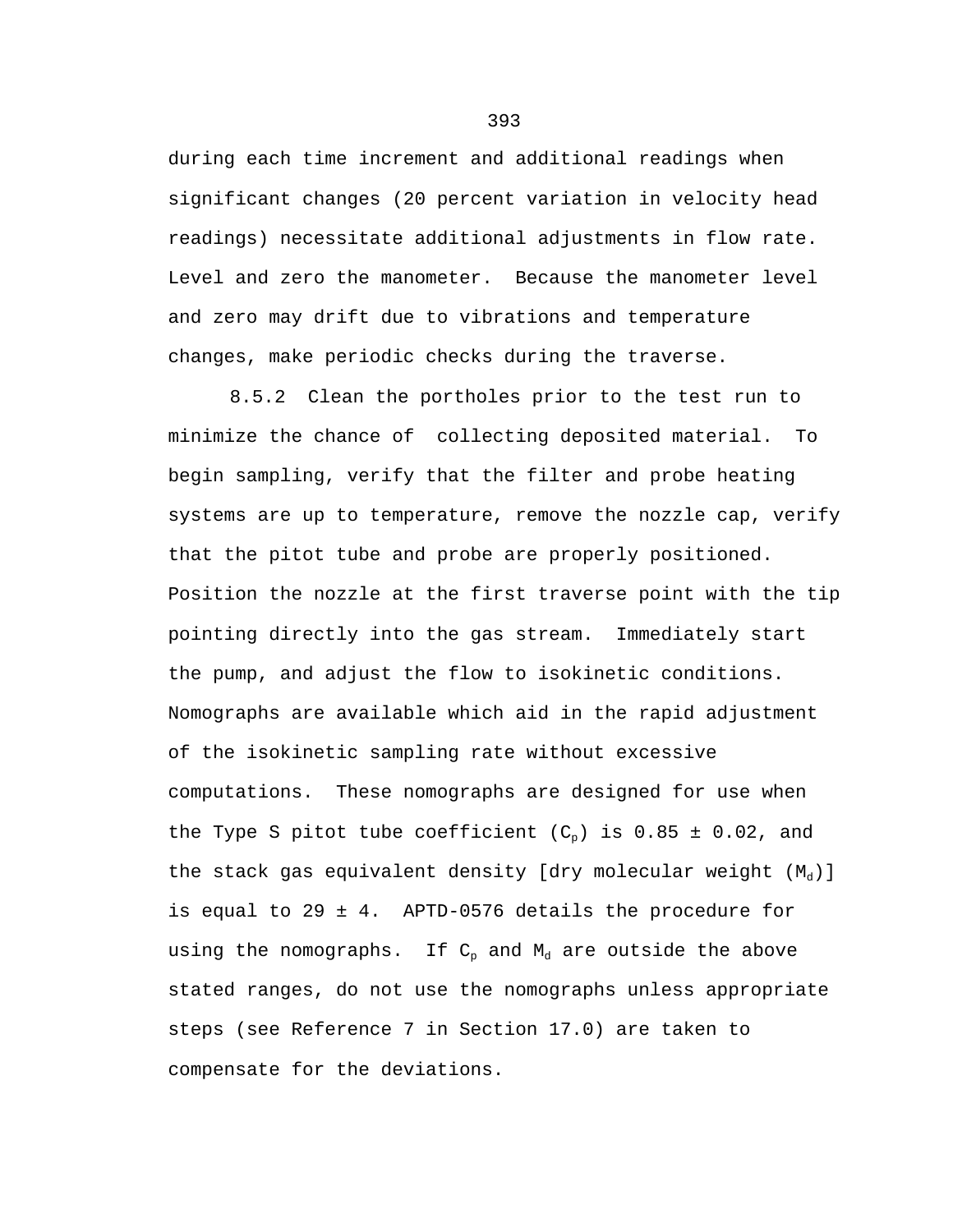8.5.3 When the stack is under significant negative pressure (*i.e.*, height of impinger stem), take care to close the coarse adjust valve before inserting the probe into the stack to prevent water from backing into the filter holder. If necessary, the pump may be turned on with the coarse adjust valve closed.

8.5.4 When the probe is in position, block off the openings around the probe and porthole to prevent unrepresentative dilution of the gas stream.

8.5.5 Traverse the stack cross-section, as required by Method 1 or as specified by the Administrator, being careful not to bump the probe nozzle into the stack walls when sampling near the walls or when removing or inserting the probe through the portholes; this minimizes the chance of extracting deposited material.

8.5.6 During the test run, make periodic adjustments to keep the temperature around the filter holder at the proper level; add more ice and, if necessary, salt to maintain a temperature of less than 20  $^{\circ}$ C (68  $^{\circ}$ F) at the condenser/silica gel outlet. Also, periodically check the level and zero of the manometer.

8.5.7 If the pressure drop across the filter becomes too high, making isokinetic sampling difficult to maintain, the filter may be replaced in the midst of the sample run.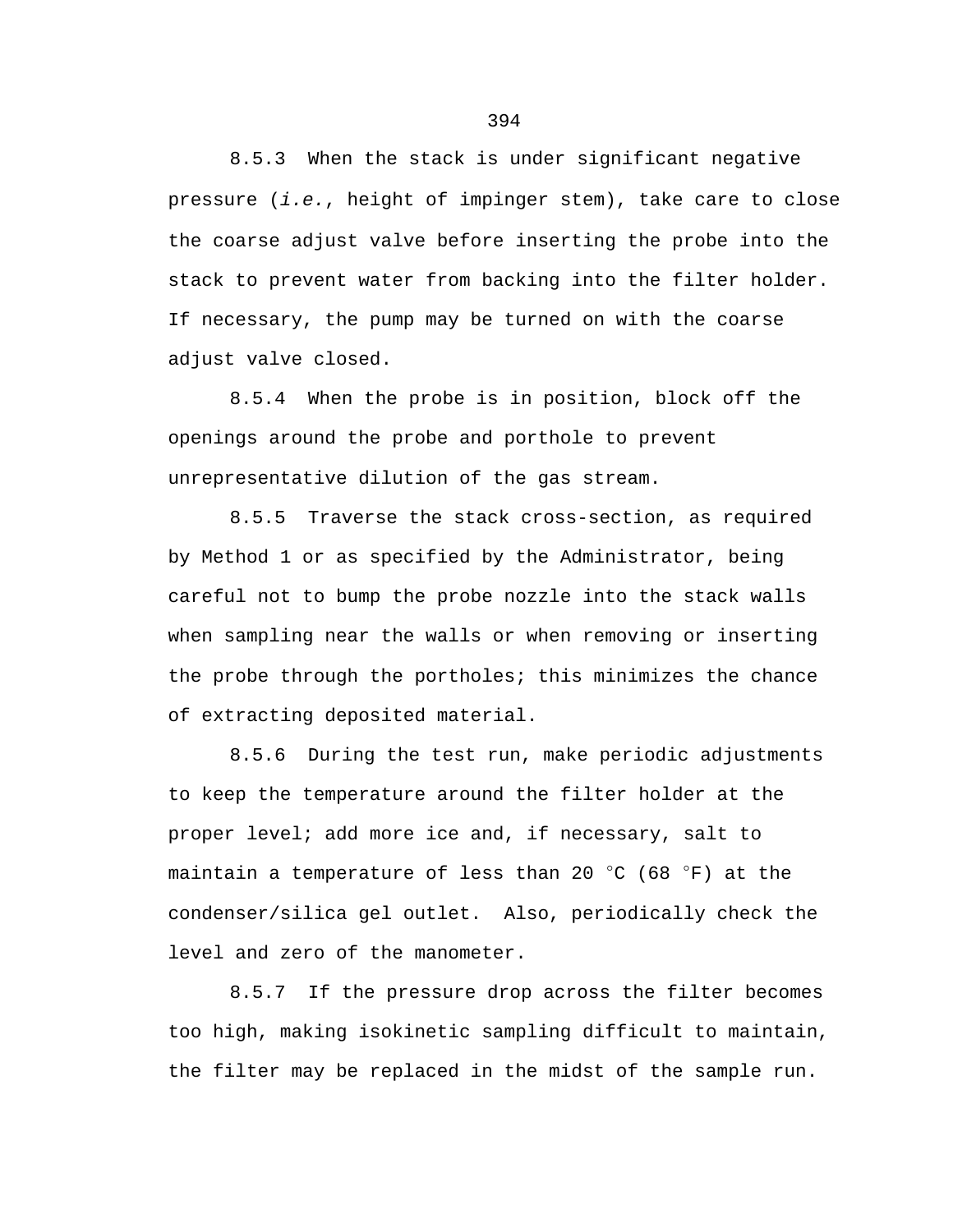It is recommended that another complete filter assembly be used rather than attempting to change the filter itself. Before a new filter assembly is installed, conduct a leak check (see Section 8.4.3). The total PM weight shall include the summation of the filter assembly catches.

8.5.8 A single train shall be used for the entire sample run, except in cases where simultaneous sampling is required in two or more separate ducts or at two or more different locations within the same duct, or in cases where equipment failure necessitates a change of trains. In all other situations, the use of two or more trains will be subject to the approval of the Administrator.

**NOTE**: When two or more trains are used, separate analyses of the front-half and (if applicable) impinger catches from each train shall be performed, unless identical nozzle sizes were used on all trains, in which case, the front-half catches from the individual trains may be combined (as may the impinger catches) and one analysis of front-half catch and one analysis of impinger catch may be performed. Consult with the Administrator for details concerning the calculation of results when two or more trains are used.

8.5.9 At the end of the sample run, close the coarse adjust valve, remove the probe and nozzle from the stack,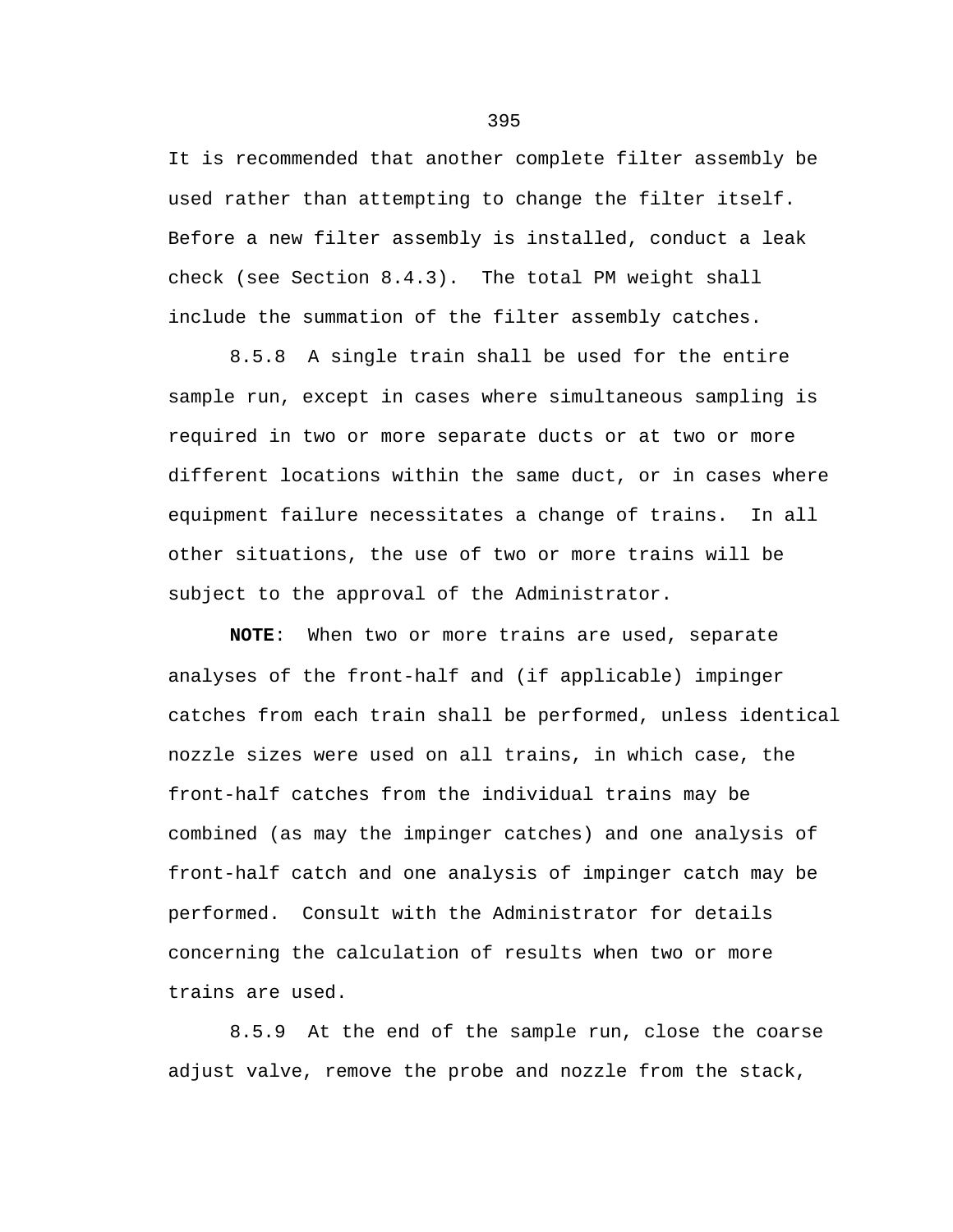turn off the pump, record the final DGM meter reading, and conduct a post-test leak check, as outlined in Section 8.4.4. Also, leak-check the pitot lines as described in Method 2, Section 8.1. The lines must pass this leak check, in order to validate the velocity head data.

8.6 Calculation of Percent Isokinetic. Calculate percent isokinetic (see Calculations, Section 12.11) to determine whether the run was valid or another test run should be made. If there was difficulty in maintaining isokinetic rates because of source conditions, consult with the Administrator for possible variance on the isokinetic rates.

8.7 Sample Recovery.

8.7.1 Proper cleanup procedure begins as soon as the probe is removed from the stack at the end of the sampling period. Allow the probe to cool.

8.7.2 When the probe can be safely handled, wipe off all external PM near the tip of the probe nozzle, and place a cap over it to prevent losing or gaining PM. Do not cap off the probe tip tightly while the sampling train is cooling down. This would create a vacuum in the filter holder, thereby drawing water from the impingers into the filter holder.

8.7.3 Before moving the sample train to the cleanup site, remove the probe from the sample train, wipe off the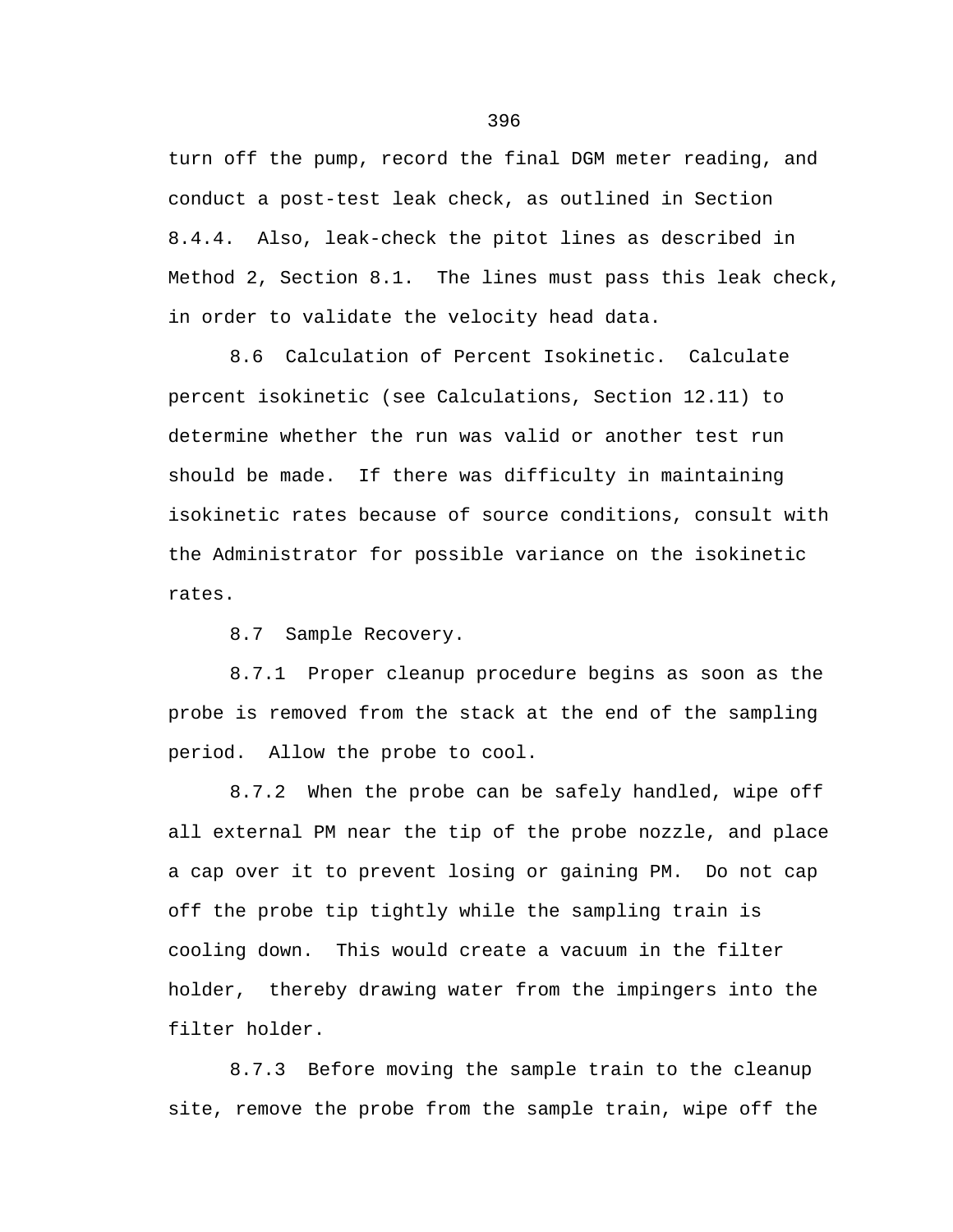silicone grease, and cap the open outlet of the probe. Be careful not to lose any condensate that might be present. Wipe off the silicone grease from the filter inlet where the probe was fastened, and cap it. Remove the umbilical cord from the last impinger, and cap the impinger. If a flexible line is used between the first impinger or condenser and the filter holder, disconnect the line at the filter holder, and let any condensed water or liquid drain into the impingers or condenser. After wiping off the silicone grease, cap off the filter holder outlet and impinger inlet. Either groundglass stoppers, plastic caps, or serum caps may be used to close these openings.

8.7.4 Transfer the probe and filter-impinger assembly to the cleanup area. This area should be clean and protected from the wind so that the chances of contaminating or losing the sample will be minimized.

8.7.5 Save a portion of the acetone used for cleanup as a blank. Take 200 ml of this acetone directly from the wash bottle being used, and place it in a glass sample container labeled "acetone blank."

8.7.6 Inspect the train prior to and during disassembly, and note any abnormal conditions. Treat the samples as follows:

8.7.6.1 Container No. 1. Carefully remove the filter from the filter holder, and place it in its identified petri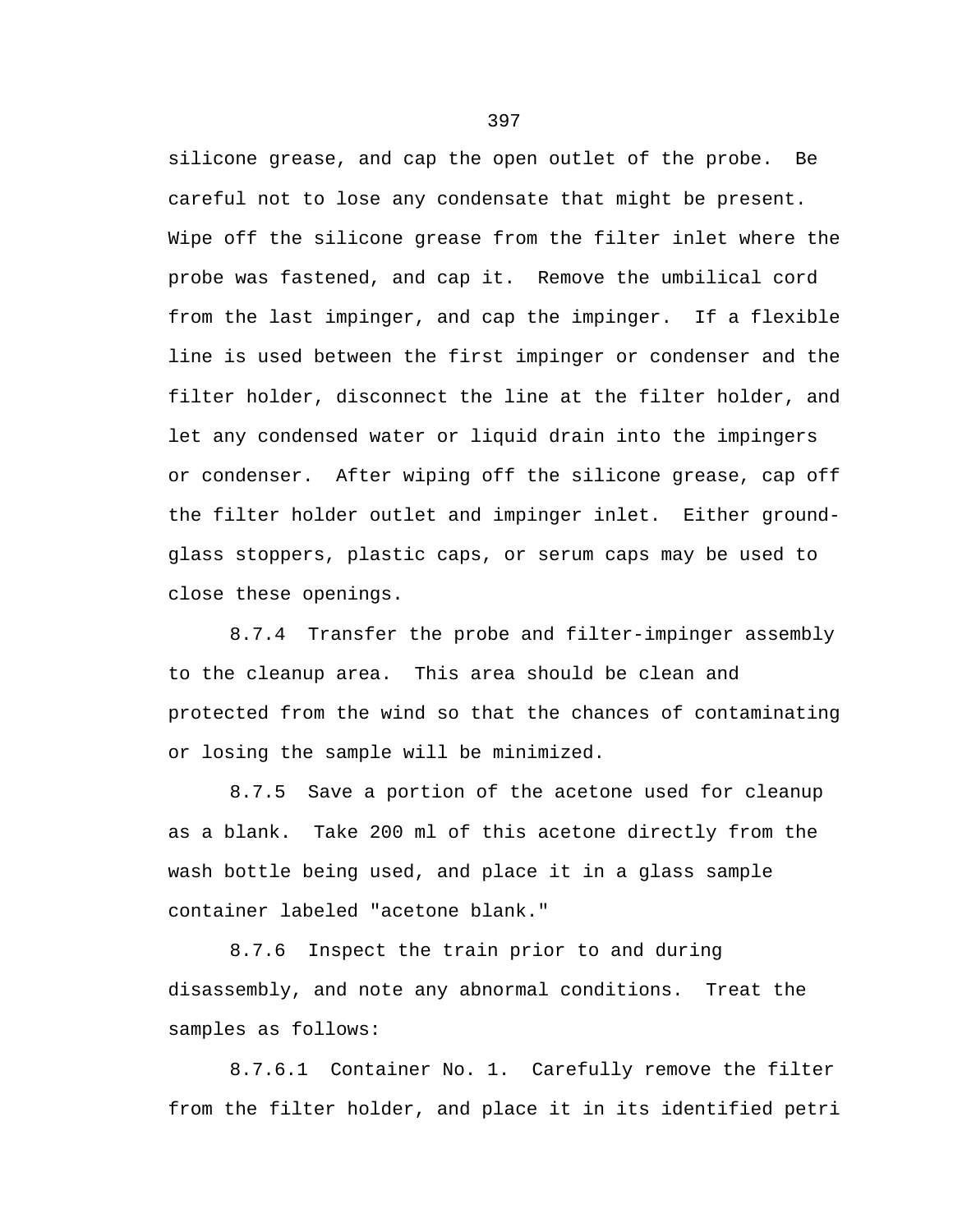dish container. Use a pair of tweezers and/or clean disposable surgical gloves to handle the filter. If it is necessary to fold the filter, do so such that the PM cake is inside the fold. Using a dry Nylon bristle brush and/or a sharp-edged blade, carefully transfer to the petri dish any PM and/or filter fibers that adhere to the filter holder gasket. Seal the container.

8.7.6.2 Container No. 2. Taking care to see that dust on the outside of the probe or other exterior surfaces does not get into the sample, quantitatively recover PM or any condensate from the probe nozzle, probe fitting, probe liner, and front half of the filter holder by washing these components with acetone and placing the wash in a glass container. Deionized distilled water may be used instead of acetone when approved by the Administrator and shall be used when specified by the Administrator. In these cases, save a water blank, and follow the Administrator's directions on analysis. Perform the acetone rinse as follows:

8.7.6.2.1 Carefully remove the probe nozzle. Clean the inside surface by rinsing with acetone from a wash bottle and brushing with a Nylon bristle brush. Brush until the acetone rinse shows no visible particles, after which make a final rinse of the inside surface with acetone.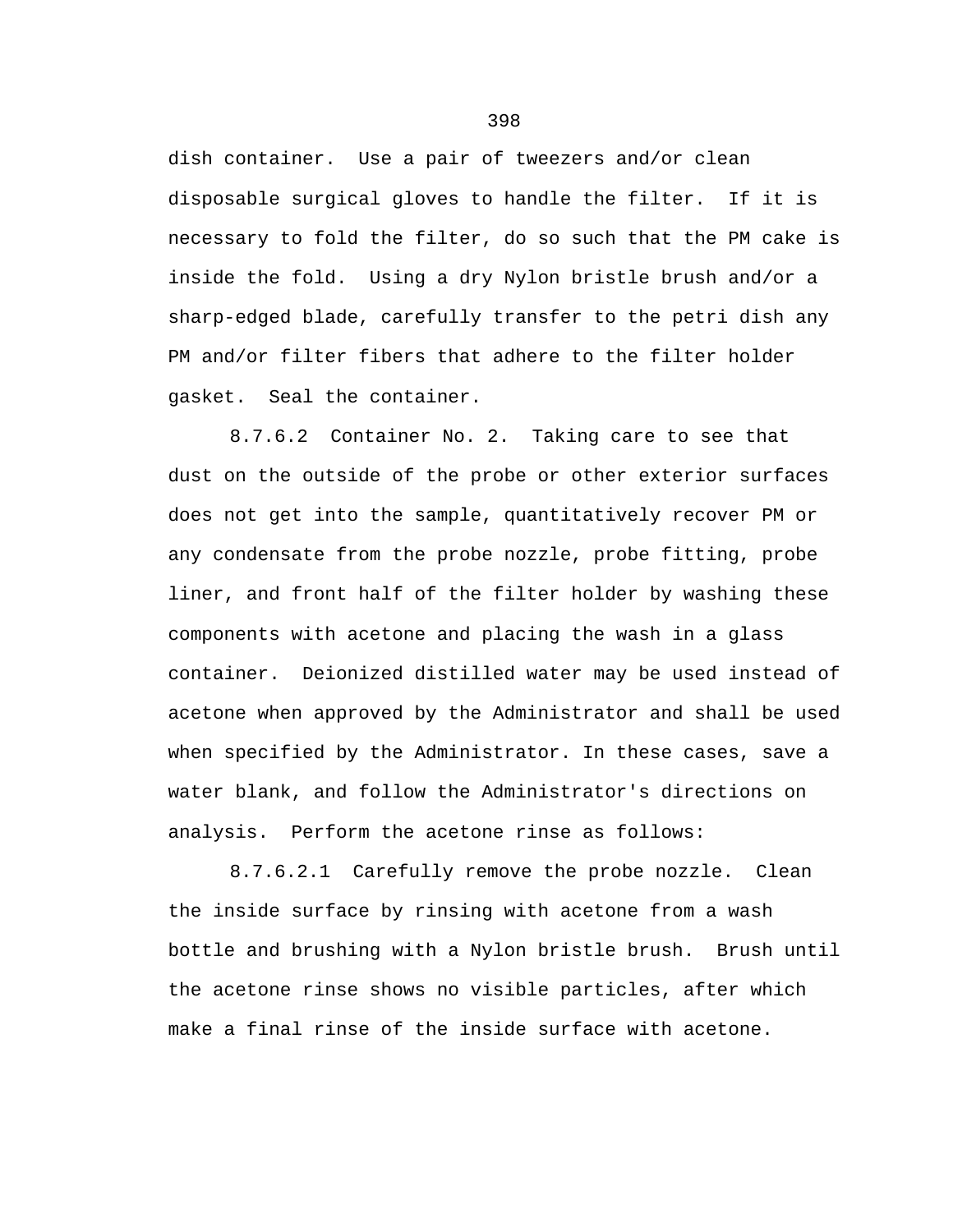8.7.6.2.2 Brush and rinse the inside parts of the fitting with acetone in a similar way until no visible particles remain.

8.7.6.2.3 Rinse the probe liner with acetone by tilting and rotating the probe while squirting acetone into its upper end so that all inside surfaces will be wetted with acetone. Let the acetone drain from the lower end into the sample container. A funnel (glass or polyethylene) may be used to aid in transferring liquid washes to the container. Follow the acetone rinse with a probe brush. Hold the probe in an inclined position, squirt acetone into the upper end as the probe brush is being pushed with a twisting action through the probe; hold a sample container underneath the lower end of the probe, and catch any acetone and particulate matter that is brushed from the probe. Run the brush through the probe three times or more until no visible PM is carried out with the acetone or until none remains in the probe liner on visual inspection. With stainless steel or other metal probes, run the brush through in the above prescribed manner at least six times since metal probes have small crevices in which particulate matter can be entrapped. Rinse the brush with acetone, and quantitatively collect these washings in the sample container. After the brushing, make a final acetone rinse of the probe.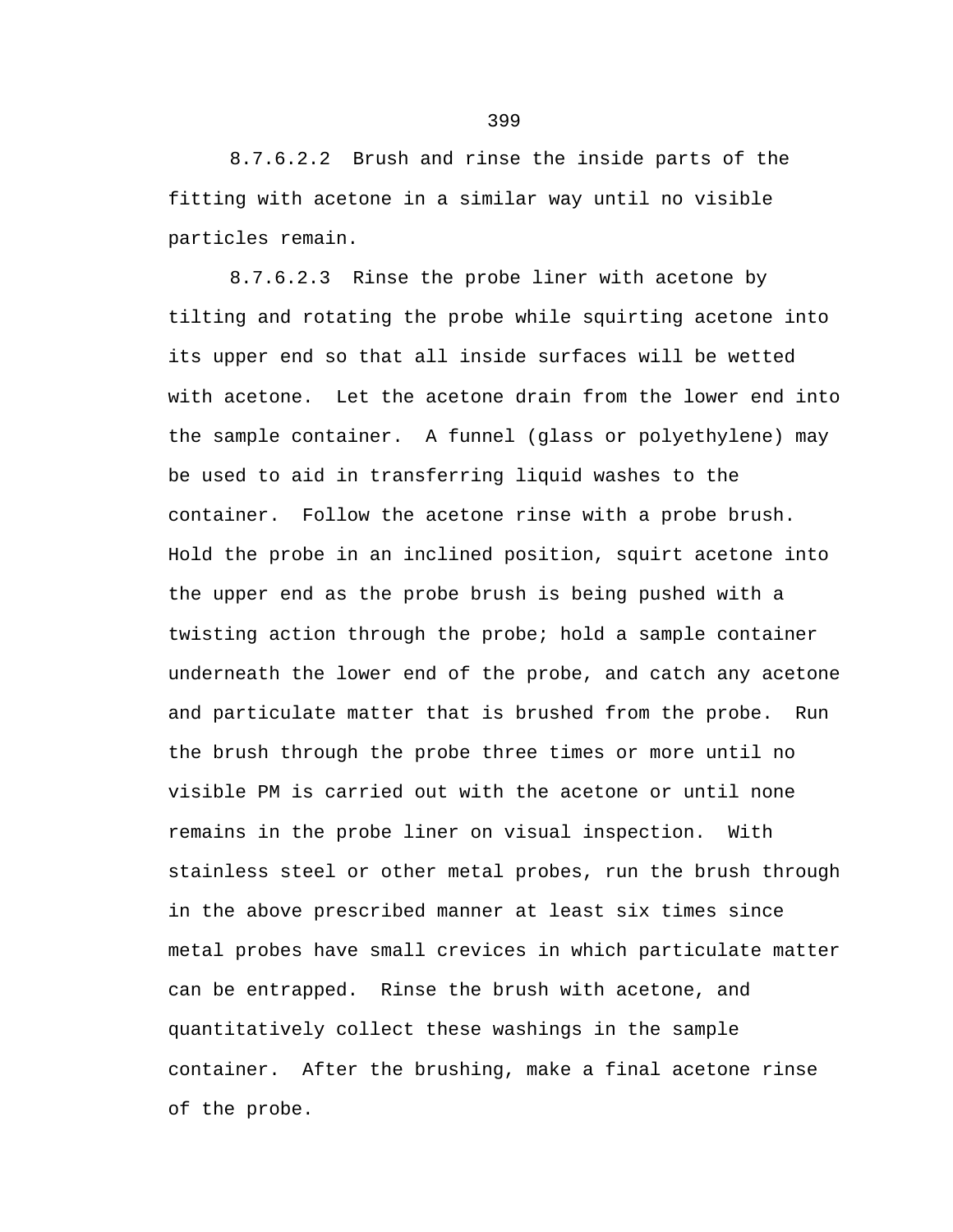8.7.6.2.4 It is recommended that two people clean the probe to minimize sample losses. Between sampling runs, keep brushes clean and protected from contamination.

8.7.6.2.5 After ensuring that all joints have been wiped clean of silicone grease, clean the inside of the front half of the filter holder by rubbing the surfaces with a Nylon bristle brush and rinsing with acetone. Rinse each surface three times or more if needed to remove visible particulate. Make a final rinse of the brush and filter holder. Carefully rinse out the glass cyclone, also (if applicable). After all acetone washings and particulate matter have been collected in the sample container, tighten the lid on the sample container so that acetone will not leak out when it is shipped to the laboratory. Mark the height of the fluid level to allow determination of whether leakage occurred during transport. Label the container to identify clearly its contents.

8.7.6.3 Container No. 3. Note the color of the indicating silica gel to determine whether it has been completely spent, and make a notation of its condition. Transfer the silica gel from the fourth impinger to its original container, and seal. A funnel may make it easier to pour the silica gel without spilling. A rubber policeman may be used as an aid in removing the silica gel from the impinger. It is not necessary to remove the small amount of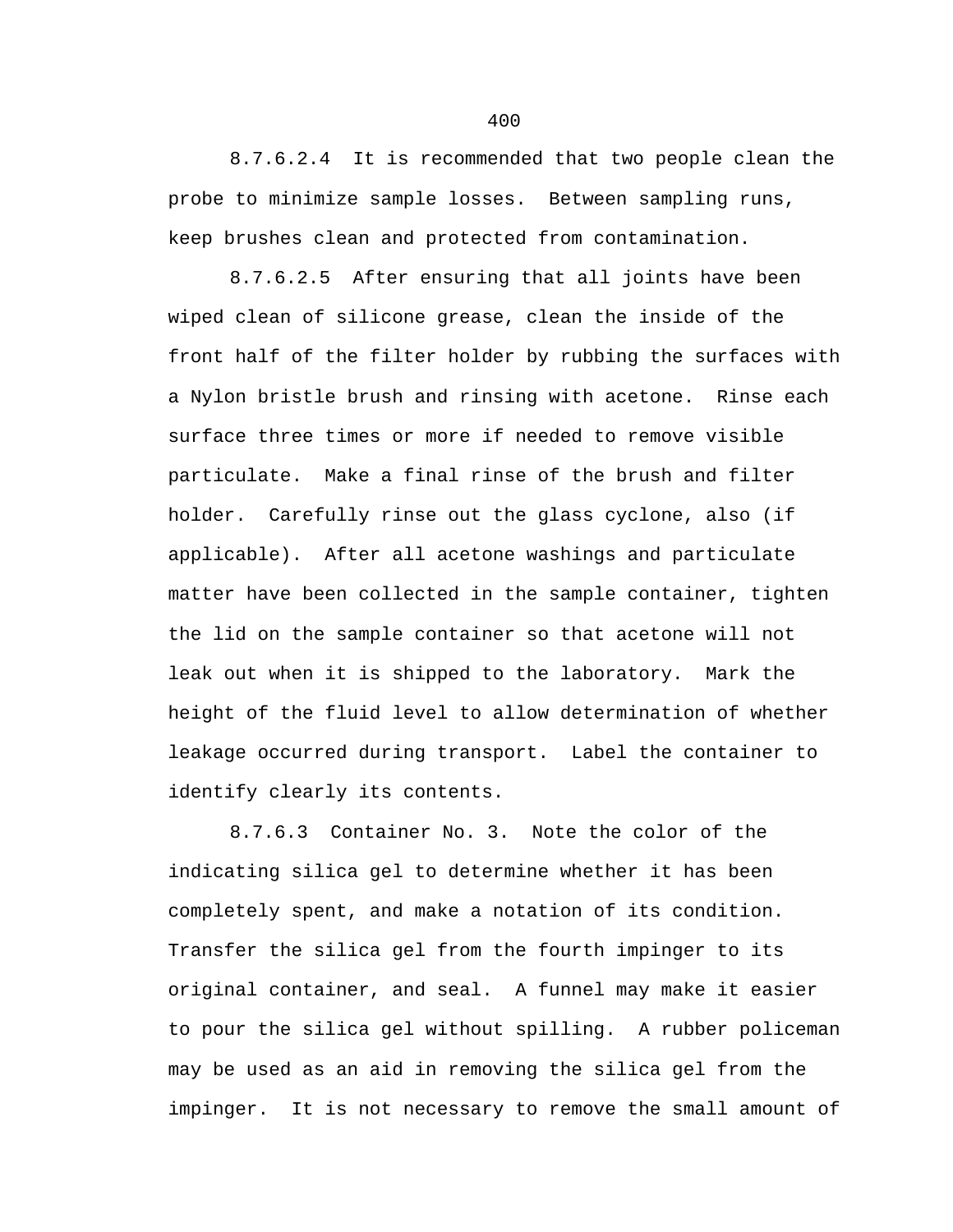dust particles that may adhere to the impinger wall and are difficult to remove. Since the gain in weight is to be used for moisture calculations, do not use any water or other liquids to transfer the silica gel. If a balance is available in the field, follow the procedure for Container No. 3 in Section 11.2.3.

8.7.6.4 Impinger Water. Treat the impingers as follows: Make a notation of any color or film in the liquid catch. Measure the liquid that is in the first three impingers to within 1 ml by using a graduated cylinder or by weighing it to within 0.5 g by using a balance. Record the volume or weight of liquid present. This information is required to calculate the moisture content of the effluent gas. Discard the liquid after measuring and recording the volume or weight, unless analysis of the impinger catch is required (see **NOTE**, Section 6.1.1.8). If a different type of condenser is used, measure the amount of moisture condensed either volumetrically or gravimetrically.

8.8 Sample Transport. Whenever possible, containers should be shipped in such a way that they remain upright at all times.

*9.0 Quality Control.*

9.1 Miscellaneous Quality Control Measures.

## Section Quality Control Measure Effect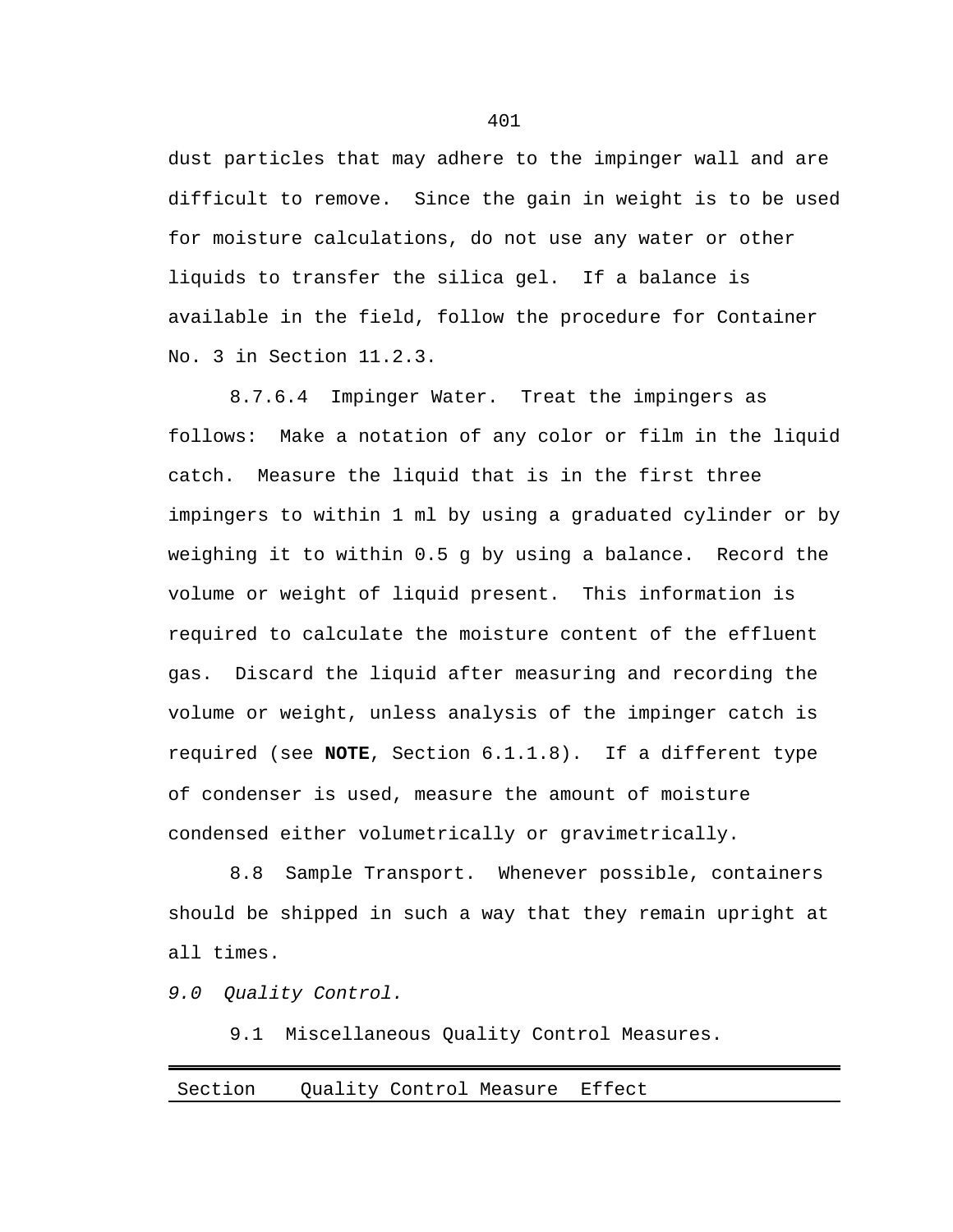| 8.4. | Sampling equipment leak Ensures accurate |                       |
|------|------------------------------------------|-----------------------|
|      | 10.1-10.6 check and calibration          | measurement of stack  |
|      |                                          | gas flow rate, sample |
|      |                                          | volume                |

9.2 Volume Metering System Checks. The following procedures are suggested to check the volume metering system calibration values at the field test site prior to sample collection. These procedures are optional.

9.2.1 Meter Orifice Check. Using the calibration data obtained during the calibration procedure described in Section 10.3, determine the  $H_{\varnothing}$  for the metering system orifice. The  $H_{\alpha}$  is the orifice pressure differential in units of in.  $H<sub>2</sub>0$  that correlates to 0.75 cfm of air at

$$
H_{\text{e}} = 0.0319 \text{ JH} \frac{T_{\text{m}} \text{2}^2}{P_{\text{bar}} Y^2 V_{\text{m}}^2}
$$

528  $\degree$ R and 29.92 in. Hg. The  $H_{\degree}$  is calculated as follows:where:

- )H = Average pressure differential across the orifice meter, in.  $H_2O$ .
- $T_m$  = Absolute average DGM temperature,  ${}^{\circ}R$ .
- $P_{bar}$  = Barometric pressure, in. Hg.
- 2 = Total sampling time, min.

Y = DGM calibration factor, dimensionless.

 $V_m$  = Volume of gas sample as measured by DGM,  $dcf.$  $0.0319 = (0.0567 \text{ in. Hg} / {}^{\circ}R)(0.75 \text{ cfm})^2$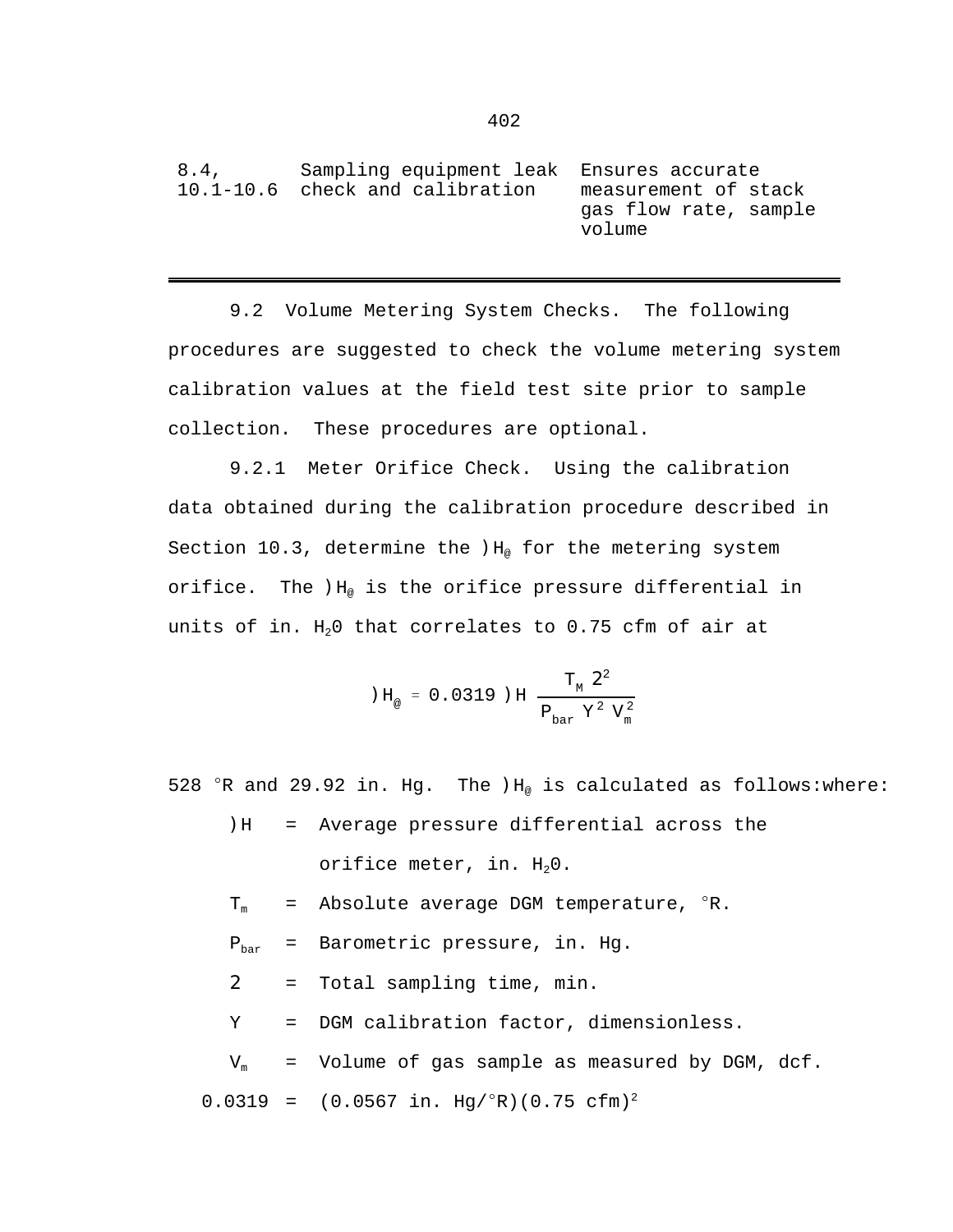9.2.1.1 Before beginning the field test (a set of three runs usually constitutes a field test), operate the metering system (*i.e.*, pump, volume meter, and orifice) at the  $H_{\odot}$  pressure differential for 10 minutes. Record the volume collected, the DGM temperature, and the barometric pressure. Calculate a DGM calibration check value,  $Y_c$ , as follows:

$$
Y_c = \frac{10}{V_m} \left[ \frac{0.0319 T_m}{P_{bar}} \right]^{\frac{1}{2}}
$$

where:

 $Y_c$  = DGM calibration check value, dimensionless. 10 = Run time, min.

9.2.1.2 Compare the  $Y_c$  value with the dry gas meter calibration factor Y to determine that:  $0.97Y < Y_c < 1.03Y$ . If the  $Y_c$  value is not within this range, the volume metering system should be investigated before beginning the test.

9.2.2 Calibrated Critical Orifice. A critical orifice, calibrated against a wet test meter or spirometer and designed to be inserted at the inlet of the sampling meter box, may be used as a check by following the procedure of Section 16.2.

*10.0 Calibration and Standardization.*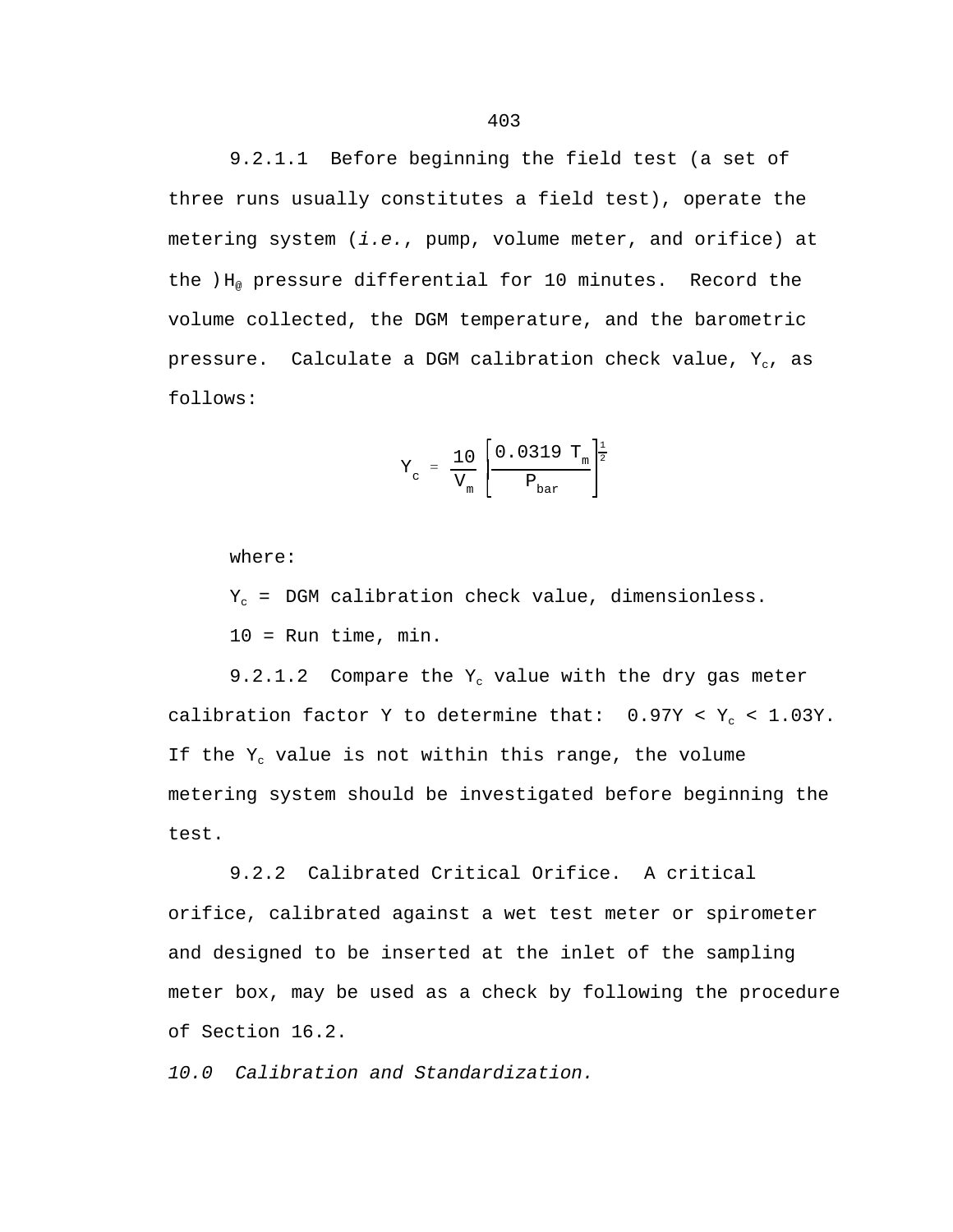**NOTE:** Maintain a laboratory log of all calibrations.

10.1 Probe Nozzle. Probe nozzles shall be calibrated before their initial use in the field. Using a micrometer, measure the ID of the nozzle to the nearest 0.025 mm (0.001 in.). Make three separate measurements using different diameters each time, and obtain the average of the measurements. The difference between the high and low numbers shall not exceed 0.1 mm (0.004 in.). When nozzles become nicked, dented, or corroded, they shall be reshaped, sharpened, and recalibrated before use. Each nozzle shall be permanently and uniquely identified.

10.2 Pitot Tube Assembly. The Type S pitot tube assembly shall be calibrated according to the procedure outlined in Section 10.1 of Method 2.

10.3 Metering System.

10.3.1 Calibration Prior to Use. Before its initial use in the field, the metering system shall be calibrated as follows: Connect the metering system inlet to the outlet of a wet test meter that is accurate to within 1 percent. Refer to Figure 5-4. The wet test meter should have a capacity of 30 liters/rev (1  $ft<sup>3</sup>/rev$ ). A spirometer of 400 liters (14  $ft<sup>3</sup>$ ) or more capacity, or equivalent, may be used for this calibration, although a wet test meter is usually more practical. The wet test meter should be periodically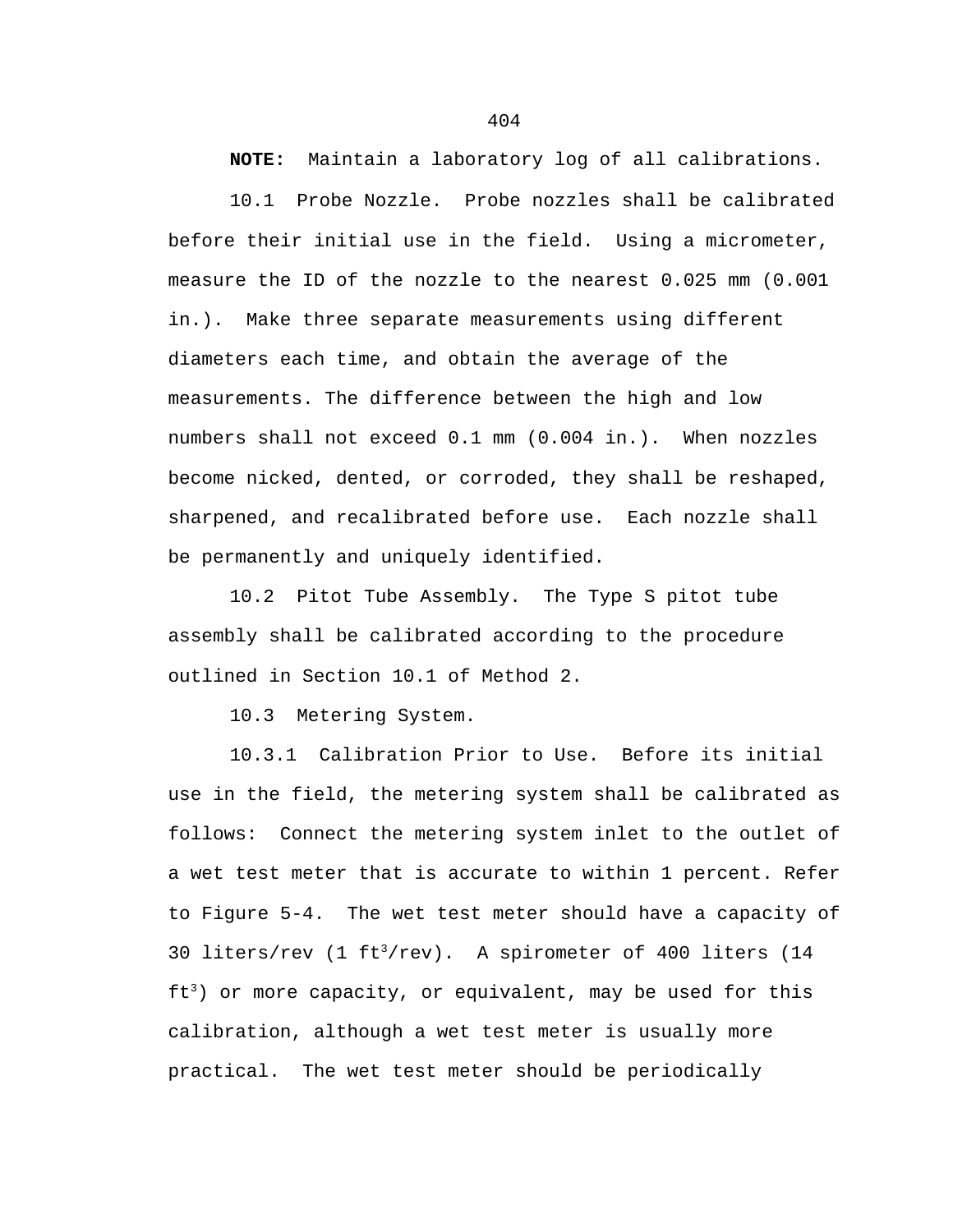calibrated with a spirometer or a liquid displacement meter to ensure the accuracy of the wet test meter. Spirometers or wet test meters of other sizes may be used, provided that the specified accuracies of the procedure are maintained. Run the metering system pump for about 15 minutes with the orifice manometer indicating a median reading as expected in field use to allow the pump to warm up and to permit the interior surface of the wet test meter to be thoroughly wetted. Then, at each of a minimum of three orifice manometer settings, pass an exact quantity of gas through the wet test meter and note the gas volume indicated by the DGM. Also note the barometric pressure and the temperatures of the wet test meter, the inlet of the DGM, and the outlet of the DGM. Select the highest and lowest orifice settings to bracket the expected field operating range of the orifice. Use a minimum volume of  $0.14$  m<sup>3</sup> (5 ft<sup>3</sup>) at all orifice settings. Record all the data on a form similar to Figure 5-5 and calculate Y, the DGM calibration factor, and  $H_{\varphi}$ , the orifice calibration factor, at each orifice setting as shown on Figure 5-5. Allowable tolerances for individual Y and  $H_{\varnothing}$  values are given in Figure 5-5. Use the average of the Y values in the calculations in Section 12.0.

10.3.1.1 Before calibrating the metering system, it is suggested that a leak check be conducted. For metering systems having diaphragm pumps, the normal leak-check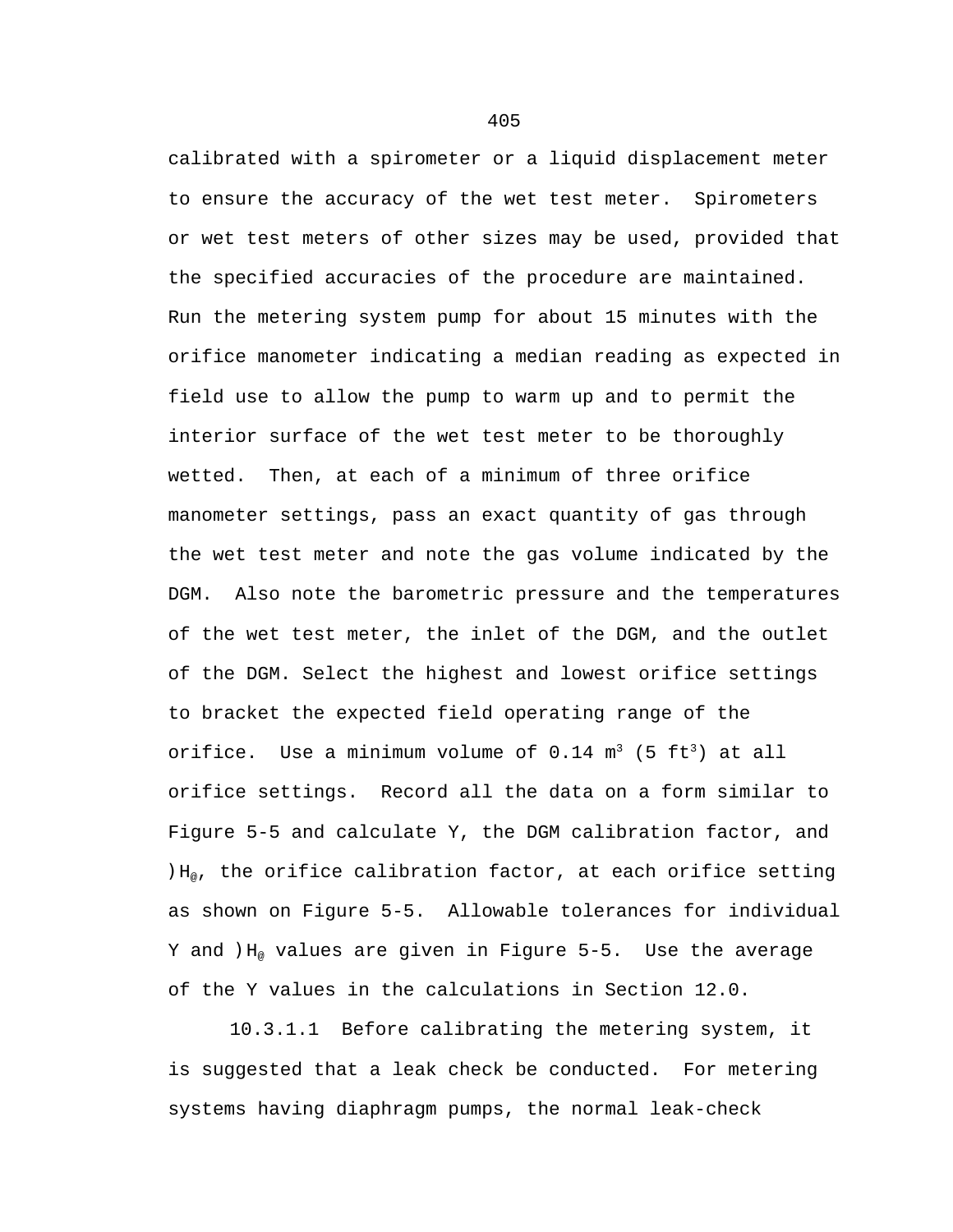procedure will not detect leakages within the pump. For these cases the following leak-check procedure is suggested: make a 10-minute calibration run at  $0.00057$  m<sup>3</sup>/min  $(0.020)$ cfm). At the end of the run, take the difference of the measured wet test meter and DGM volumes. Divide the difference by 10 to get the leak rate. The leak rate should not exceed 0.00057 m<sup>3</sup>/min (0.020 cfm).

10.3.2 Calibration After Use. After each field use, the calibration of the metering system shall be checked by performing three calibration runs at a single, intermediate orifice setting (based on the previous field test), with the vacuum set at the maximum value reached during the test series. To adjust the vacuum, insert a valve between the wet test meter and the inlet of the metering system. Calculate the average value of the DGM calibration factor. If the value has changed by more than 5 percent, recalibrate the meter over the full range of orifice settings, as detailed in Section 10.3.1.

**NOTE:** Alternative procedures (*e.g.*, rechecking the orifice meter coefficient) may be used, subject to the approval of the Administrator.

10.3.3 Acceptable Variation in Calibration. If the DGM coefficient values obtained before and after a test series differ by more than 5 percent, the test series shall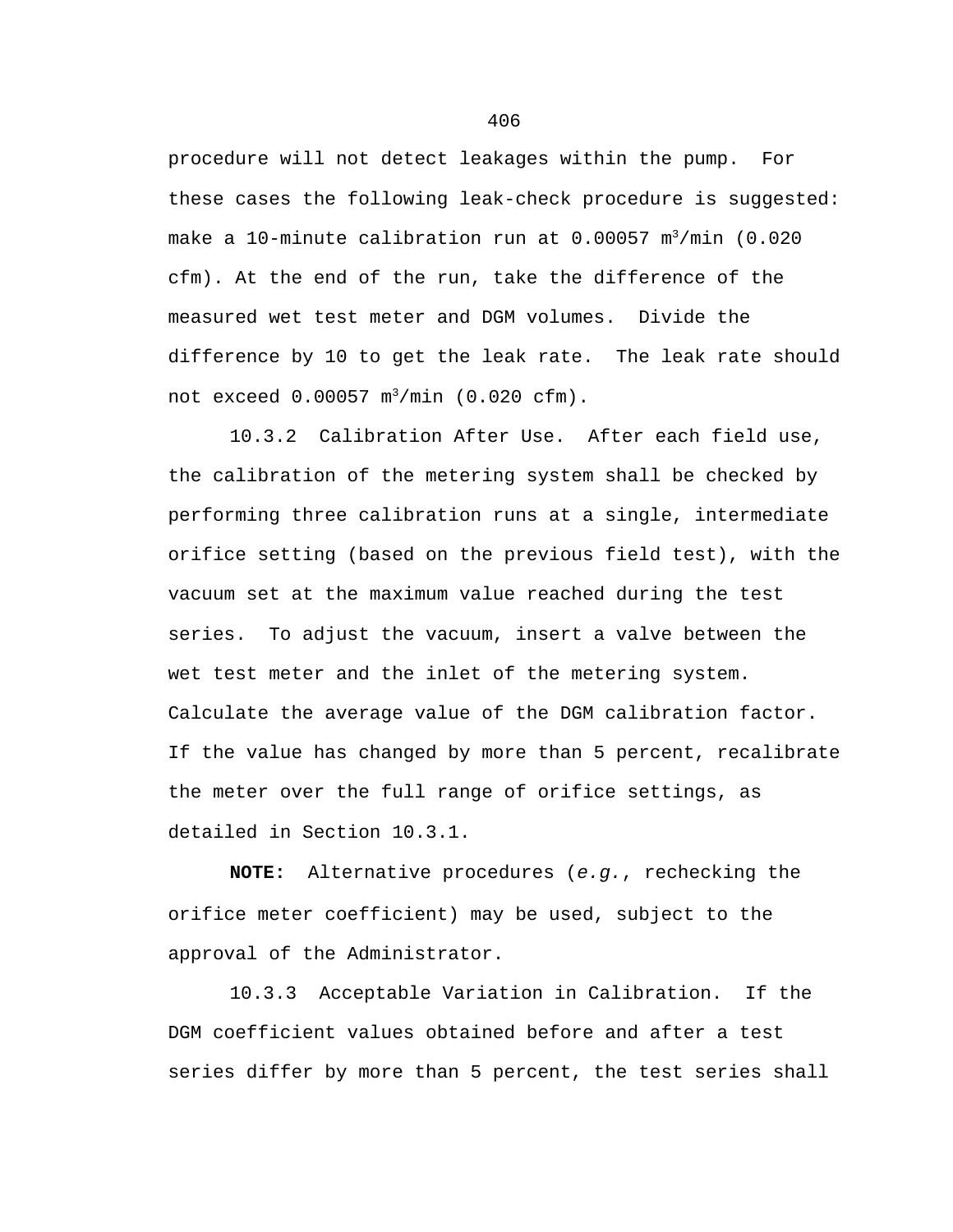either be voided, or calculations for the test series shall be performed using whichever meter coefficient value (*i.e.*, before or after) gives the lower value of total sample volume.

10.4 Probe Heater Calibration. Use a heat source to generate air heated to selected temperatures that approximate those expected to occur in the sources to be sampled. Pass this air through the probe at a typical sample flow rate while measuring the probe inlet and outlet temperatures at various probe heater settings. For each air temperature generated, construct a graph of probe heating system setting versus probe outlet temperature. The procedure outlined in APTD-0576 can also be used. Probes constructed according to APTD-0581 need not be calibrated if the calibration curves in APTD-0576 are used. Also, probes with outlet temperature monitoring capabilities do not require calibration.

**NOTE:** The probe heating system shall be calibrated before its initial use in the field.

10.5 Temperature Sensors. Use the procedure in Section 10.3 of Method 2 to calibrate in-stack temperature sensors. Dial thermometers, such as are used for the DGM and condenser outlet, shall be calibrated against mercuryin-glass thermometers.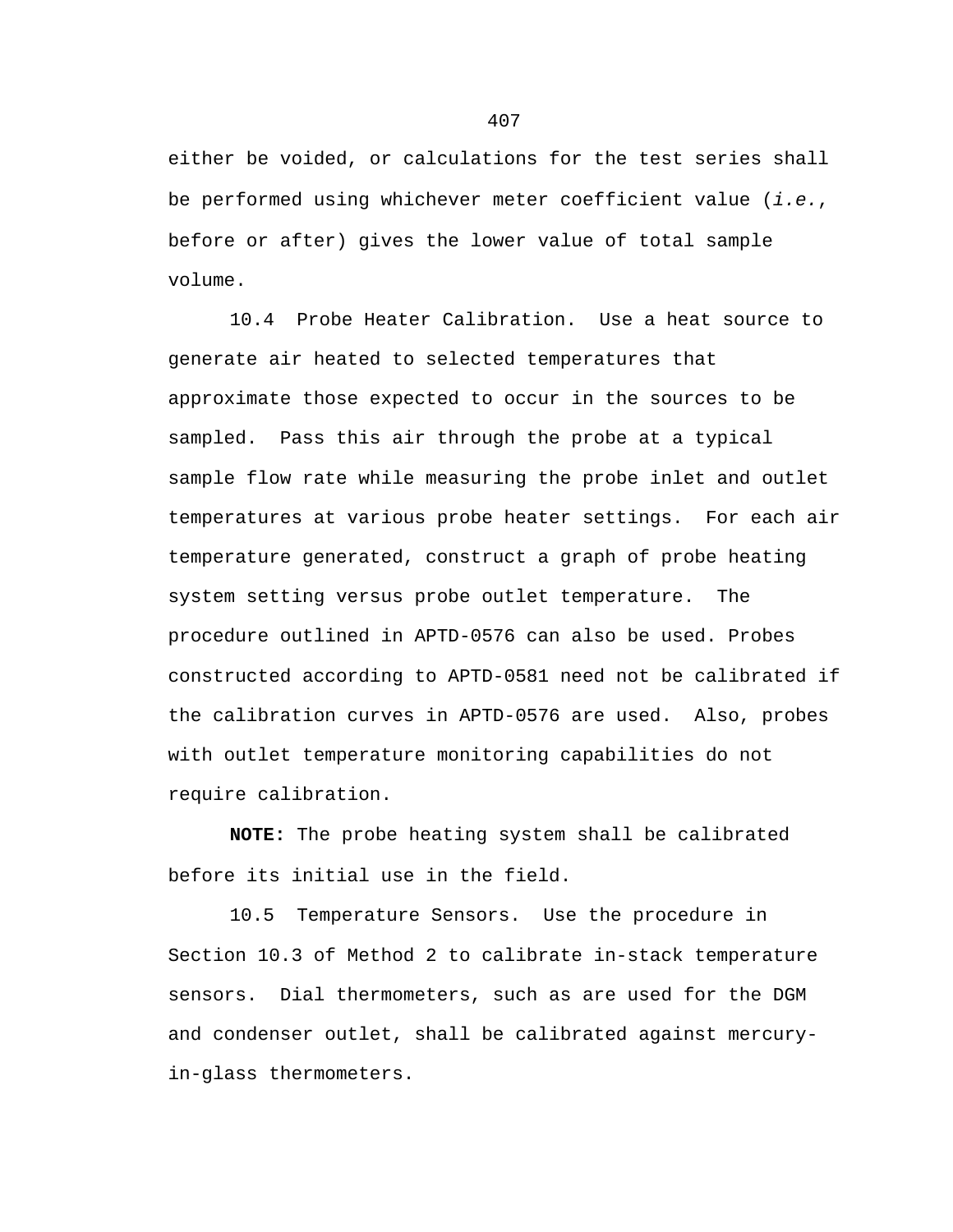10.6 Barometer. Calibrate against a mercury barometer.

*11.0 Analytical Procedure.*

11.1 Record the data required on a sheet such as the one shown in Figure 5-6.

11.2 Handle each sample container as follows:

11.2.1 Container No. 1. Leave the contents in the shipping container or transfer the filter and any loose PM from the sample container to a tared glass weighing dish. Desiccate for 24 hours in a desiccator containing anhydrous calcium sulfate. Weigh to a constant weight, and report the results to the nearest 0.1 mg. For the purposes of this section, the term "constant weight" means a difference of no more than 0.5 mg or 1 percent of total weight less tare weight, whichever is greater, between two consecutive weighings, with no less than 6 hours of desiccation time between weighings. Alternatively, the sample may be oven dried at 104  $^{\circ}$ C (220  $^{\circ}$ F) for 2 to 3 hours, cooled in the desiccator, and weighed to a constant weight, unless otherwise specified by the Administrator. The sample may be oven dried at 104 °C (220 °F) for 2 to 3 hours. Once the sample has cooled, weigh the sample, and use this weight as a final weight.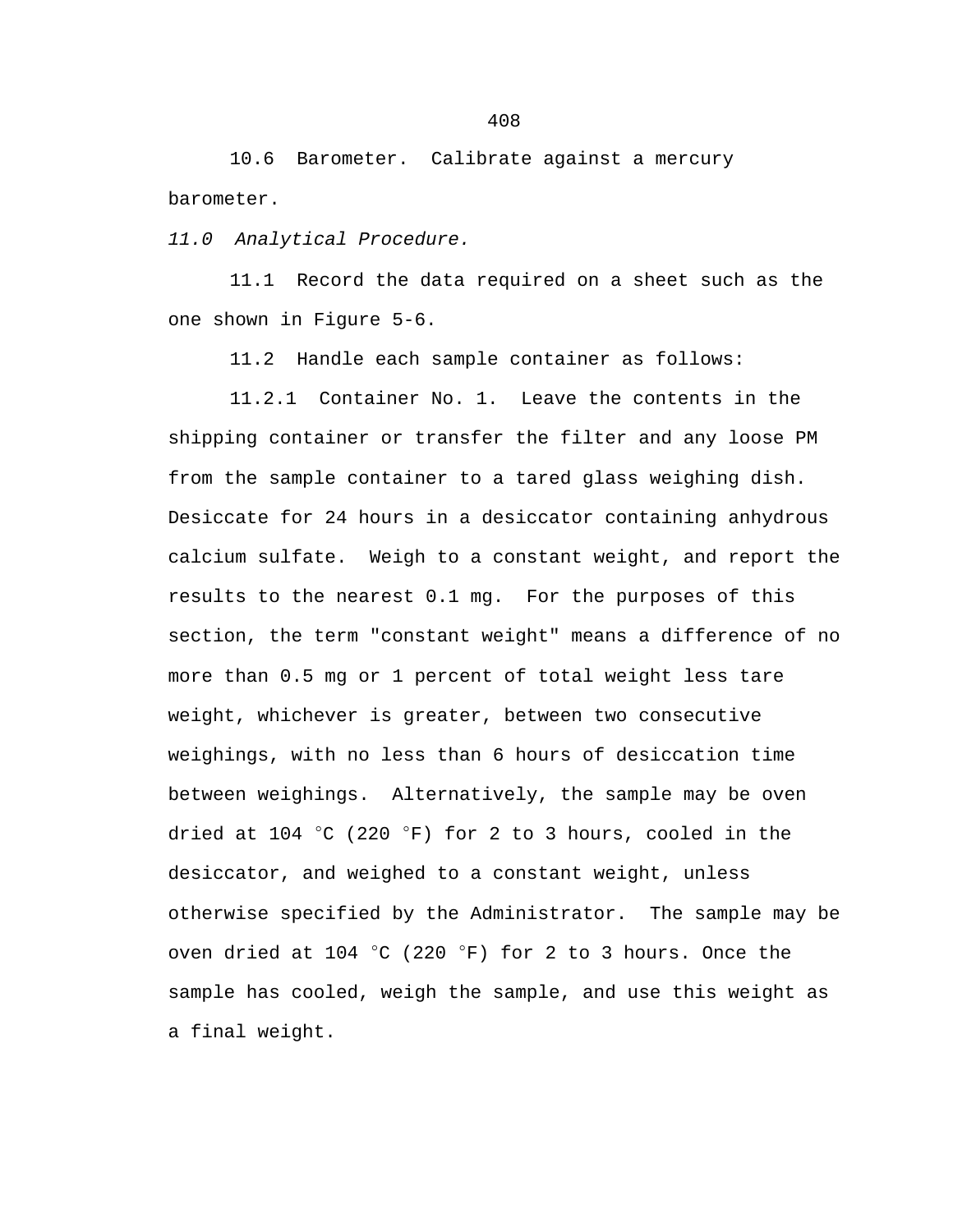11.2.2 Container No. 2. Note the level of liquid in the container, and confirm on the analysis sheet whether leakage occurred during transport. If a noticeable amount of leakage has occurred, either void the sample or use methods, subject to the approval of the Administrator, to correct the final results. Measure the liquid in this container either volumetrically to ± 1 ml or gravimetrically to ± 0.5 g. Transfer the contents to a tared 250 ml beaker, and evaporate to dryness at ambient temperature and pressure. Desiccate for 24 hours, and weigh to a constant weight. Report the results to the nearest 0.1 mg.

11.2.3 Container No. 3. Weigh the spent silica gel (or silica gel plus impinger) to the nearest 0.5 g using a balance. This step may be conducted in the field.

11.2.4 Acetone Blank Container. Measure the acetone in this container either volumetrically or gravimetrically. Transfer the acetone to a tared 250 ml beaker, and evaporate to dryness at ambient temperature and pressure. Desiccate for 24 hours, and weigh to a constant weight. Report the results to the nearest 0.1 mg.

**NOTE:** The contents of Container No. 2 as well as the acetone blank container may be evaporated at temperatures higher than ambient. If evaporation is done at an elevated temperature, the temperature must be below the boiling point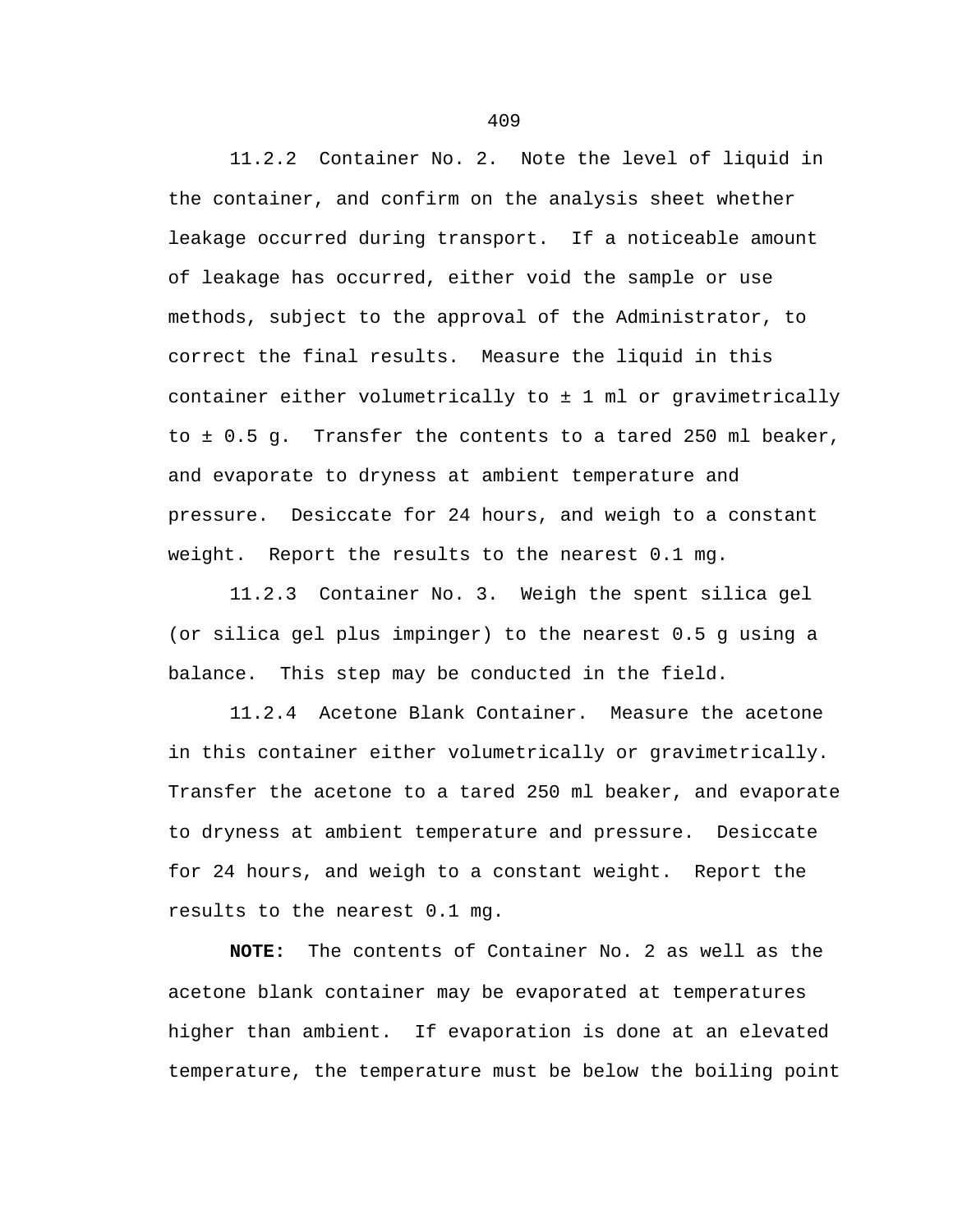of the solvent; also, to prevent "bumping," the evaporation process must be closely supervised, and the contents of the beaker must be swirled occasionally to maintain an even temperature. Use extreme care, as acetone is highly flammable and has a low flash point.

*12.0 Data Analysis and Calculations.*

Carry out calculations, retaining at least one extra significant figure beyond that of the acquired data. Round off figures after the final calculation. Other forms of the equations may be used, provided that they give equivalent results.

12.1 Nomenclature.

 $A_n$  = Cross-sectional area of nozzle,  $m^2$  (ft<sup>2</sup>).

- $B_{ws}$  = Water vapor in the gas stream, proportion by volume.
- $C_a$  = Acetone blank residue concentration, mg/mg.
- $c_s$  = Concentration of particulate matter in stack gas, dry basis, corrected to standard conditions, g/dscm (gr/dscf).

I = Percent of isokinetic sampling.

 $L_1$  = Individual leakage rate observed during the leak-check conducted prior to the first component change,  $m^3/min$  (ft<sup>3</sup>/min)

 $L_a$  = Maximum acceptable leakage rate for either a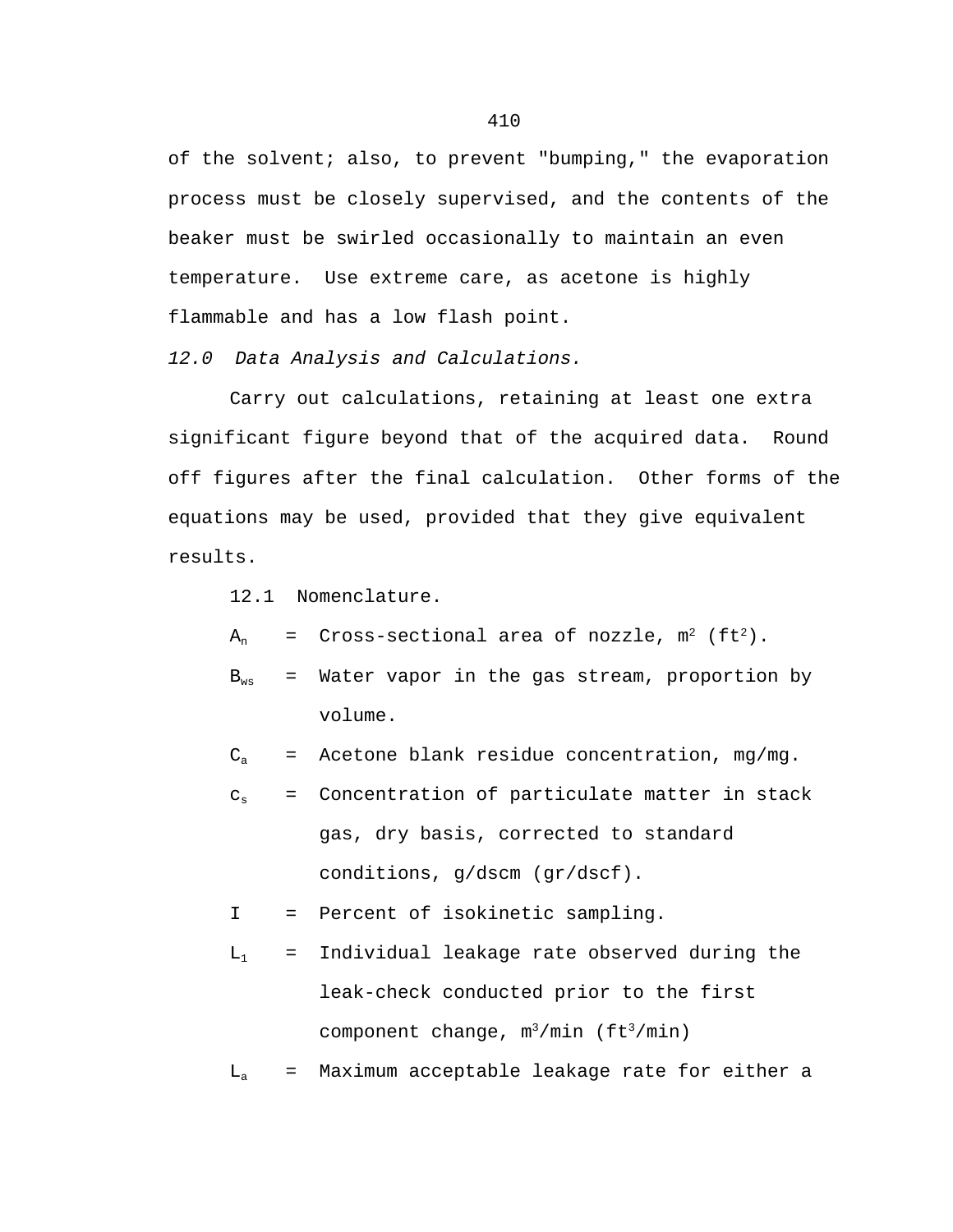pretest leak-check or for a leak-check following a component change; equal to 0.00057  $m^3/min$  (0.020 cfm) or 4 percent of the average sampling rate, whichever is less.

- $L_i$  = Individual leakage rate observed during the leak-check conducted prior to the "i<sup>th</sup>" component change (i = 1, 2, 3...n),  $m^3/min$ (cfm).
- $L_p$  = Leakage rate observed during the post-test leak-check,  $m^3/min$  (cfm).
- $m<sub>a</sub>$  = Mass of residue of acetone after evaporation, mg.
- $m_n$  = Total amount of particulate matter collected, mg.
- $M_w$  = Molecular weight of water, 18.0 g/g-mole (18.0 lb/lb-mole).
- $P_{bar}$  = Barometric pressure at the sampling site, mm Hg (in. Hg).
- $P_s$  = Absolute stack gas pressure, mm Hg (in. Hg).
- $P_{std}$  = Standard absolute pressure, 760 mm Hg (29.92 in. Hg).

R = Ideal gas constant, 0.06236  
\n
$$
[(mm Hg)(m3)]/[(K)(g-mole)]
$$
\n
$$
{21.85 [(in. Hg)(ft3)]/[(°R)(lb-mole)]}.
$$

 $T_m$  = Absolute average DGM temperature (see Figure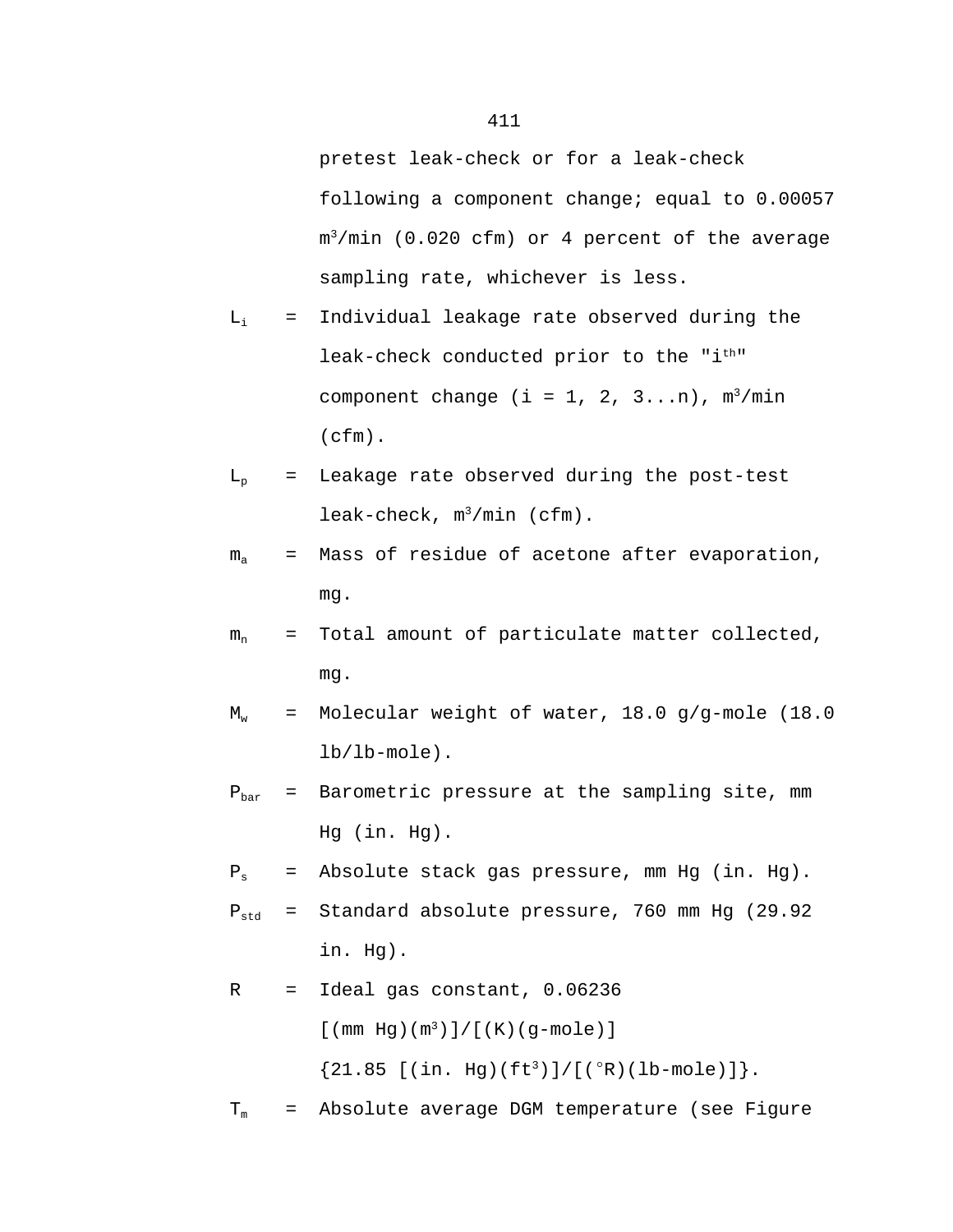$5-3$ ), K ( $^{\circ}R$ ).

- $T<sub>s</sub>$  = Absolute average stack gas temperature (see Figure  $5-3$ ), K  $(^{\circ}R)$ .
- $T_{std}$  = Standard absolute temperature, 293 K (528  $^{\circ}R$ ).
- $V_a$  = Volume of acetone blank, ml.
- $V_{aw}$  = Volume of acetone used in wash, ml.

$$
V_{1c}
$$
 = Total volume of liquid collected in impingers and silica gel (see Figure 5-6), ml.

$$
V_m
$$
 = Volume of gas sample as measured by dry gas meter,  $dcm$  (def).

$$
V_{m(std)}
$$
 = Volume of gas sample measured by the dry gas  
\nmeter, corrected to standard conditions, dscm  
\n(dscf).

- $V_{w(std)}$ = Volume of water vapor in the gas sample, corrected to standard conditions, scm (scf).
- $v<sub>s</sub>$  = Stack gas velocity, calculated by Method 2, Equation 2-7, using data obtained from Method 5, m/sec (ft/sec).
- $W_a$  = Weight of residue in acetone wash, mg.
- Y = Dry gas meter calibration factor.
- )H = Average pressure differential across the orifice meter (see Figure  $5-4$ ), mm  $H_20$  (in.  $H<sub>2</sub>0$ ).
- $D<sub>a</sub>$  = Density of acetone, mg/ml (see label on bottle).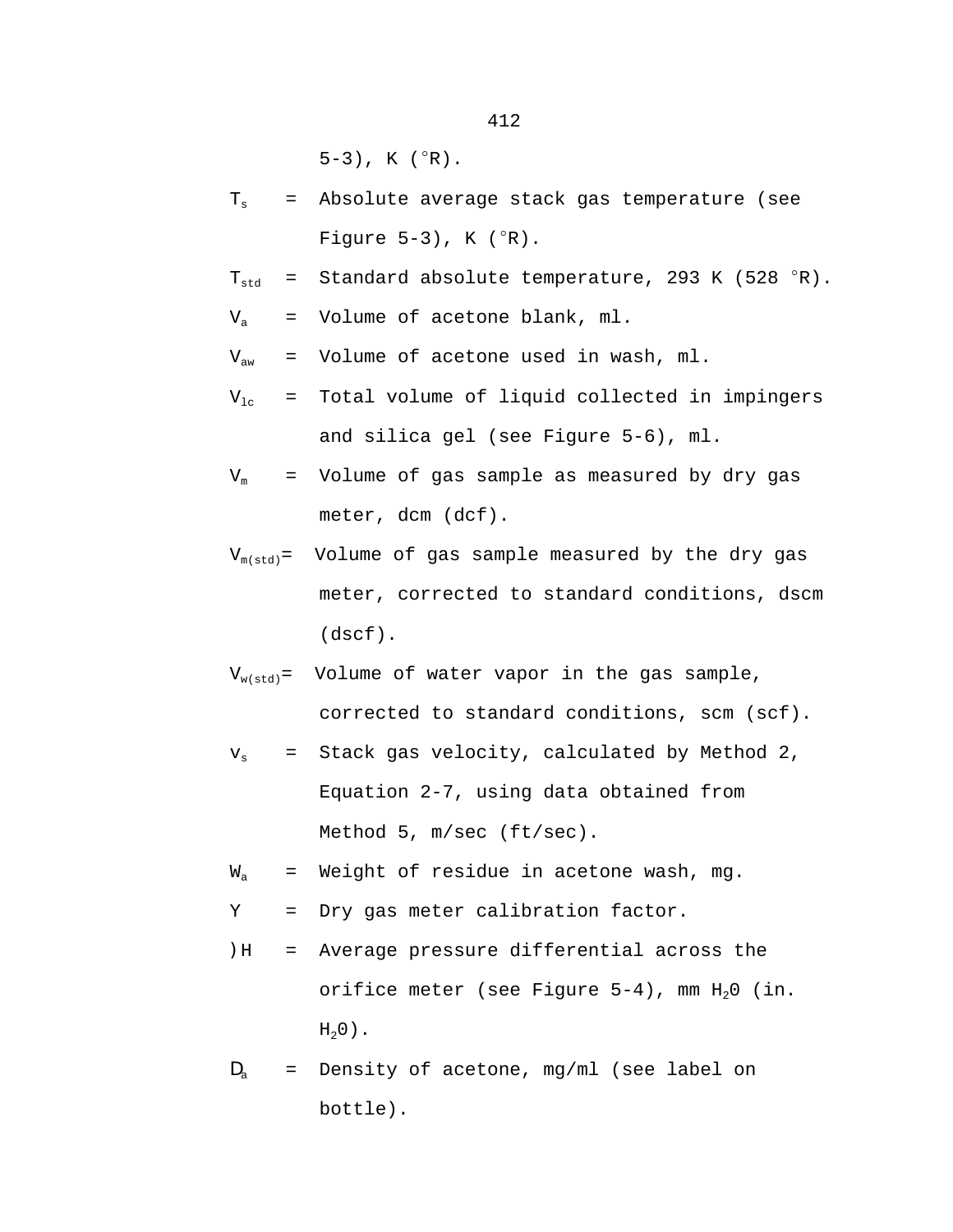- $D_w$  = Density of water, 0.9982 g/ml (0.002201 lb/ml).
- 2 = Total sampling time, min.
- $2<sub>1</sub>$  = Sampling time interval, from the beginning of a run until the first component change, min.

$$
2_i
$$
 = Sampling time interval, between two successive component changes, beginning with the interval between the first and second changes, min.

$$
2_{p}
$$
 = Sampling time interval, from the final  $(n^{\text{th}})$  component change until the end of the sampling run, min.

13.6 = Specific gravity of mercury.

 $60 = \text{Sec/min}.$ 

100 = Conversion to percent.

12.2 Average Dry Gas Meter Temperature and Average Orifice Pressure Drop. See data sheet (Figure 5-3).

12.3 Dry Gas Volume. Correct the sample volume measured by the dry gas meter to standard conditions (20  $^{\circ}$ C, 760 mm Hg or 68  $\degree$ F, 29.92 in. Hg) by using Equation 5-1.

$$
V_{m(std)} = V_{m} Y \frac{T_{std} (P_{bar} + \frac{)H}{13.6})}{T_{m} P_{std}}
$$
  
= K<sub>1</sub> V<sub>m</sub> Y  $\frac{P_{bar} + (\frac{)H}{13.6})}{T_{m}}$  Eq. 5-1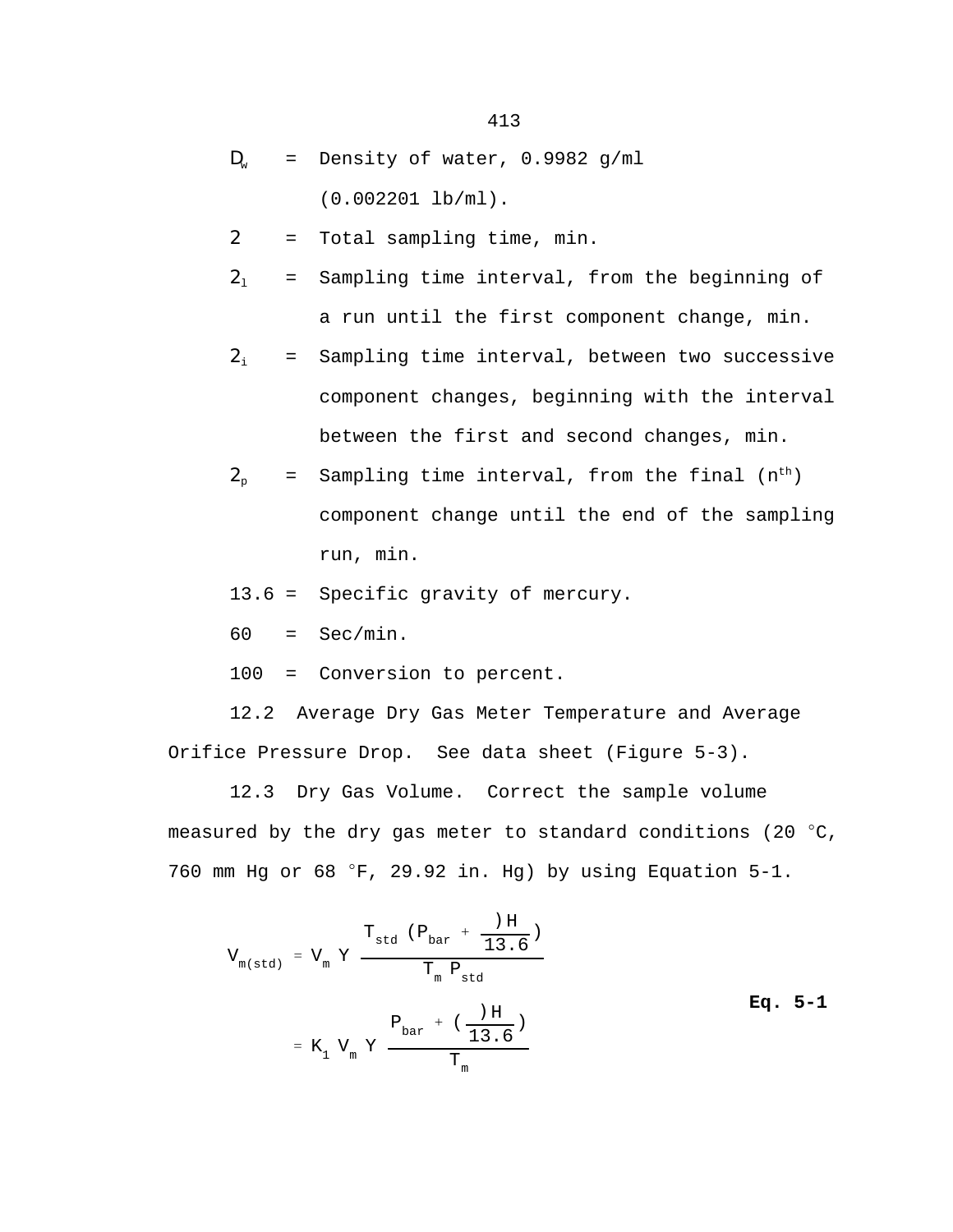where:

 $K_1$  = 0.3858 °K/mm Hg for metric units,

 $= 17.64$   $\degree$ R/in. Hg for English units.

**NOTE:** Equation 5-1 can be used as written unless the leakage rate observed during any of the mandatory leak checks (i.e., the post-test leak check or leak checks conducted prior to component changes) exceeds  $L_a$ . If  $L_p$  or  $L_i$  exceeds  $L_a$ , Equation 5-1 must be modified as follows:

(a) Case I. No component changes made during sampling run. In this case, replace  $V_m$  in Equation 5-1 with the expression:

$$
[V_{\mathrm{m}} - (L_{\mathrm{p}} - L_{\mathrm{a}}) \ \ 2]
$$

(b) Case II. One or more component changes made during the sampling run. In this case, replace  $V_m$  in Equation 5-1 by the expression:

$$
\left[ V_{m} - (L_{1} - L_{a}) \mathbf{2}_{1} - \sum_{i=2}^{n} (L_{i} - L_{a}) \mathbf{2}_{i} - (L_{p} - L_{a}) \mathbf{2}_{p} \right]
$$

and substitute only for those leakage rates ( $L_i$  or  $L_p$ ) which exceed La.

12.4 Volume of Water Vapor Condensed.

$$
V_{w(std)} = V_{1c} \frac{\mathbf{D}_{w} R T_{std}}{M_{w} P_{std}}
$$
  
=  $K_{2} V_{1c}$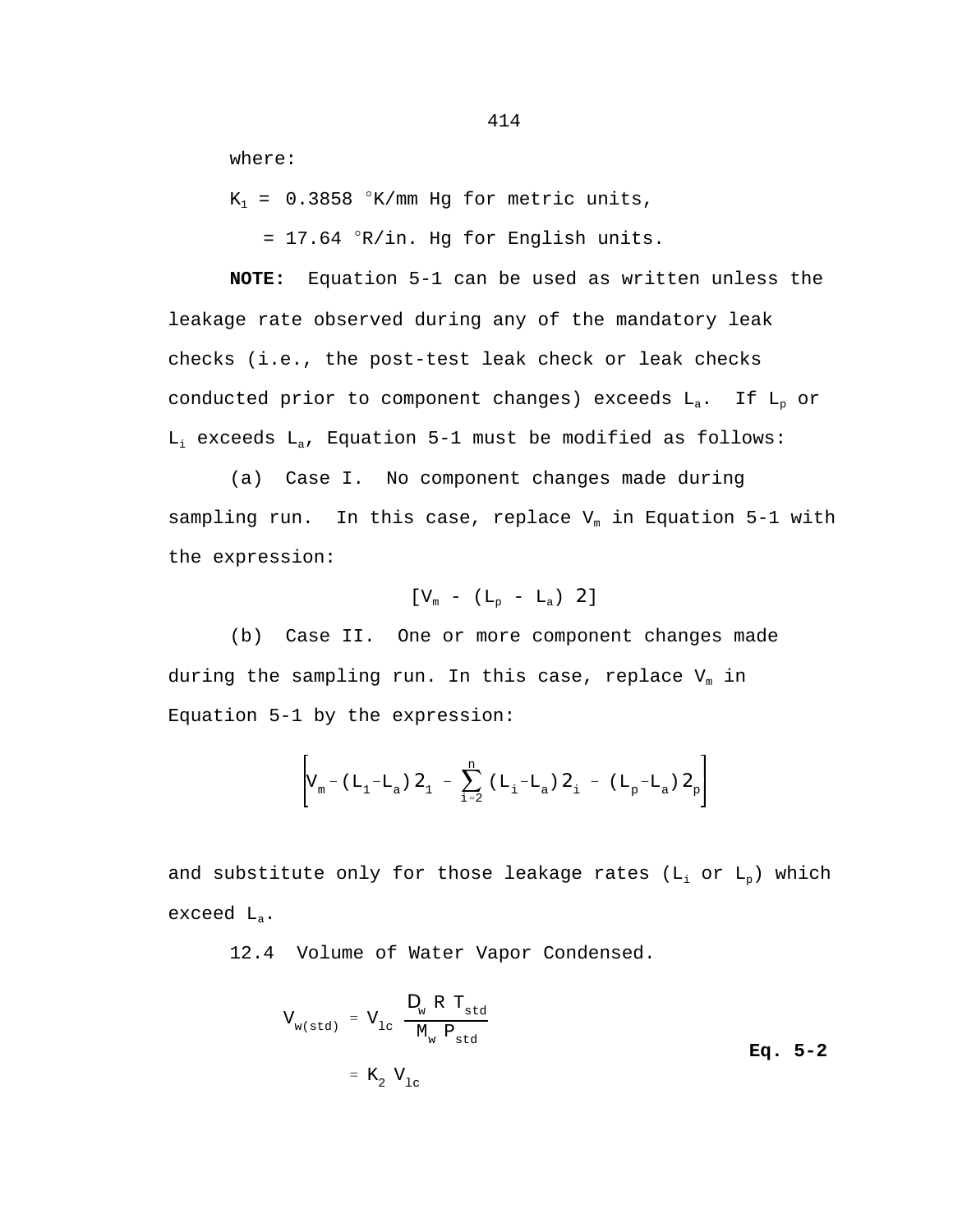where:

 $K_2$  = 0.001333 m<sup>3</sup>/ml for metric units,

 $= 0.04706$  ft<sup>3</sup>/ml for English units.

12.5 Moisture Content.

$$
B_{ws} = \frac{V_{w(std)}}{V_{m(std)}} + V_{w(std)}} \qquad \qquad \mathbf{Eq. 5-3}
$$

**NOTE:** In saturated or water droplet-laden gas streams, two calculations of the moisture content of the stack gas shall be made, one from the impinger analysis (Equation 5-3), and a second from the assumption of saturated conditions. The lower of the two values of  $B_{ws}$ shall be considered correct. The procedure for determining the moisture content based upon the assumption of saturated conditions is given in Section 4.0 of Method 4. For the purposes of this method, the average stack gas temperature from Figure 5-3 may be used to make this determination, provided that the accuracy of the in-stack temperature sensor is  $\pm$  1°C (2°F).

12.6 Acetone Blank Concentration.

$$
C_a = \frac{m_a}{V_a \mathbf{D}_a}
$$
 Eq. 5-4

12.7 Acetone Wash Blank.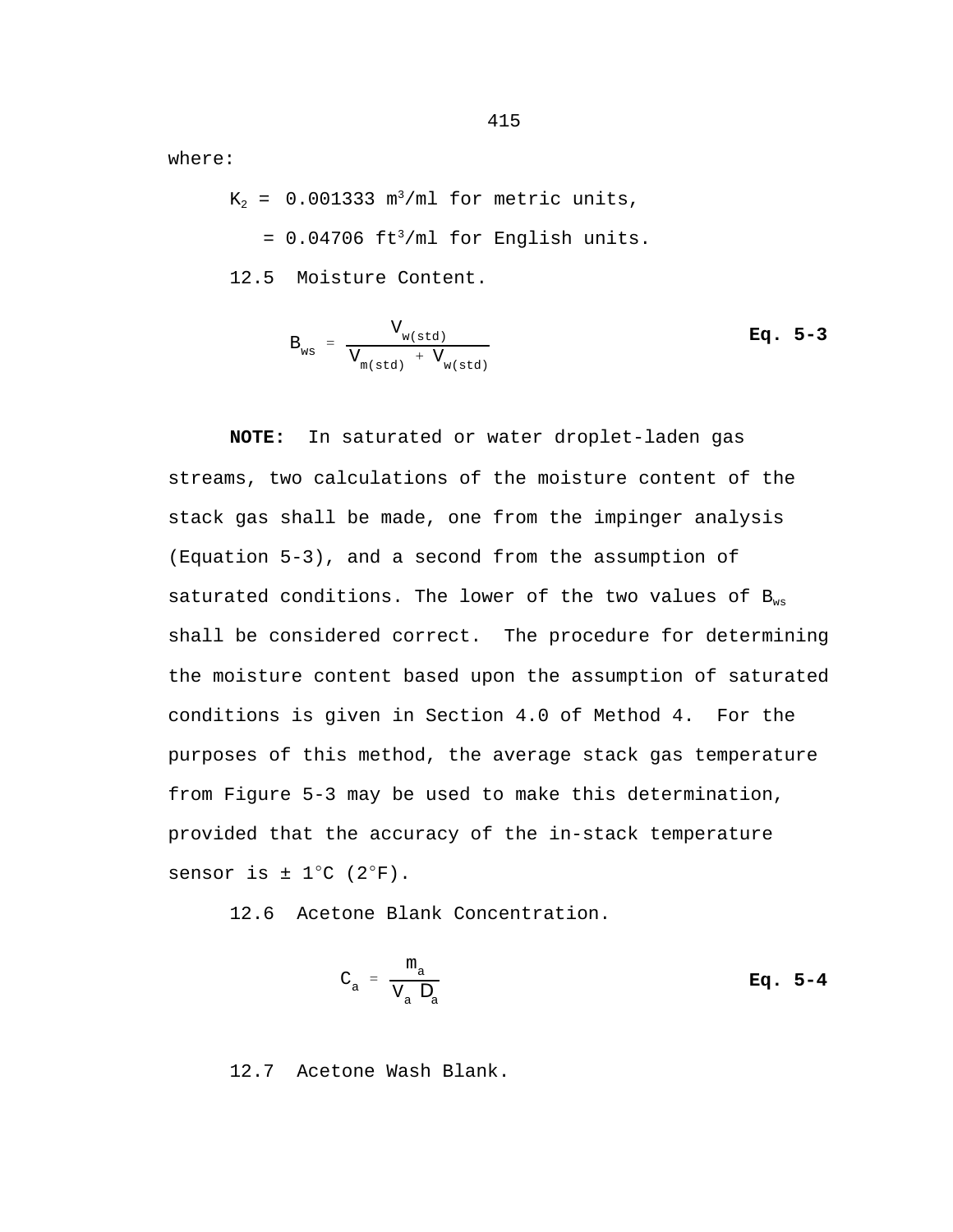$$
W_{a} = C_{a} V_{aw} D_{a}
$$
 Eq. 5-5

12.8 Total Particulate Weight. Determine the total particulate matter catch from the sum of the weights obtained from Containers 1 and 2 less the acetone blank (see Figure 5-6).

**NOTE:** In no case shall a blank value of greater than 0.001 percent of the weight of acetone used be subtracted from the sample weight. Refer to Section 8.5.8 to assist in calculation of results involving two or more filter assemblies or two or more sampling trains.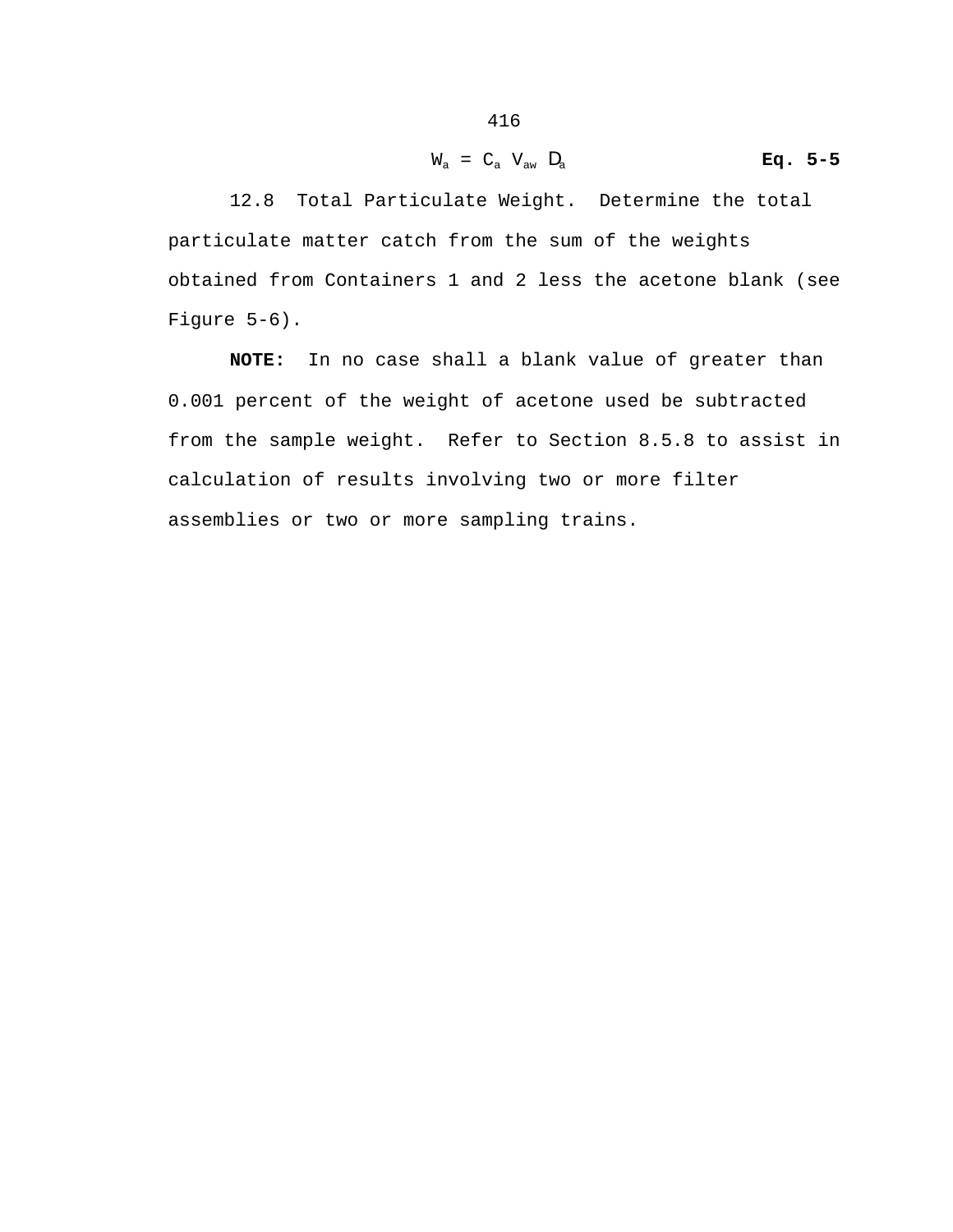12.9 Particulate Concentration.

$$
C_{s} = \frac{K_{3} m_{n}}{V_{m(std)}}
$$
 Eq. 5-6

```
where: 
K_3 = 0.001 g/mg for metric units.
    = 0.0154 gr/mg for English units.
12.10 Conversion Factors:
```

| From            | <u>To</u>         | Multiply by            |
|-----------------|-------------------|------------------------|
| ft <sup>3</sup> | m <sup>3</sup>    | 0.02832                |
| gr              | mq                | 64.80004               |
| $gr/ft^3$       | mg/m <sup>3</sup> | 2288.4                 |
| mq              | g                 | 0.001                  |
| gr              | lb                | $1.429 \times 10^{-4}$ |

12.11 Isokinetic Variation.

12.11.1 Calculation from Raw Data.

$$
I = \frac{100 \text{ T}_\text{s} \left[ K_4 \text{ V}_{1\text{c}} + \frac{(\text{V}_{\text{m}} \text{ Y})}{\text{T}_{\text{m}}} \left( P_{\text{bar}} + \frac{) \text{ H}}{13.6} \right) \right]}{60 \text{ 2 v}_{\text{s}} P_{\text{s}} A_{\text{n}}} \qquad \text{Eq. 5-7}
$$

where:

$$
K_4 = 0.003454
$$
 [(mm Hg)(m<sup>3</sup>)]/[(ml)(°K)] for metric  
units,

$$
= 0.002669 \text{ [(in. Hg)(ft3)] / [(ml)(°R)] for English units.}
$$

12.11.2 Calculation from Intermediate Values.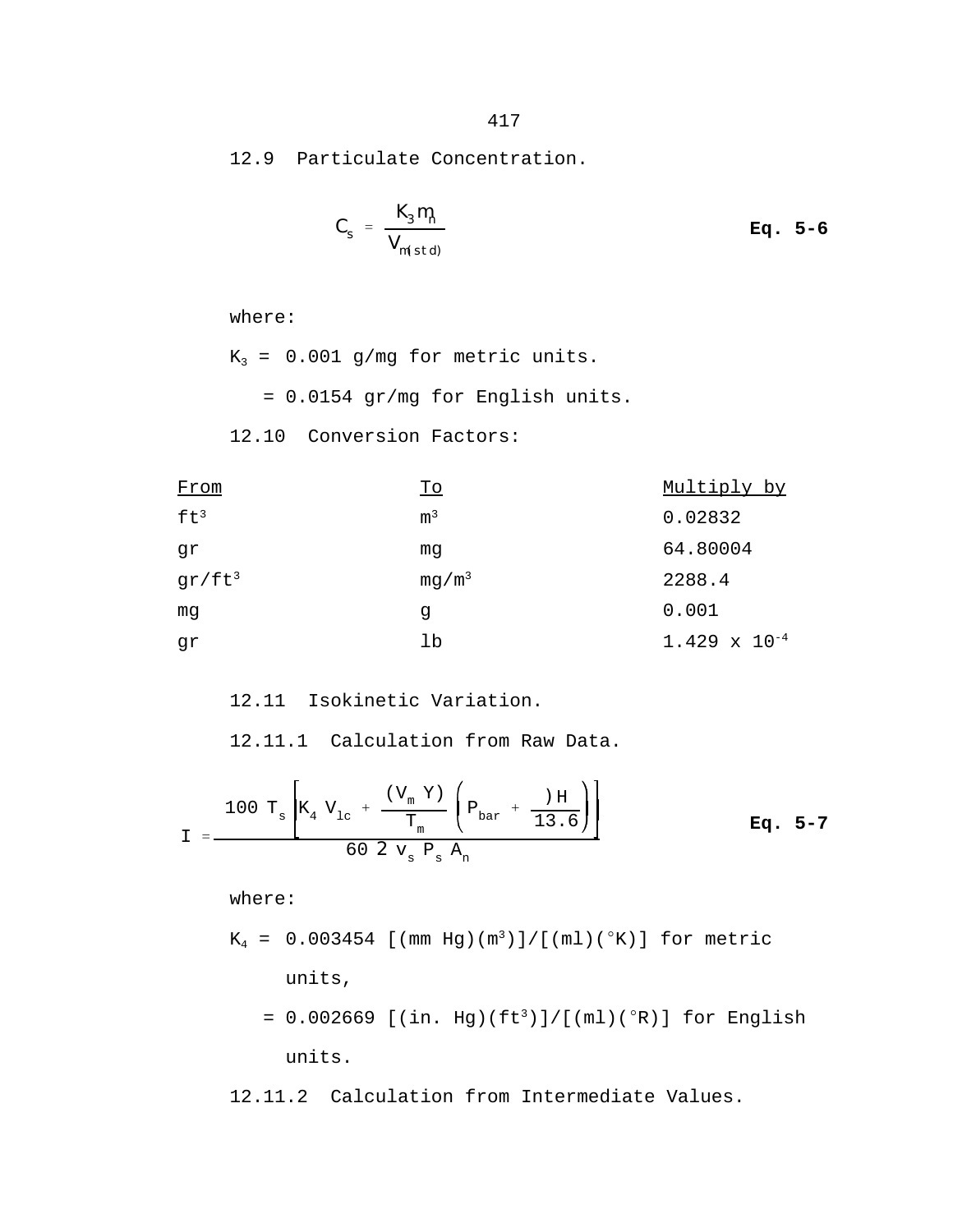$$
I = \frac{T_{s} V_{m(std)} P_{std} 100}{T_{std} V_{s} 2 A_{n} P_{s} 60 (1 - B_{ws})}
$$
  
=  $K_{5} \frac{T_{s} V_{m(std)}}{P_{s} V_{s} A_{n} 2 (1 - B_{ws})}$  Eq. 5-8

where:

 $K_5 = 4.320$  for metric units,

= 0.09450 for English units.

12.11.3 Acceptable Results. If 90 percent  $\leq$  I  $\leq$  110 percent, the results are acceptable. If the PM results are low in comparison to the standard, and "I" is over 110 percent or less than 90 percent, the Administrator may opt to accept the results. Reference 4 in Section 17.0 may be used to make acceptability judgments. If "I" is judged to be unacceptable, reject the results, and repeat the sampling run.

12.12 Stack Gas Velocity and Volumetric Flow Rate. Calculate the average stack gas velocity and volumetric flow rate, if needed, using data obtained in this method and the equations in Sections 12.3 and 12.4 of Method 2. *13.0 Method Performance.* [Reserved] *14.0 Pollution Prevention.* [Reserved] *15.0 Waste Management.* [Reserved] *16.0 Alternative Procedures.*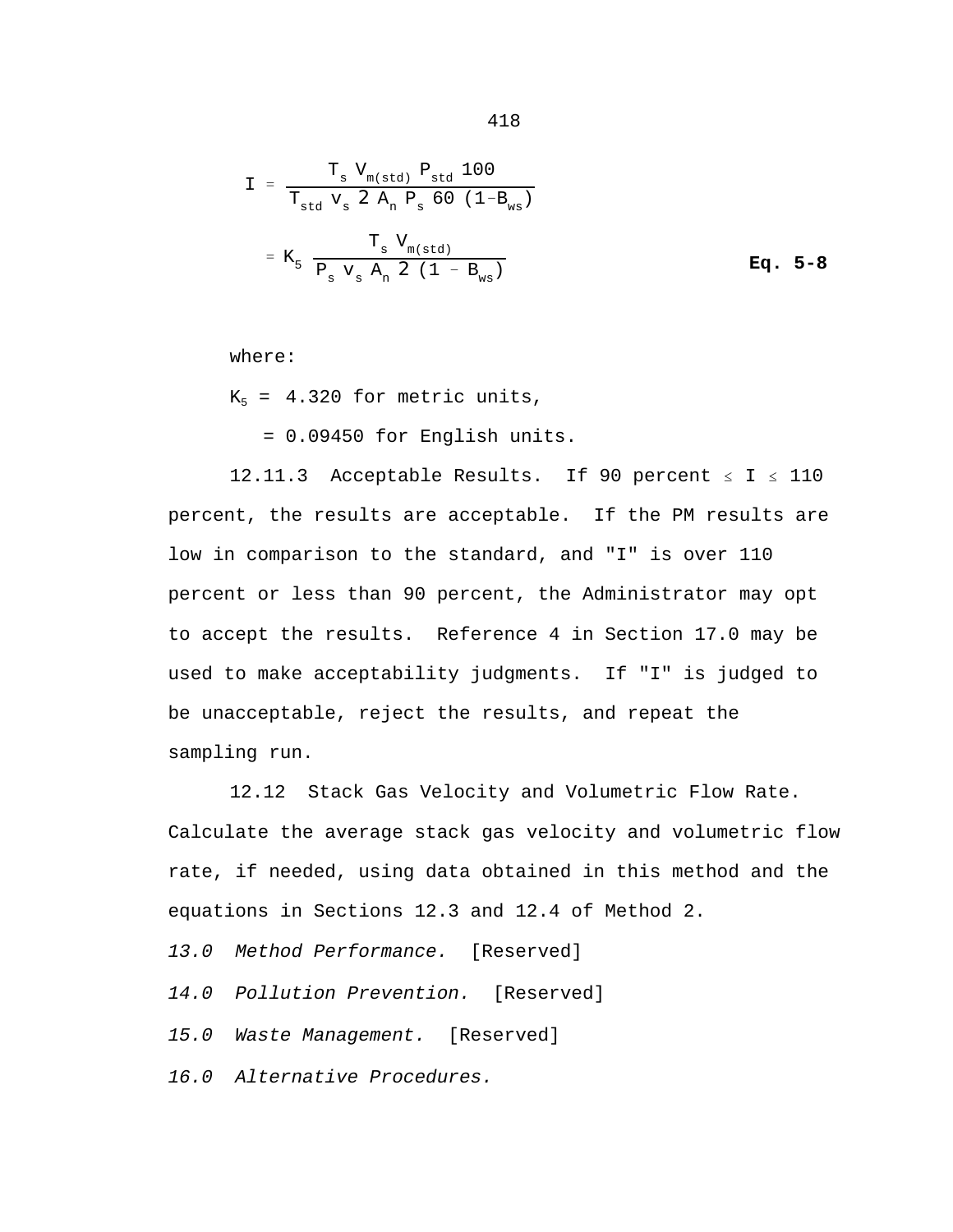16.1 Dry Gas Meter as a Calibration Standard. A DGM may be used as a calibration standard for volume measurements in place of the wet test meter specified in Section 10.3, provided that it is calibrated initially and recalibrated periodically as follows:

16.1.1 Standard Dry Gas Meter Calibration.

16.1.1.1. The DGM to be calibrated and used as a secondary reference meter should be of high quality and have an appropriately sized capacity [*e.g.*, 3 liters/rev (0.1  $ft<sup>3</sup>/rev)$ ]. A spirometer [400 liters (14 ft<sup>3</sup>) or more capacity], or equivalent, may be used for this calibration, although a wet test meter is usually more practical. The wet test meter should have a capacity of 30 liters/rev (1  $ft<sup>3</sup>/rev$ ) and capable of measuring volume to within 1.0 percent. Wet test meters should be checked against a spirometer or a liquid displacement meter to ensure the accuracy of the wet test meter. Spirometers or wet test meters of other sizes may be used, provided that the specified accuracies of the procedure are maintained.

16.1.1.2 Set up the components as shown in Figure 5-7. A spirometer, or equivalent, may be used in place of the wet test meter in the system. Run the pump for at least 5 minutes at a flow rate of about 10 liters/min (0.35 cfm) to condition the interior surface of the wet test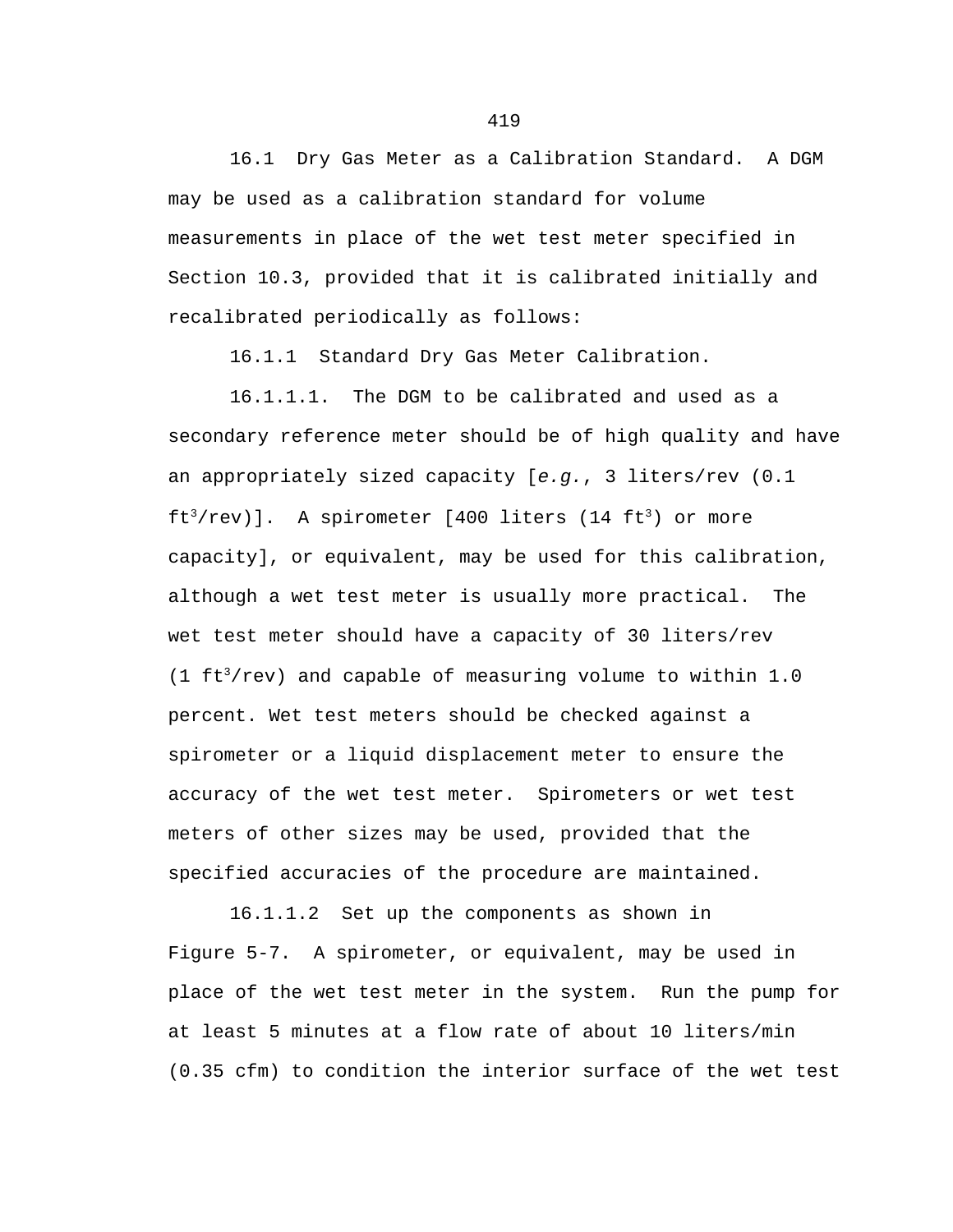meter. The pressure drop indicated by the manometer at the inlet side of the DGM should be minimized [no greater than 100 mm  $H_2O$  (4 in.  $H_2O$ ) at a flow rate of 30 liters/min (1 cfm)]. This can be accomplished by using large diameter tubing connections and straight pipe fittings.

16.1.1.3 Collect the data as shown in the example data sheet (see Figure 5-8). Make triplicate runs at each of the flow rates and at no less than five different flow rates. The range of flow rates should be between 10 and 34 liters/min (0.35 and 1.2 cfm) or over the expected operating range.

16.1.1.4 Calculate flow rate, Q, for each run using the wet test meter volume,  $V_w$ , and the run time, 2. Calculate the DGM coefficient,  $Y_{ds}$ , for each run. These calculations are as follows:

$$
Q = K_1 \frac{P_{bar} V_w}{(T_w + T_{std}) \cdot \mathbf{2}}
$$
 Eq. 5-9

$$
Y_{ds} = \frac{V_{w} (T_{ds} + T_{std}) P_{bar}}{V_{ds} (T_{w} + T_{std}) \left(P_{bar} + \frac{D}{13.6}\right)}
$$
 Eq. 5-10

where:  $K_1$  = 0.3858 °C/mm Hg for metric units  $=$  17.64  $\degree$ F/in. Hg for English units.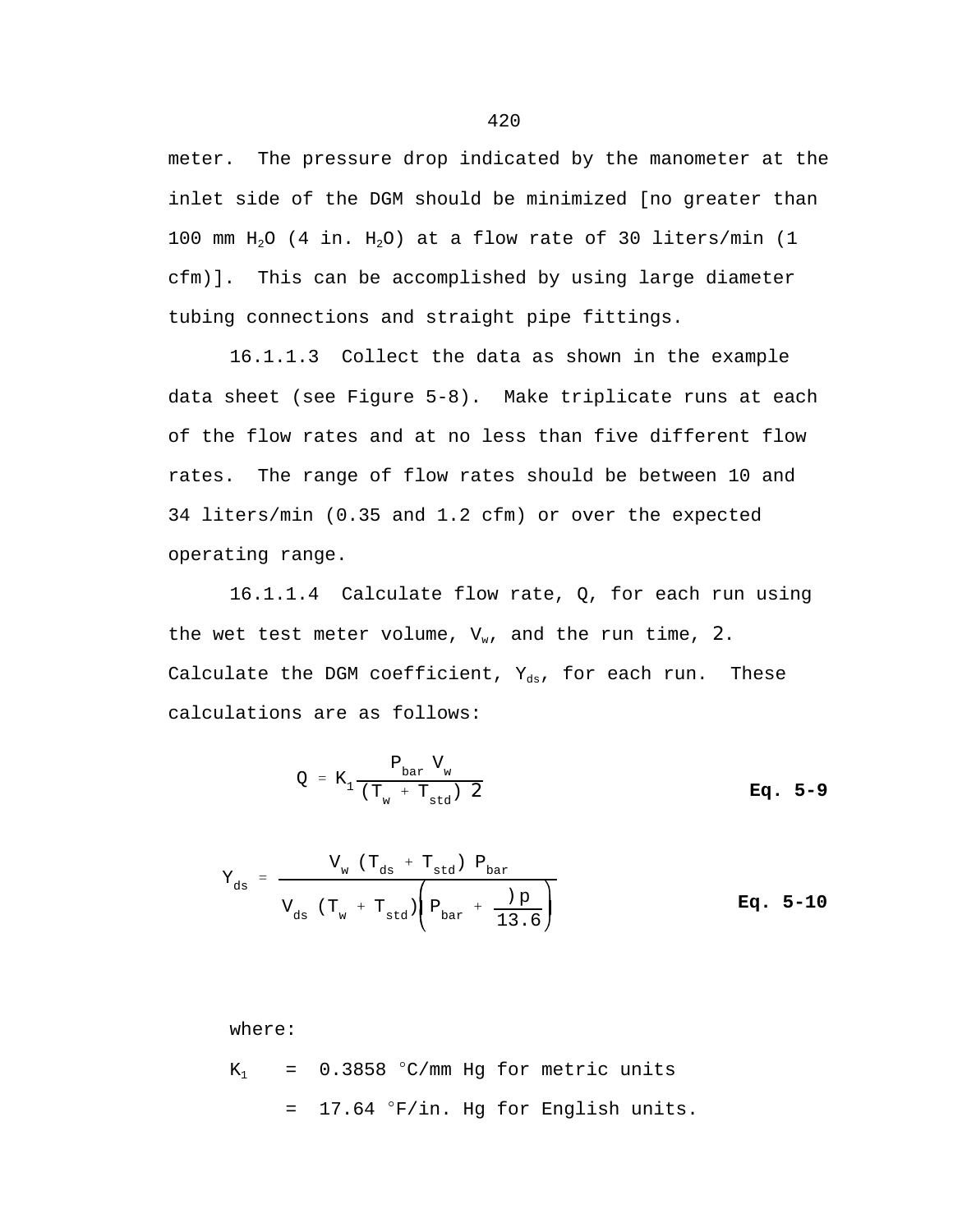$V_w$  = Wet test meter volume, liter (ft<sup>3</sup>).

 $V_{ds}$  = Dry gas meter volume, liter (ft<sup>3</sup>).

 $T_{ds}$  = Average dry gas meter temperature,  $^{\circ}$ C ( $^{\circ}$ F).

 $T_{\text{adi}}$  = 273 °C for metric units

 $=$  460  $\degree$ F for English units.

 $T_w$  = Average wet test meter temperature,  $^{\circ}$ C ( $^{\circ}$ F)

 $P_{\text{bar}}$  = Barometric pressure, mm Hg (in. Hg).

)p = Dry gas meter inlet differential pressure, mm  $H_2O$  (in.  $H_2O$ ).

 $2 =$  Run time, min.

16.1.1.5 Compare the three  $Y_{ds}$  values at each of the flow rates and determine the maximum and minimum values. The difference between the maximum and minimum values at each flow rate should be no greater than 0.030. Extra sets of triplicate runs may be made in order to complete this requirement. In addition, the meter coefficients should be between 0.95 and 1.05. If these specifications cannot be met in three sets of successive triplicate runs, the meter is not suitable as a calibration standard and should not be used as such. If these specifications are met, average the three  $Y_{ds}$  values at each flow rate resulting in no less than five average meter coefficients,  $Y_{ds}$ .

16.1.1.6 Prepare a curve of meter coefficient,  $Y_{ds}$ , versus flow rate,  $Q$ , for the DGM. This curve shall be used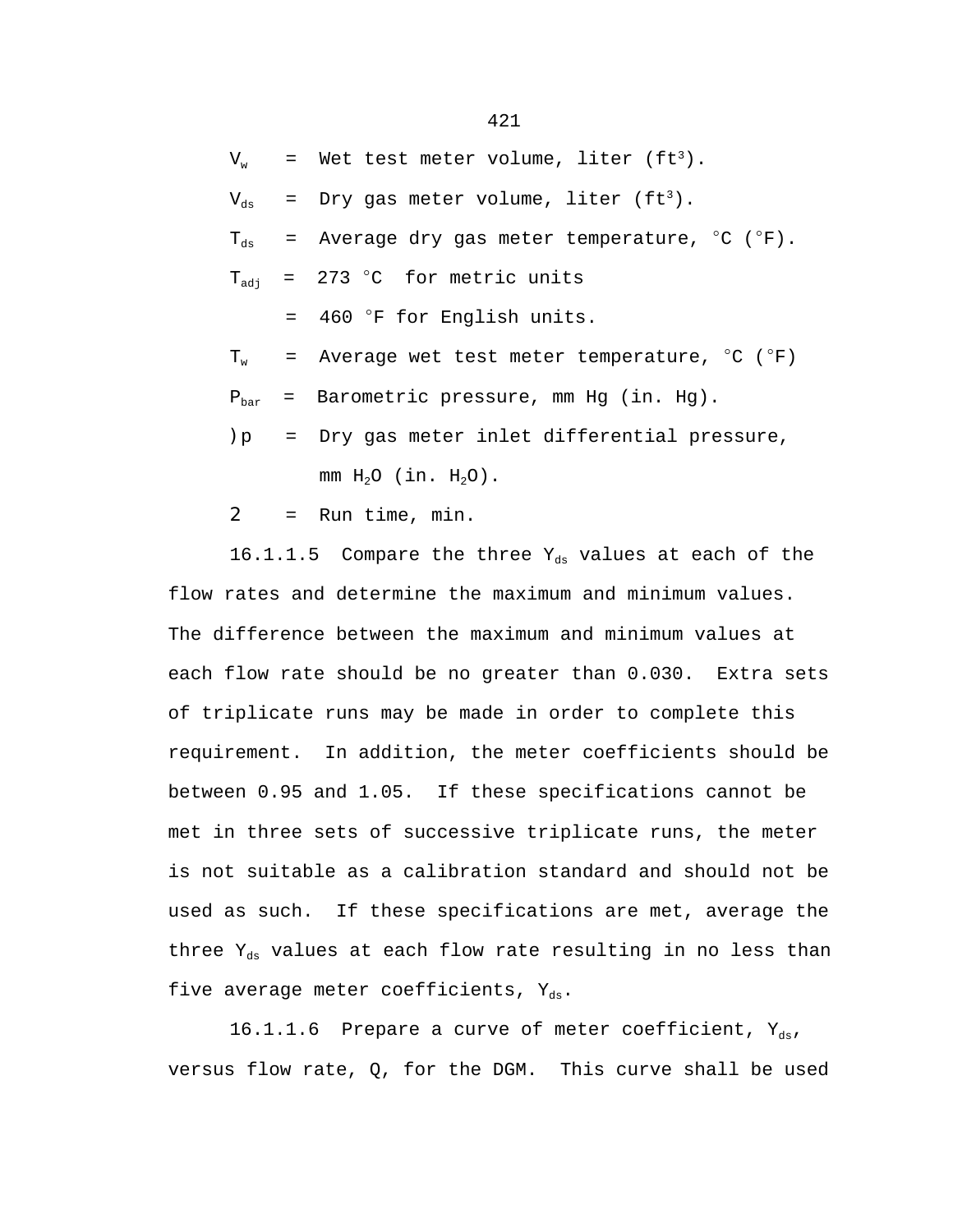as a reference when the meter is used to calibrate other DGMs and to determine whether recalibration is required.

16.1.2 Standard Dry Gas Meter Recalibration.

16.1.2.1 Recalibrate the standard DGM against a wet test meter or spirometer annually or after every 200 hours of operation, whichever comes first. This requirement is valid provided the standard DGM is kept in a laboratory and, if transported, cared for as any other laboratory instrument. Abuse to the standard meter may cause a change in the calibration and will require more frequent recalibrations.

16.1.2.2 As an alternative to full recalibration, a two-point calibration check may be made. Follow the same procedure and equipment arrangement as for a full recalibration, but run the meter at only two flow rates [suggested rates are 14 and 30 liters/min (0.5 and 1.0 cfm)]. Calculate the meter coefficients for these two points, and compare the values with the meter calibration curve. If the two coefficients are within 1.5 percent of the calibration curve values at the same flow rates, the meter need not be recalibrated until the next date for a recalibration check.

16.2 Critical Orifices As Calibration Standards. Critical orifices may be used as calibration standards in place of the wet test meter specified in Section 16.1,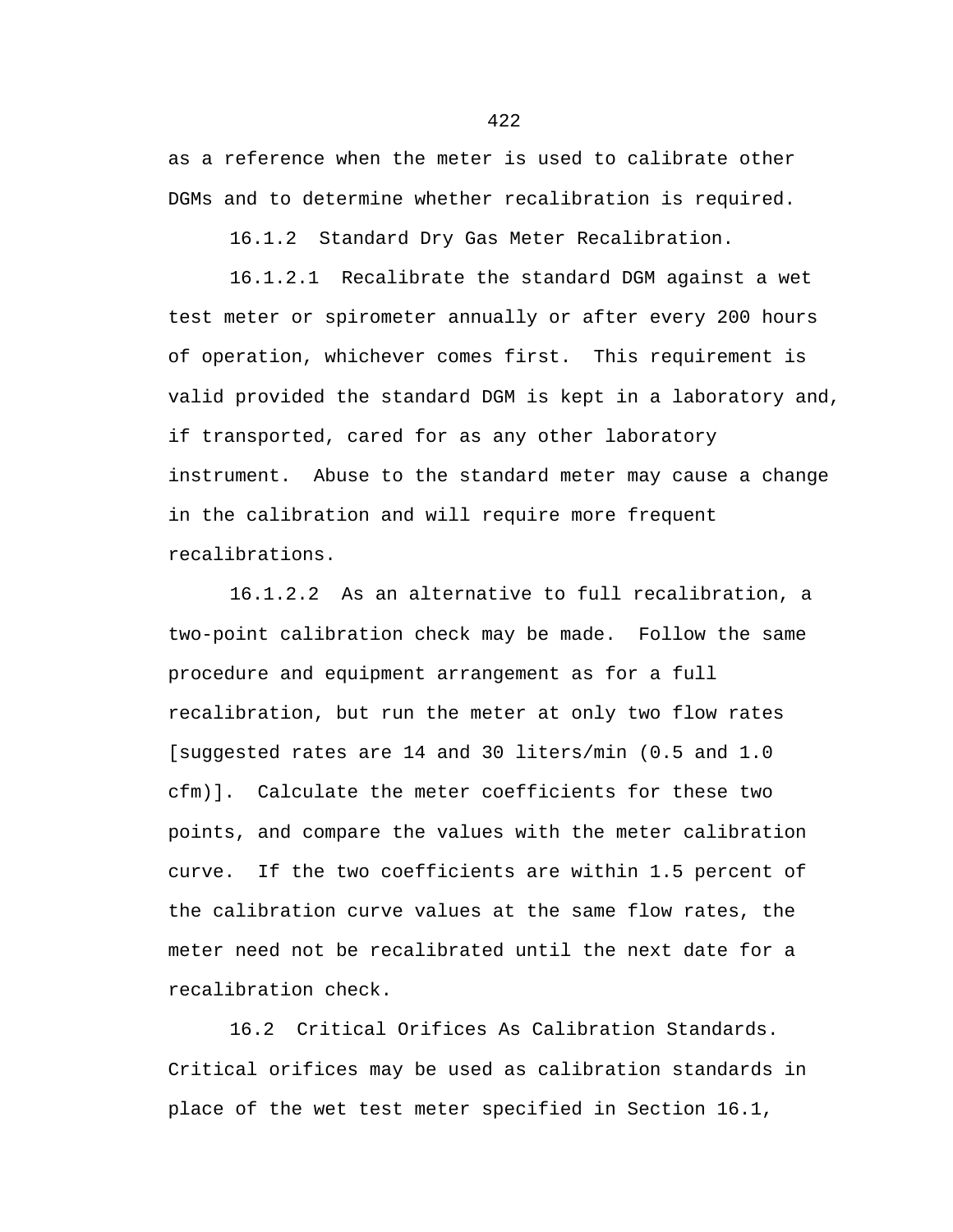provided that they are selected, calibrated, and used as follows:

16.2.1 Selection of Critical Orifices.

16.2.1.1 The procedure that follows describes the use of hypodermic needles or stainless steel needle tubings which have been found suitable for use as critical orifices. Other materials and critical orifice designs may be used provided the orifices act as true critical orifices (*i.e.*, a critical vacuum can be obtained, as described in Section 16.2.2.2.3). Select five critical orifices that are appropriately sized to cover the range of flow rates between 10 and 34 liters/min (0.35 and 1.2 cfm) or the expected operating range. Two of the critical orifices should bracket the expected operating range. A minimum of three critical orifices will be needed to calibrate a Method 5 DGM; the other two critical orifices can serve as spares and provide better selection for bracketing the range of operating flow rates. The needle sizes and tubing lengths shown in Table 5-1 in Section 18.0 give the approximate flow rates.

16.2.1.2 These needles can be adapted to a Method 5 type sampling train as follows: Insert a serum bottle stopper, 13 by 20 mm sleeve type, into a ½-inch Swagelok (or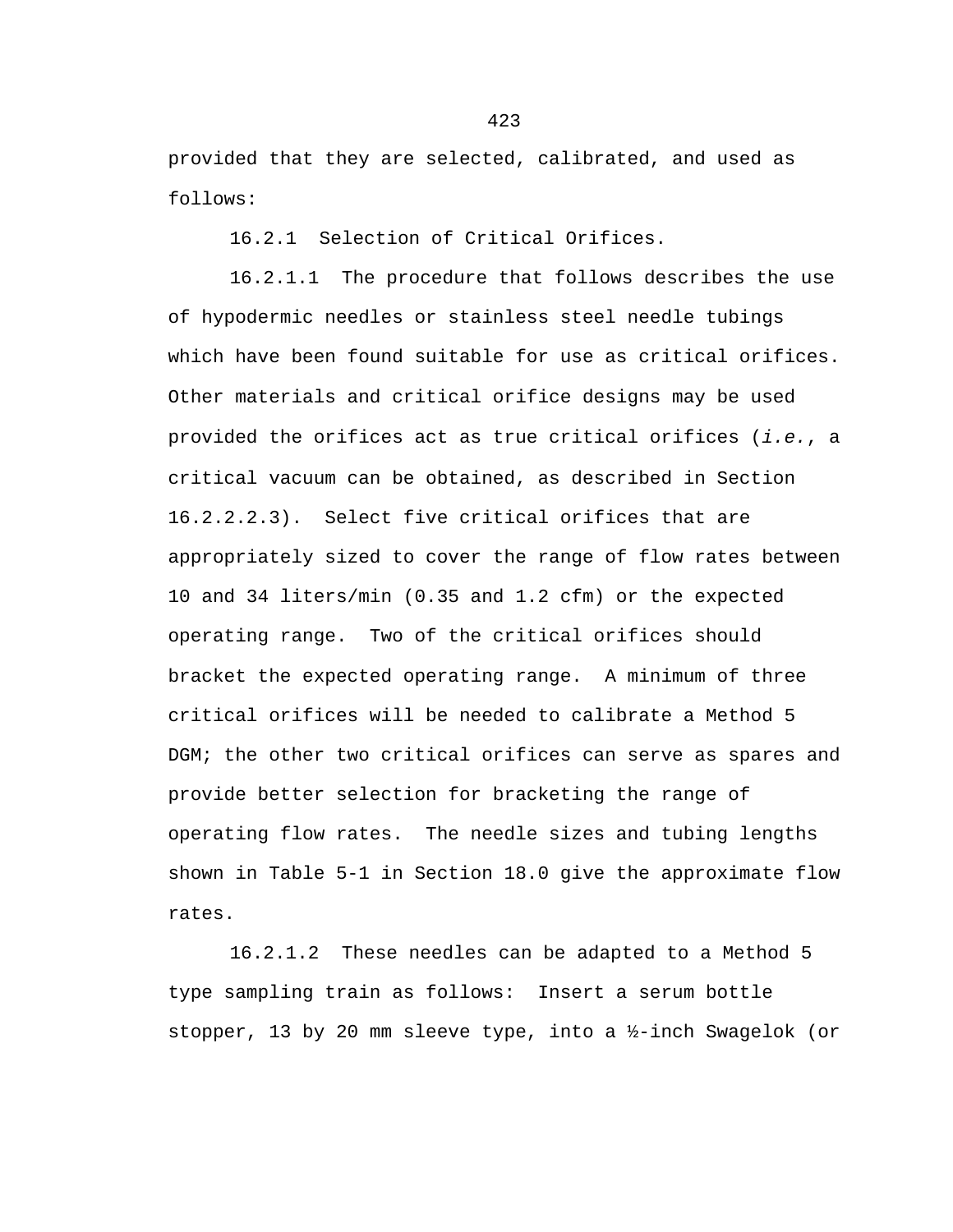equivalent) quick connect. Insert the needle into the stopper as shown in Figure 5-9.

16.2.2 Critical Orifice Calibration. The procedure described in this section uses the Method 5 meter box configuration with a DGM as described in Section 6.1.1.9 to calibrate the critical orifices. Other schemes may be used, subject to the approval of the Administrator.

16.2.2.1 Calibration of Meter Box. The critical orifices must be calibrated in the same configuration as they will be used (*i.e.*, there should be no connections to the inlet of the orifice).

16.2.2.1.1 Before calibrating the meter box, leak check the system as follows: Fully open the coarse adjust valve, and completely close the by-pass valve. Plug the inlet. Then turn on the pump, and determine whether there is any leakage. The leakage rate shall be zero (*i.e.*, no detectable movement of the DGM dial shall be seen for 1 minute).

16.2.2.1.2 Check also for leakages in that portion of the sampling train between the pump and the orifice meter. See Section 8.4.1 for the procedure; make any corrections, if necessary. If leakage is detected, check for cracked gaskets, loose fittings, worn O-rings, etc., and make the necessary repairs.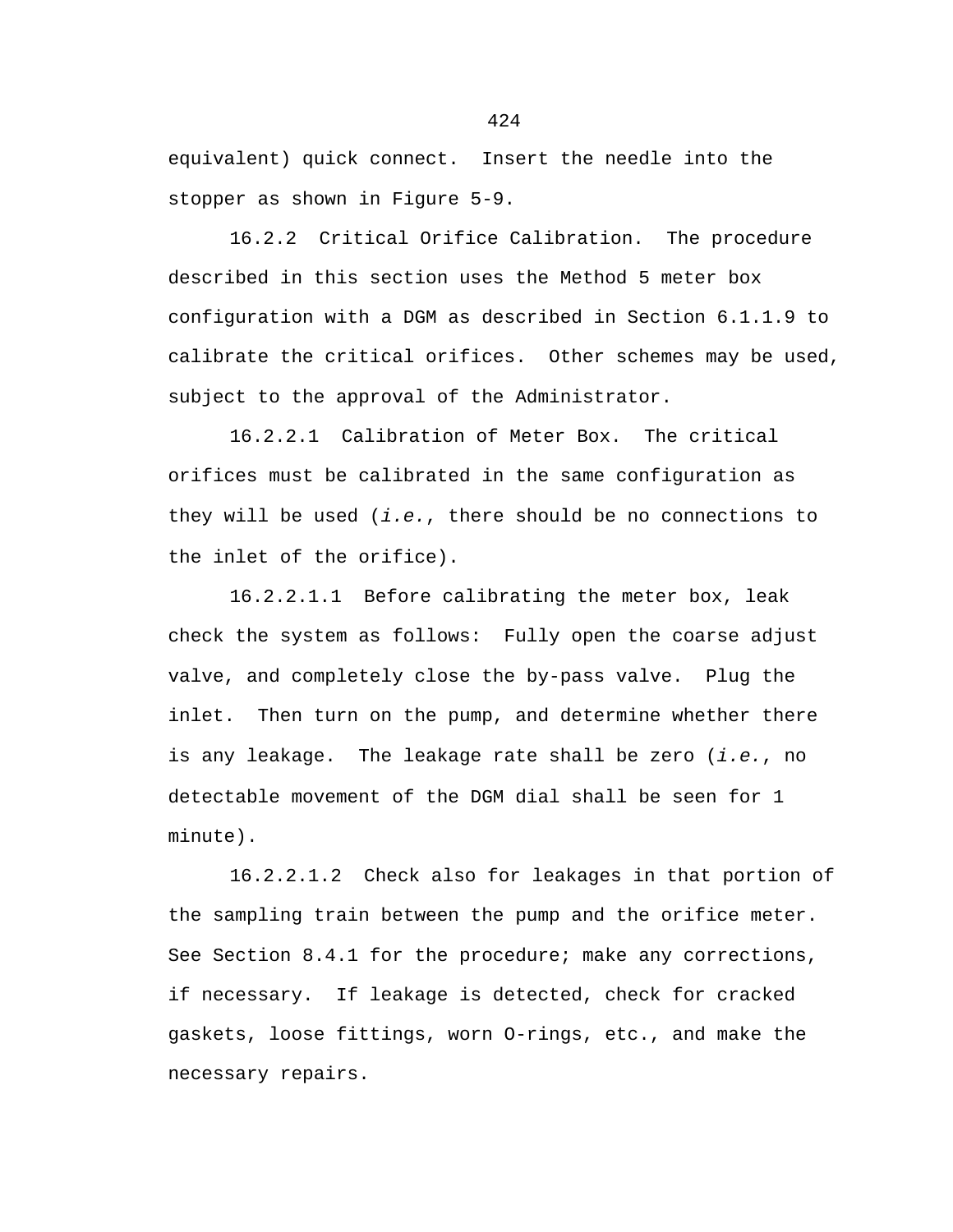16.2.2.1.3 After determining that the meter box is leakless, calibrate the meter box according to the procedure given in Section 10.3. Make sure that the wet test meter meets the requirements stated in Section 16.1.1.1. Check the water level in the wet test meter. Record the DGM calibration factor, Y.

16.2.2.2 Calibration of Critical Orifices. Set up the apparatus as shown in Figure 5-10.

16.2.2.2.1 Allow a warm-up time of 15 minutes. This step is important to equilibrate the temperature conditions through the DGM.

16.2.2.2.2 Leak check the system as in Section 16.2.2.1.1. The leakage rate shall be zero.

16.2.2.2.3 Before calibrating the critical orifice, determine its suitability and the appropriate operating vacuum as follows: Turn on the pump, fully open the coarse adjust valve, and adjust the by-pass valve to give a vacuum reading corresponding to about half of atmospheric pressure. Observe the meter box orifice manometer reading,  $)$ H. Slowly increase the vacuum reading until a stable reading is obtained on the meter box orifice manometer. Record the critical vacuum for each orifice. Orifices that do not reach a critical value shall not be used.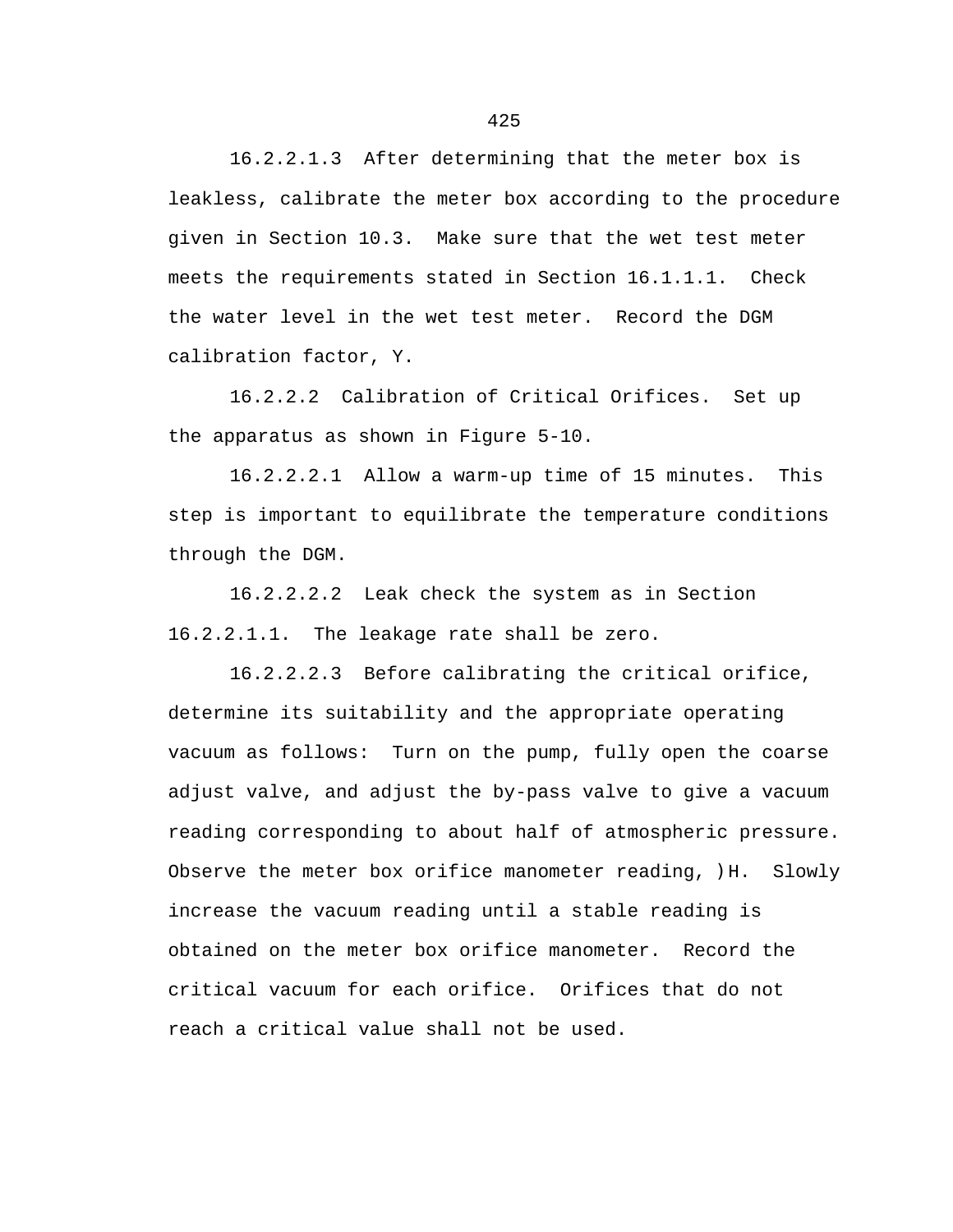16.2.2.2.4 Obtain the barometric pressure using a barometer as described in Section 6.1.2. Record the barometric pressure,  $P_{bar}$ , in mm Hg (in. Hg).

16.2.2.2.5 Conduct duplicate runs at a vacuum of 25 to 50 mm Hg (1 to 2 in. Hg) above the critical vacuum. The runs shall be at least 5 minutes each. The DGM volume readings shall be in increments of complete revolutions of the DGM. As a guideline, the times should not differ by more than 3.0 seconds (this includes allowance for changes in the DGM temperatures) to achieve ± 0.5 percent in K' (see Eq. 5-11). Record the information listed in Figure 5-11.

16.2.2.2.6 Calculate K' using Equation 5-11.

$$
K' = \frac{K_1 V_m Y (P_{bar} + \frac{)H}{13.6}) T_{amb}}{P_{bar} T_m Z}
$$
 Eq. 5-11

where:

K' = Critical orifice coefficient,  $[m^3]({}^{\circ}K)^{\frac{1}{2}}$ 

 $[$  (mm Hg)(min)]  $\{$   $[$  (ft<sup>3</sup>)( $\degree$ R)<sup>½</sup>)]/ $[$  (in. Hg)(min)] $]$ .  $T_{amb}$  = Absolute ambient temperature,  $K (R)$ .

Calculate the arithmetic mean of the K' values. The individual K' values should not differ by more than ±0.5 percent from the mean value.

16.2.3 Using the Critical Orifices as Calibration Standards.

16.2.3.1 Record the barometric pressure.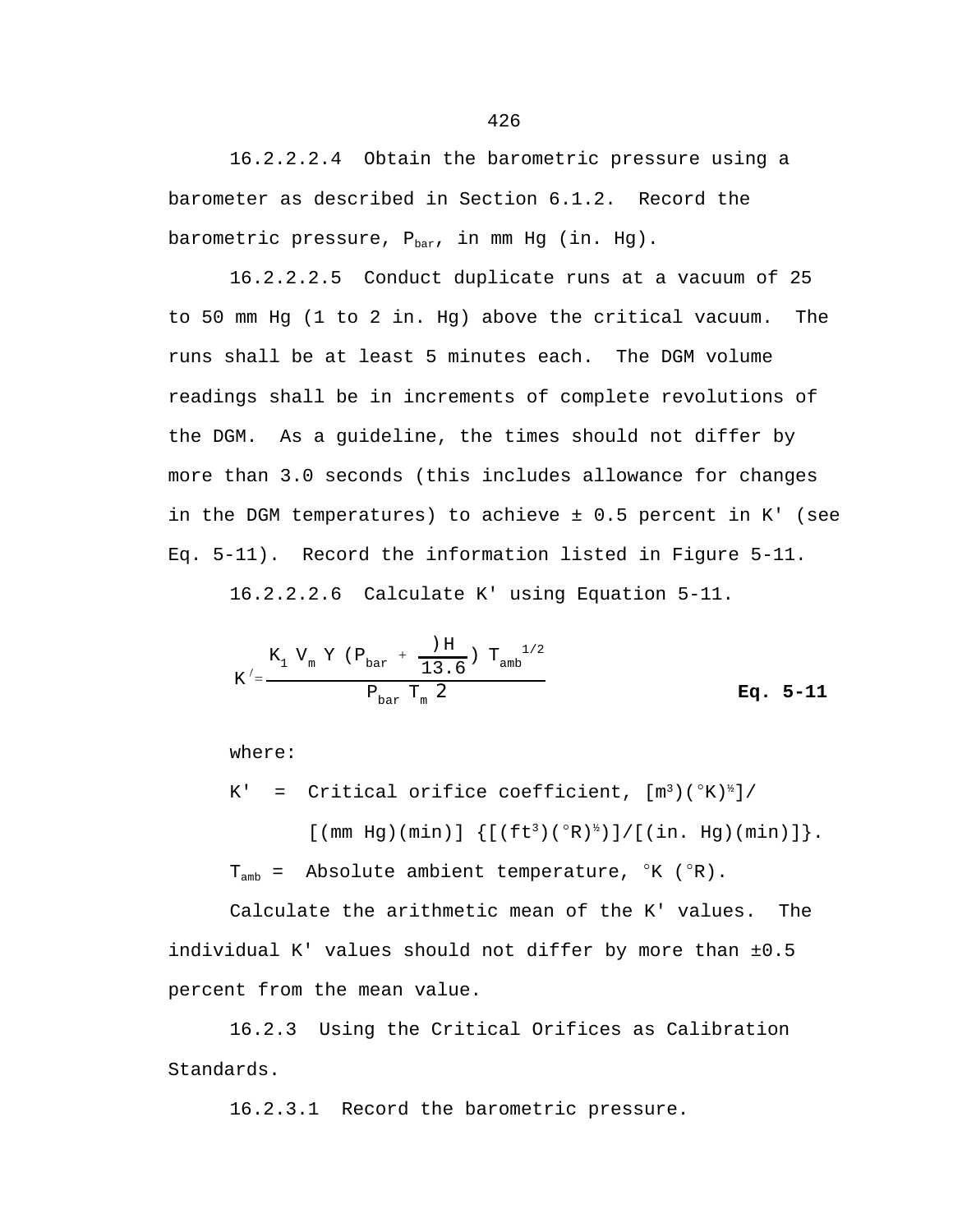16.2.3.3 Calculate the standard volumes of air passed through the DGM and the critical orifices, and calculate the DGM calibration factor, Y, using the equations below:

$$
V_{m(std)} = \frac{K_1 V_m \left[ P_{bar} + (\frac{)H}{13.6}) \right]}{T_m}
$$
 Eq. 5-12

$$
V_{\text{cr}(std)} = K_1 \frac{P_{\text{bar}} \mathbf{1}}{\sqrt{T_{\text{amb}}}}
$$
 Eq. 5-13

$$
Y = \frac{V_{cr(std)}}{V_{m(std)}} \qquad \qquad \mathbf{Eq. 5-14}
$$

where:

$$
V_{\text{cr(std)}}
$$
 = Volume of gas sample passed through the critical orifice, corrected to standard conditions,  $dscm$  (dscf).

$$
K_1
$$
 = 0.3858 K/mm Hg for metric units  
= 17.64 °R/in. Hg for English units.

16.2.3.4 Average the DGM calibration values for each of the flow rates. The calibration factor, Y, at each of the flow rates should not differ by more than ± 2 percent from the average.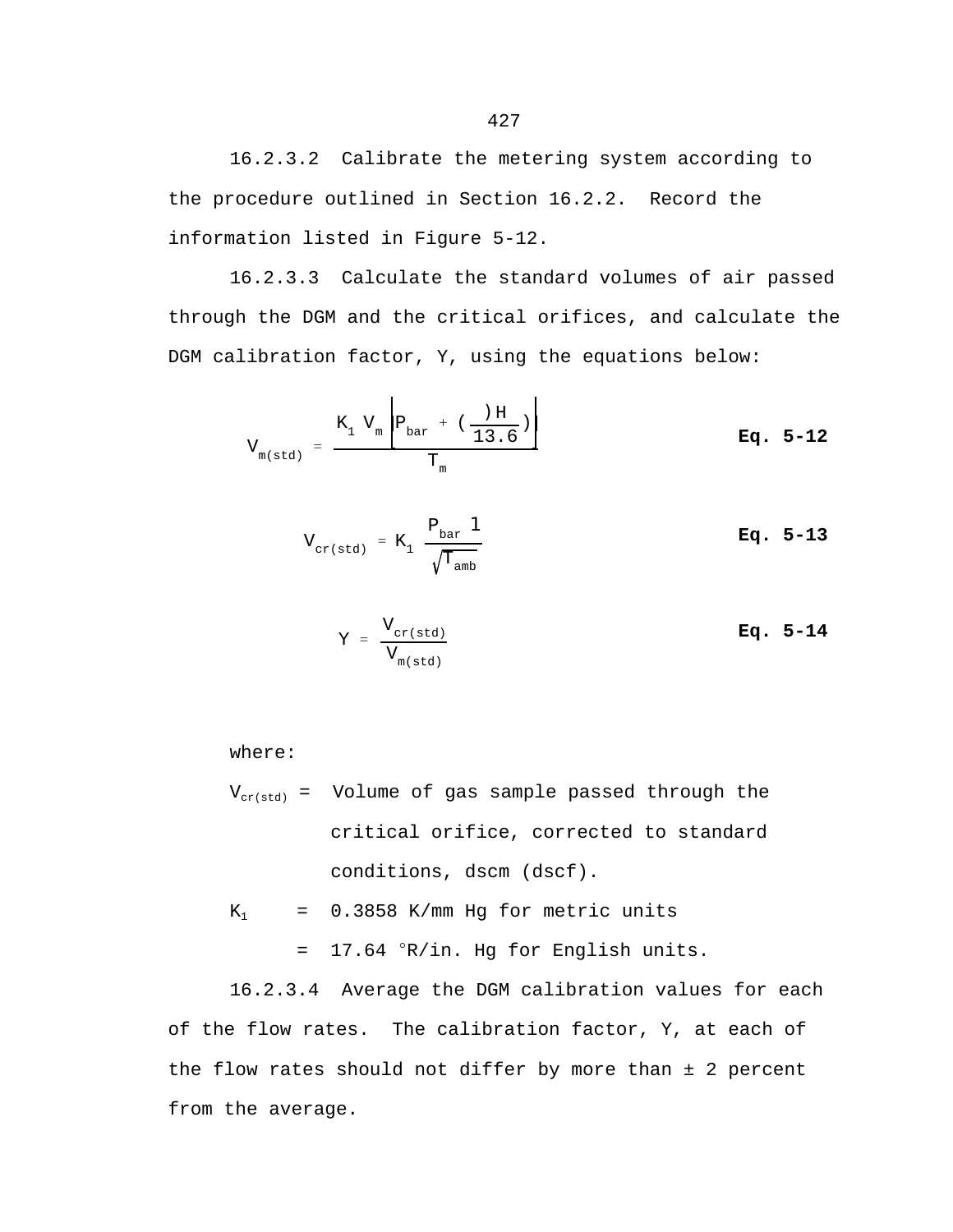16.2.3.5 To determine the need for recalibrating the critical orifices, compare the DGM Y factors obtained from two adjacent orifices each time a DGM is calibrated; for example, when checking orifice 13/2.5, use orifices 12/10.2 and 13/5.1. If any critical orifice yields a DGM Y factor differing by more than 2 percent from the others, recalibrate the critical orifice according to Section 16.2.2.

*17.0 References.*

1. Addendum to Specifications for Incinerator Testing at Federal Facilities. PHS, NCAPC. December 6, 1967.

2. Martin, Robert M. Construction Details of Isokinetic Source-Sampling Equipment. Environmental Protection Agency. Research Triangle Park, NC. APTD-0581. April 1971.

3. Rom, Jerome J. Maintenance, Calibration, and Operation of Isokinetic Source Sampling Equipment. Environmental Protection Agency. Research Triangle Park, NC. APTD-0576. March 1972.

4. Smith, W.S., R.T. Shigehara, and W.F. Todd. A Method of Interpreting Stack Sampling Data. Paper Presented at the 63rd Annual Meeting of the Air Pollution Control Association, St. Louis, MO. June 14-19, 1970.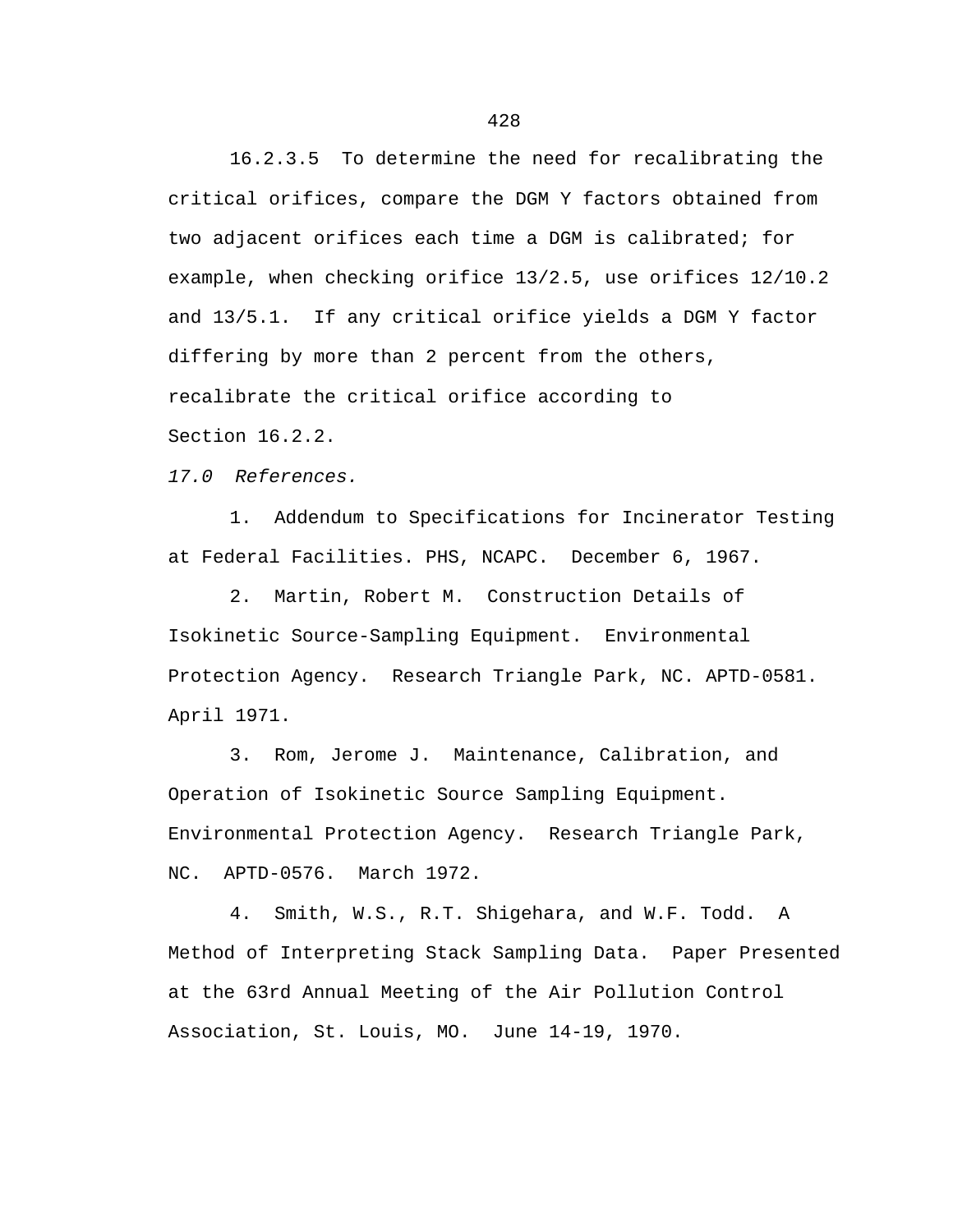5. Smith, W.S., et al. Stack Gas Sampling Improved and Simplified With New Equipment. APCA Paper No. 67-119. 1967.

6. Specifications for Incinerator Testing at Federal Facilities. PHS, NCAPC. 1967.

7. Shigehara, R.T. Adjustment in the EPA Nomograph for Different Pitot Tube Coefficients and Dry Molecular Weights. Stack Sampling News 2:4-11. October 1974.

8. Vollaro, R.F. A Survey of Commercially Available Instrumentation for the Measurement of Low-Range Gas Velocities. U.S. Environmental Protection Agency, Emission Measurement Branch. Research Triangle Park, NC. November 1976 (unpublished paper).

9. Annual Book of ASTM Standards. Part 26. Gaseous Fuels; Coal and Coke; Atmospheric Analysis. American Society for Testing and Materials. Philadelphia, PA. 1974. pp. 617-622.

10. Felix, L.G., G.I. Clinard, G.E. Lacy, and J.D. McCain. Inertial Cascade Impactor Substrate Media for Flue Gas Sampling. U.S. Environmental Protection Agency. Research Triangle Park, NC 27711. Publication No. EPA-600/7-77-060. June 1977. 83 pp.

11. Westlin, P.R. and R.T. Shigehara. Procedure for Calibrating and Using Dry Gas Volume Meters as Calibration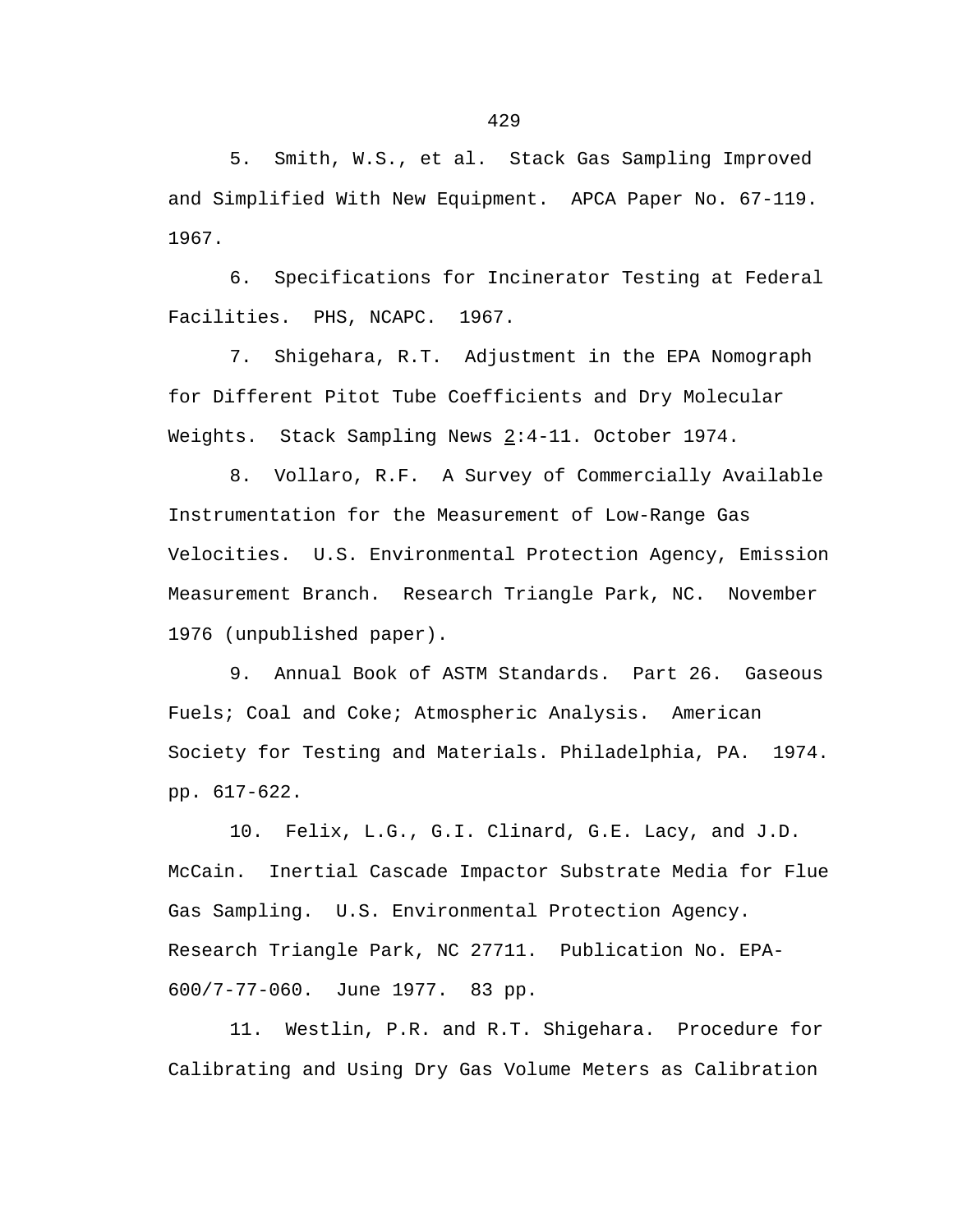Standards. Source Evaluation Society Newsletter.  $3(1):17-$ 30. February 1978.

12. Lodge, J.P., Jr., J.B. Pate, B.E. Ammons, and G.A. Swanson. The Use of Hypodermic Needles as Critical Orifices in Air Sampling. J. Air Pollution Control Association. 16:197-200. 1966.

*18.0 Tables, Diagrams, Flowcharts, and Validation Data.*

**TABLE 5-1. FLOW RATES FOR VARIOUS NEEDLE SIZES AND TUBE** 

| LENGTHS. |                          |          |                          |  |  |  |  |
|----------|--------------------------|----------|--------------------------|--|--|--|--|
| Gauge/cm | Flow rate<br>liters/min. | Gauge/cm | Flow rate<br>liters/min. |  |  |  |  |
| 12/7.6   | 32.56                    | 14/2.5   | 19.54                    |  |  |  |  |
| 12/10.2  | 30.02                    | 14/5.1   | 17.27                    |  |  |  |  |
| 13/2.5   | 25.77                    | 14/7.6   | 16.14                    |  |  |  |  |
| 13/5.1   | 23.50                    | 15/3.2   | 14.16                    |  |  |  |  |
| 13/7.6   | 22.37                    | 15/7.6   | 11.61                    |  |  |  |  |
| 13/10.2  | 20.67                    | 15/10.2  | 10.48                    |  |  |  |  |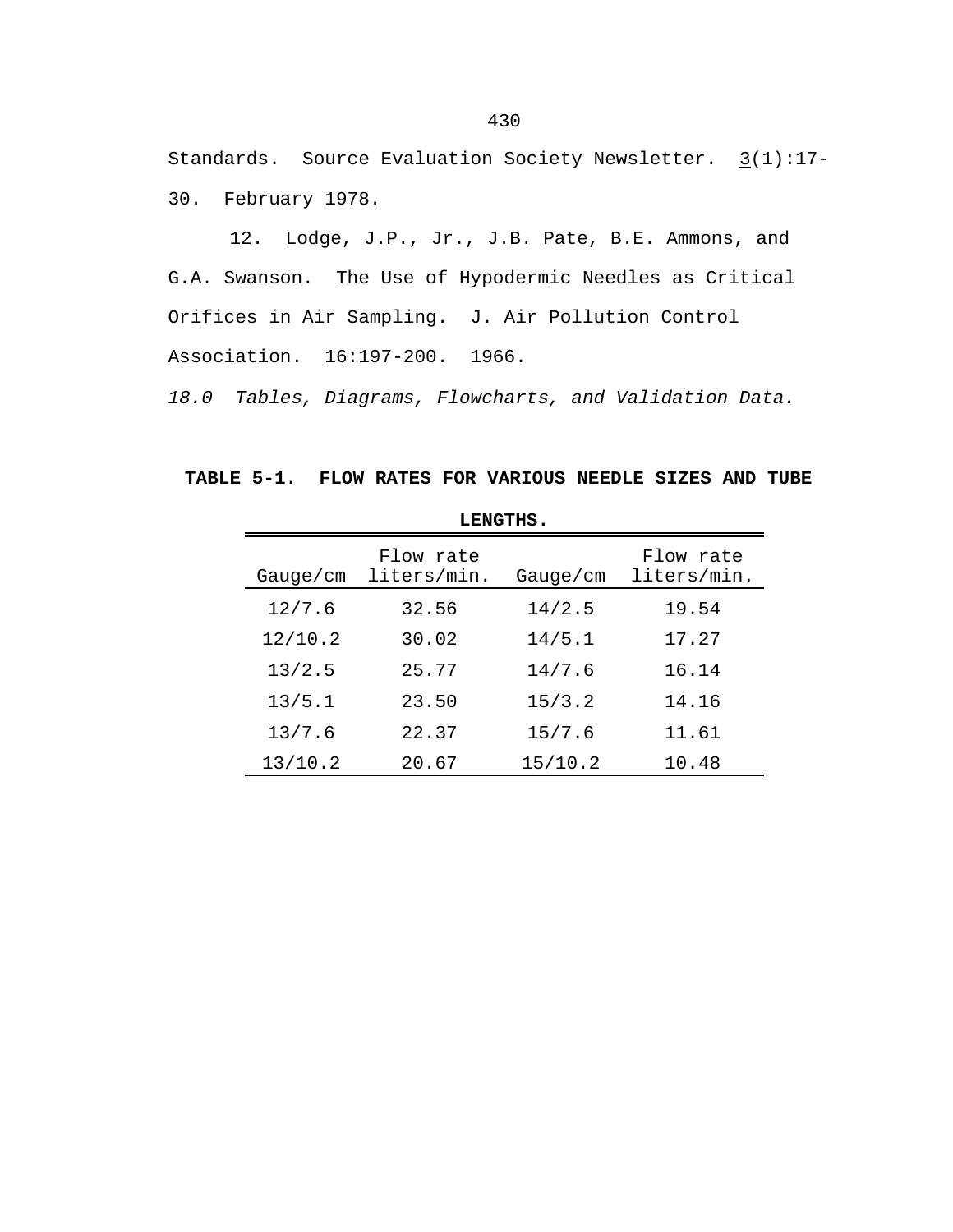

**Figure 5-1. Particulate Sampling Train.**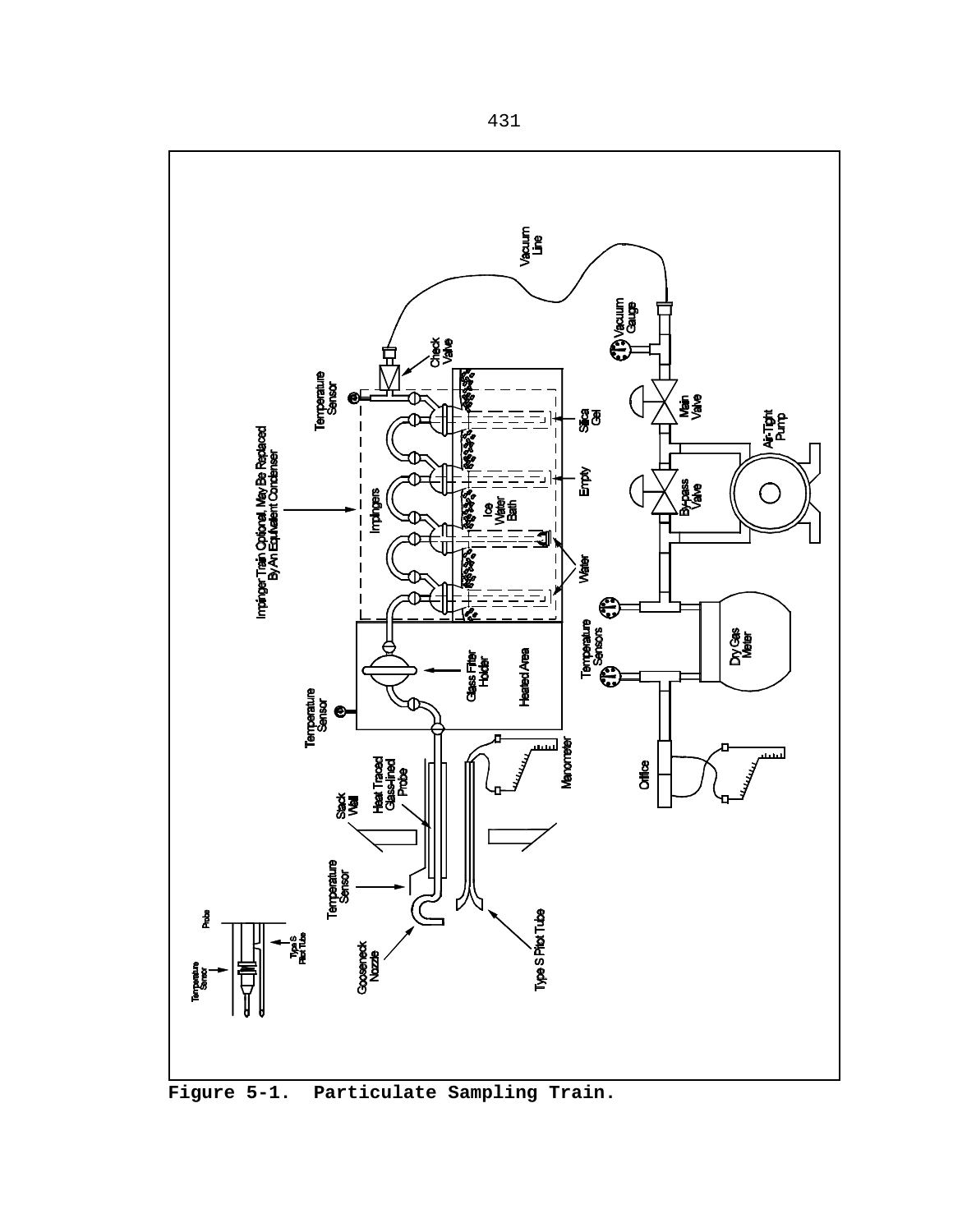

**Figure 5-2. Leak Check of Meter Box.**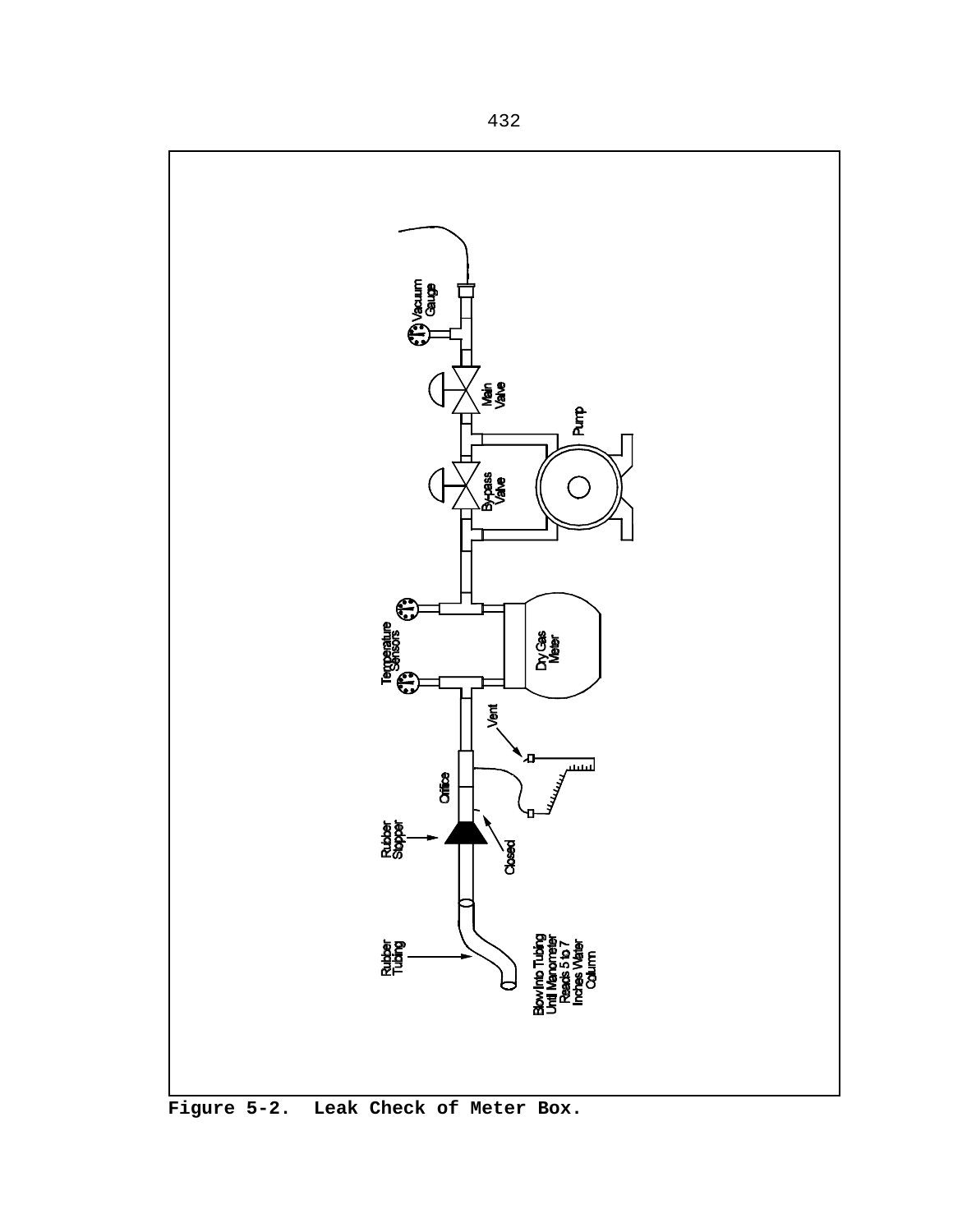

**Figure 5-3. Particulate Field Data.**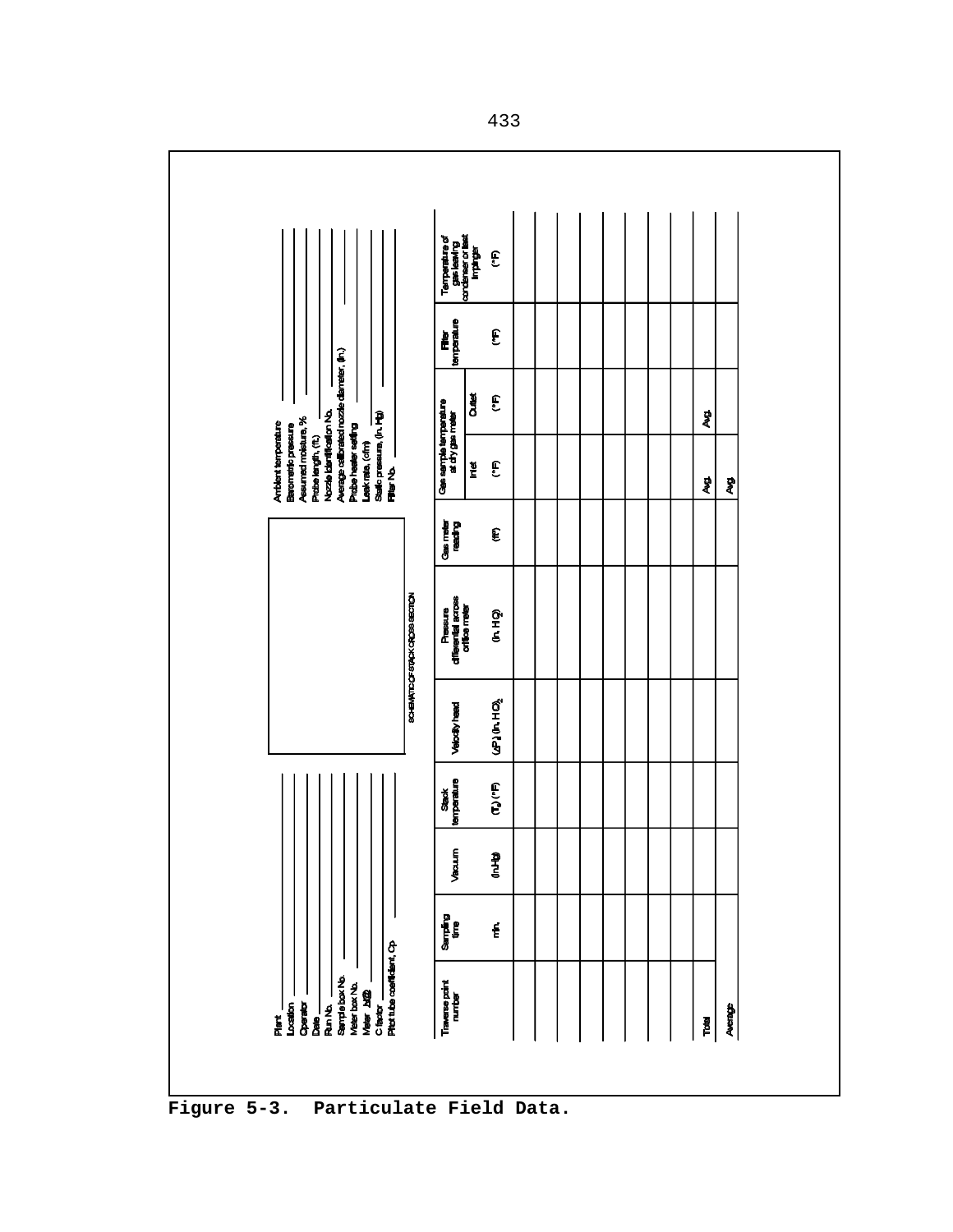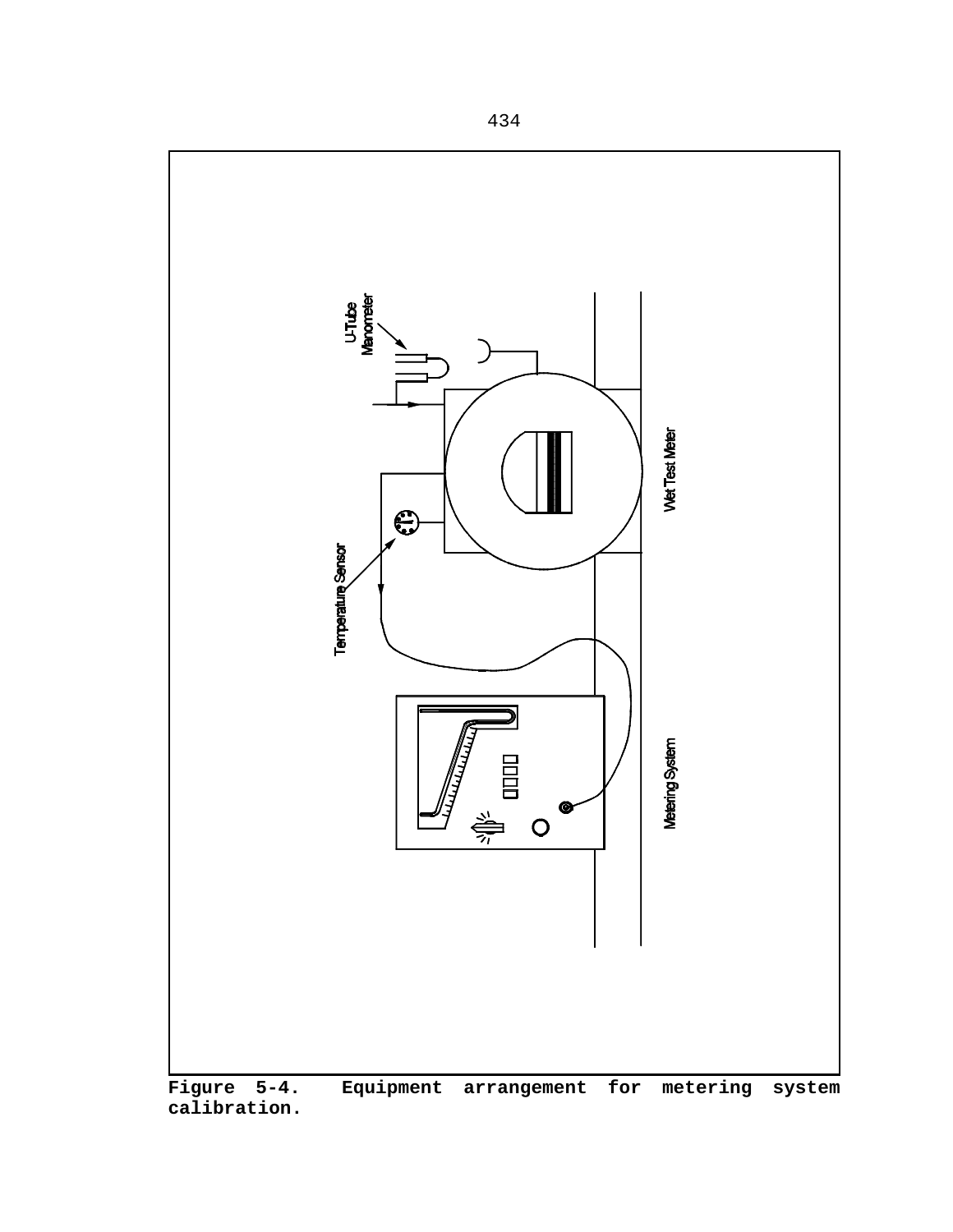| $\degree$ F and 29.92 inches of mercury, in. H $_2$ O;<br>of wet test meter to dry test meter; tolerance for individual values + 0.02 from average.<br>Dry Gas Meter<br>Outlet<br>$\mathbb{H}^{\circ}$ fr<br>Temperatures<br>Inlet<br>$\mathbb{H}^{\frac{1}{n}}$<br>68<br>(wet meter) $T_w$<br>equates to 0.75 cfm of air @<br>Spirometer<br>F<br>0.20 from average.<br>Calculations<br>Dry gas meter<br>$volume, V_m,$ ft <sup>3</sup><br>Υ<br>differential that<br>tolerance for individual values +<br>meter) gas volume,<br>Spirometer (wet<br>$V^*_{\tilde{t}}$ | Time | min<br>$\overline{\phantom{0}}$<br>Average<br>$\mathbb{H}^{\frac{1}{6}}$ |  |  |  | H@ |  |  |  |                                      |
|----------------------------------------------------------------------------------------------------------------------------------------------------------------------------------------------------------------------------------------------------------------------------------------------------------------------------------------------------------------------------------------------------------------------------------------------------------------------------------------------------------------------------------------------------------------------|------|--------------------------------------------------------------------------|--|--|--|----|--|--|--|--------------------------------------|
|                                                                                                                                                                                                                                                                                                                                                                                                                                                                                                                                                                      |      |                                                                          |  |  |  |    |  |  |  |                                      |
|                                                                                                                                                                                                                                                                                                                                                                                                                                                                                                                                                                      |      |                                                                          |  |  |  |    |  |  |  |                                      |
|                                                                                                                                                                                                                                                                                                                                                                                                                                                                                                                                                                      |      |                                                                          |  |  |  |    |  |  |  |                                      |
|                                                                                                                                                                                                                                                                                                                                                                                                                                                                                                                                                                      |      |                                                                          |  |  |  |    |  |  |  |                                      |
|                                                                                                                                                                                                                                                                                                                                                                                                                                                                                                                                                                      |      |                                                                          |  |  |  |    |  |  |  | Ratio of reading<br>Orifice pressure |

**Figure 5-5. Example Data Sheet for Calibration of Metering System (English Units).**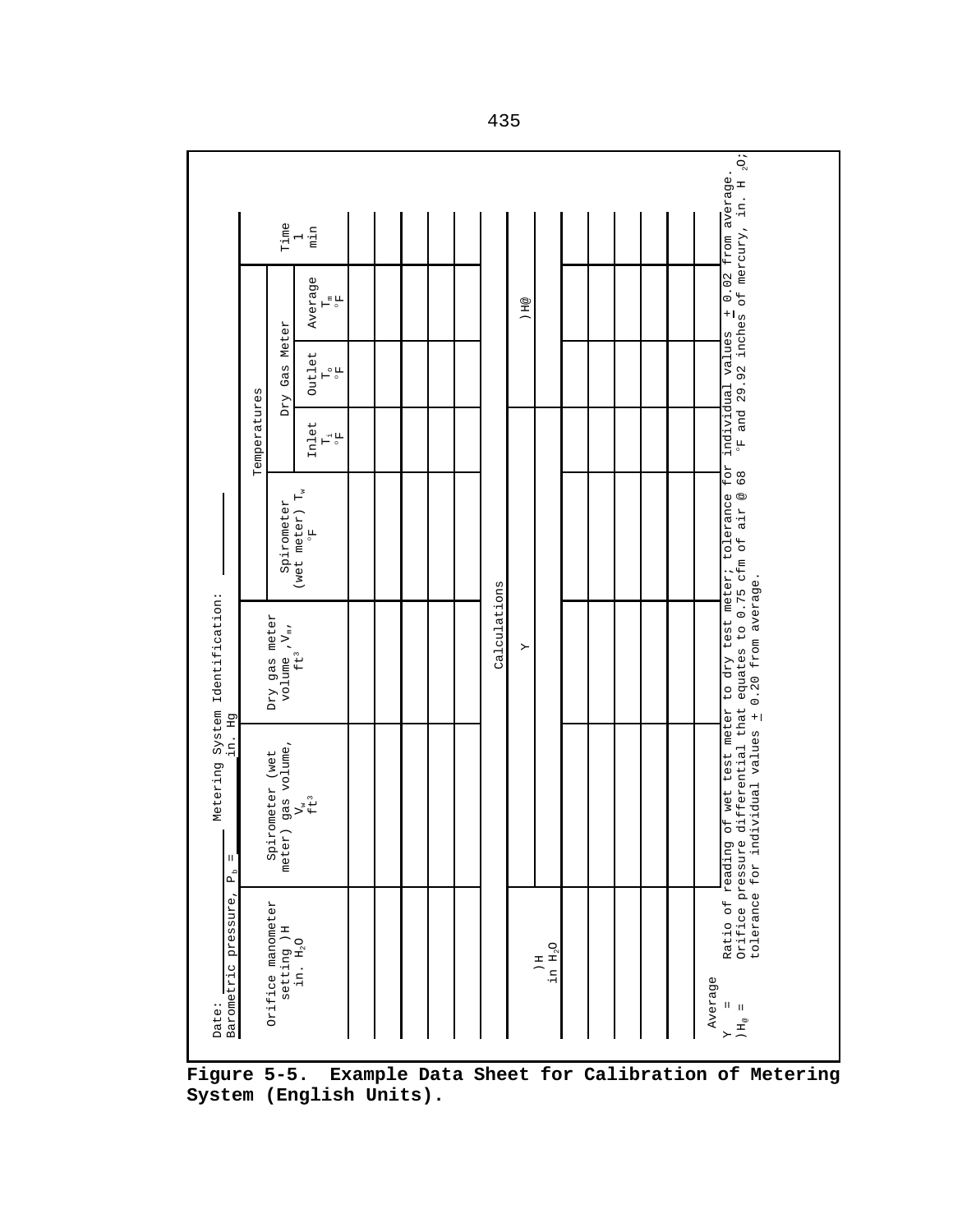**Plant \_\_\_\_\_\_\_\_\_\_\_\_\_\_\_\_\_\_\_\_\_\_\_\_\_\_\_\_\_\_\_\_\_\_\_\_\_\_\_\_\_\_\_\_\_\_\_\_\_\_\_\_\_\_ Date**  $\blacksquare$ **Run No. \_\_\_\_\_\_\_\_\_\_\_\_\_\_\_\_\_\_\_\_\_\_\_\_\_\_\_\_\_\_\_\_\_\_\_\_\_\_\_\_\_\_\_\_\_\_\_\_\_\_\_\_ Filter No. \_\_\_\_\_\_\_\_\_\_\_\_\_\_\_\_\_\_\_\_\_\_\_\_\_\_\_\_\_\_\_\_\_\_\_\_\_\_\_\_\_\_\_\_\_\_\_\_\_ Amount liquid lost during transport \_\_\_\_\_\_\_\_\_\_\_\_\_\_\_\_\_\_\_\_\_\_\_\_ Acetone blank volume, ml \_\_\_\_\_\_\_\_\_\_\_\_\_\_\_\_\_\_\_\_\_\_\_\_\_\_\_\_\_\_\_\_\_\_\_** Acetone blank concentration, mg/mg (Equation 5-4)\_\_\_\_\_\_\_\_\_\_\_\_\_\_\_\_\_\_\_\_\_\_\_\_\_\_\_\_\_\_\_\_ **Acetone wash blank, mg (Equation 5-5) \_\_\_\_\_\_\_\_\_\_\_\_\_\_\_\_\_\_\_\_\_\_**

| Container             | Weight of particulate collected, mg |             |             |  |  |  |  |  |
|-----------------------|-------------------------------------|-------------|-------------|--|--|--|--|--|
| number                | Final weight                        | Tare weight | Weight gain |  |  |  |  |  |
| 1.                    |                                     |             |             |  |  |  |  |  |
| $\overline{2}$ .      |                                     |             |             |  |  |  |  |  |
| Total                 |                                     |             |             |  |  |  |  |  |
| Less<br>acetone blank |                                     |             |             |  |  |  |  |  |
| Weight of particulate |                                     |             |             |  |  |  |  |  |

**matter**

|                           | Volume of liquid water collected |                         |  |  |  |
|---------------------------|----------------------------------|-------------------------|--|--|--|
|                           | Impinger volume,<br>m1           | Silica gel weight,<br>g |  |  |  |
| Final                     |                                  |                         |  |  |  |
| Initial                   |                                  |                         |  |  |  |
| Liquid collected          |                                  |                         |  |  |  |
| Total volume<br>collected |                                  | $\mathbf{g}^*$          |  |  |  |

 $\begin{array}{c} \end{array}$ 

**\*Convert weight of water to volume by dividing total weight increase by density of water (1 g/ml).**

Increase, g  $\frac{c_t}{(1g/ml)}$  = Volume water, ml

**Figure 5-6. Analytical Data Sheet.**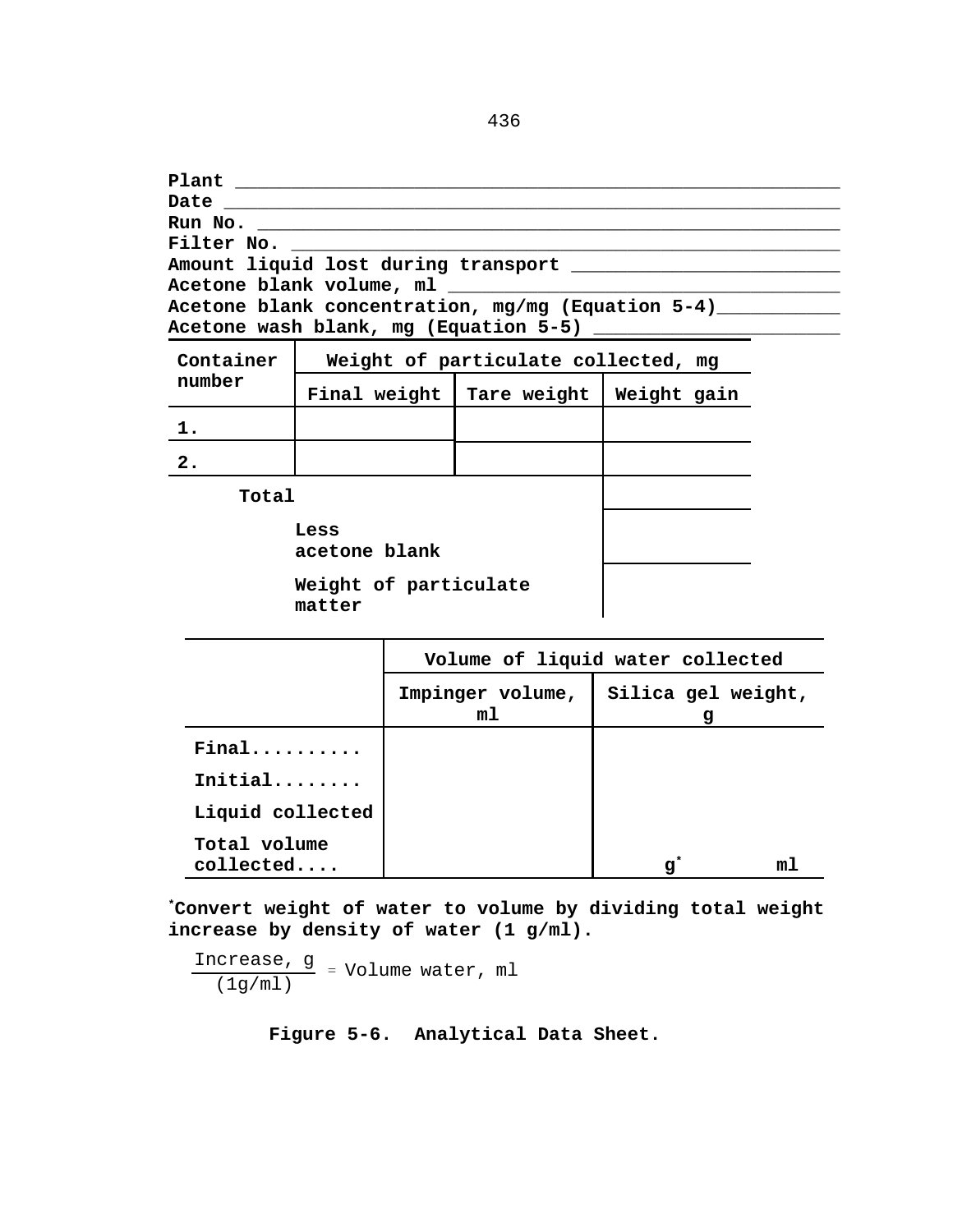

**Figure 5-7. Equipment Arrangement for Dry Gas Meter Calibration.**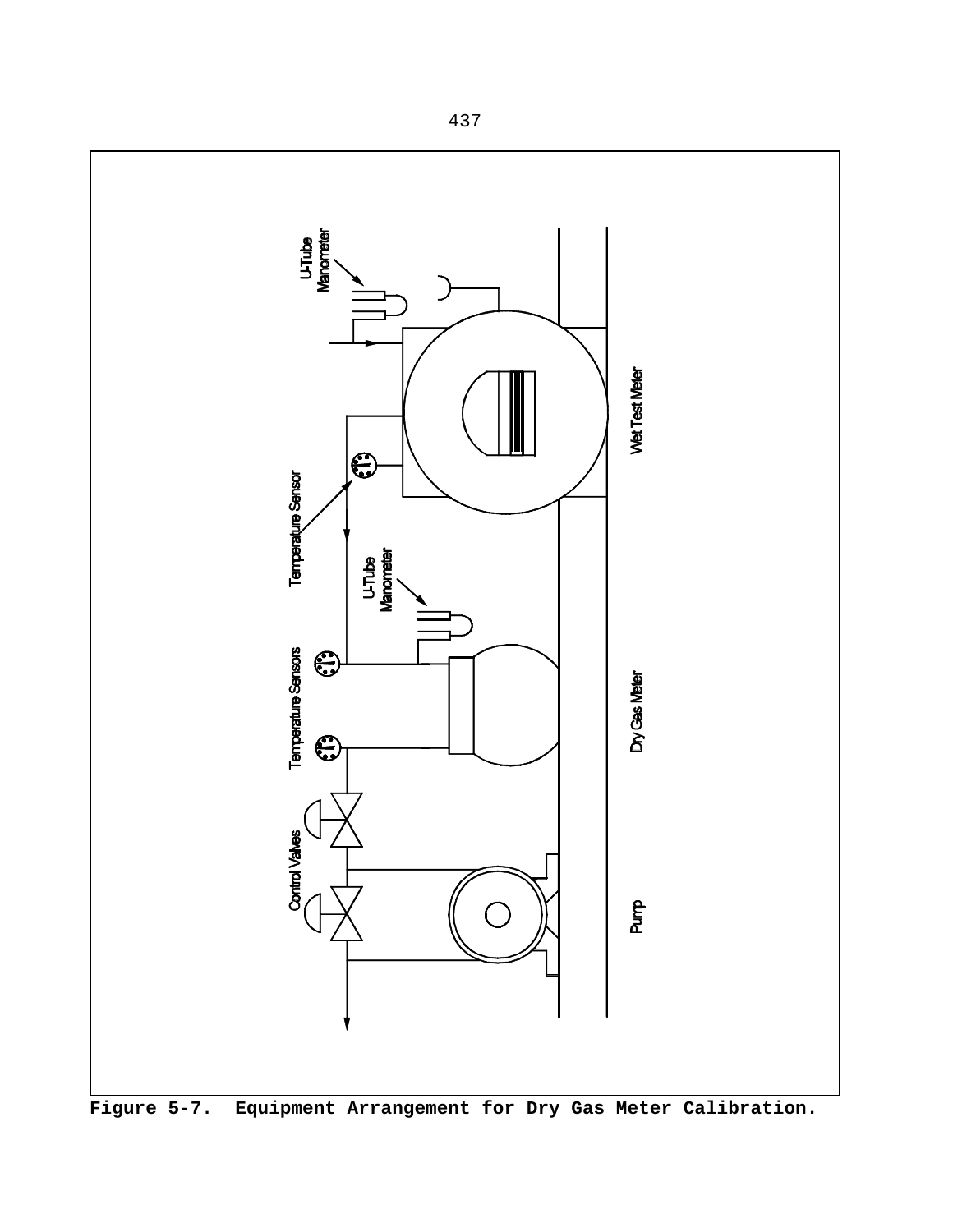

**Figure 5-8. Example Data Sheet for Calibration of a Standard Dry Gas Meter for Method 5 Sampling Equipment (English units).**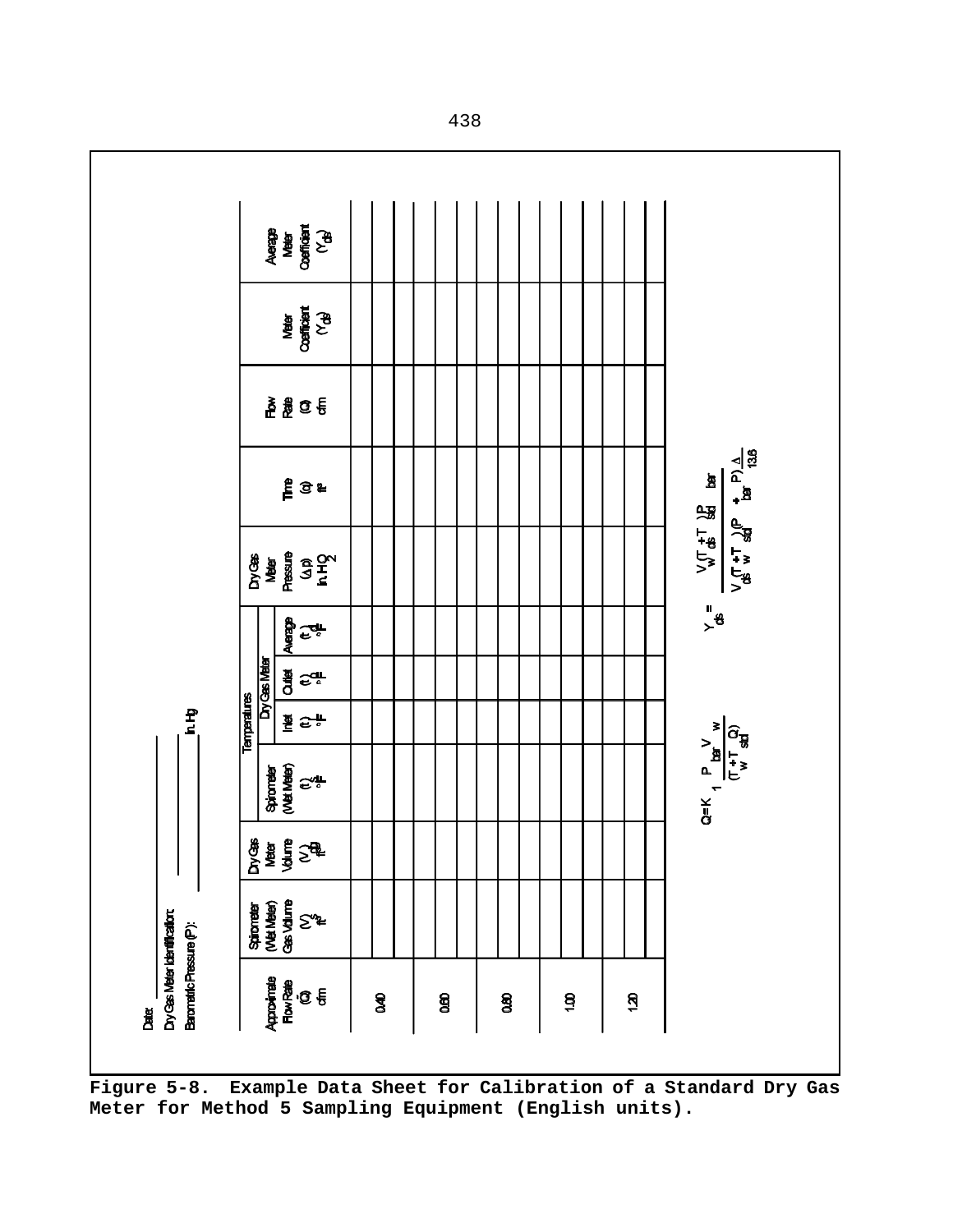

**Figure 5-9. Critical Orifice Adaptation to Method 5 Metering System.**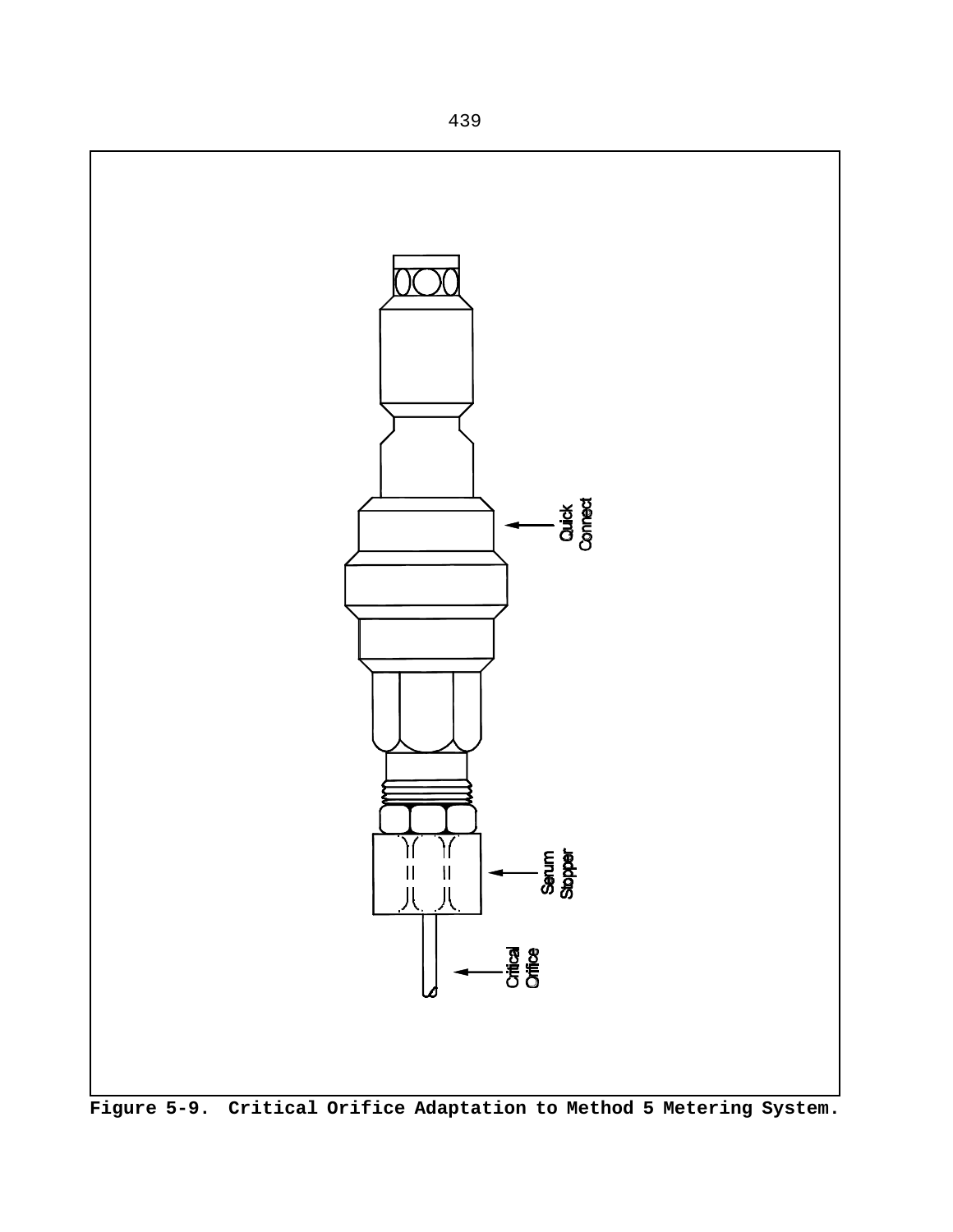

**Figure 5-10. Apparatus Setup.**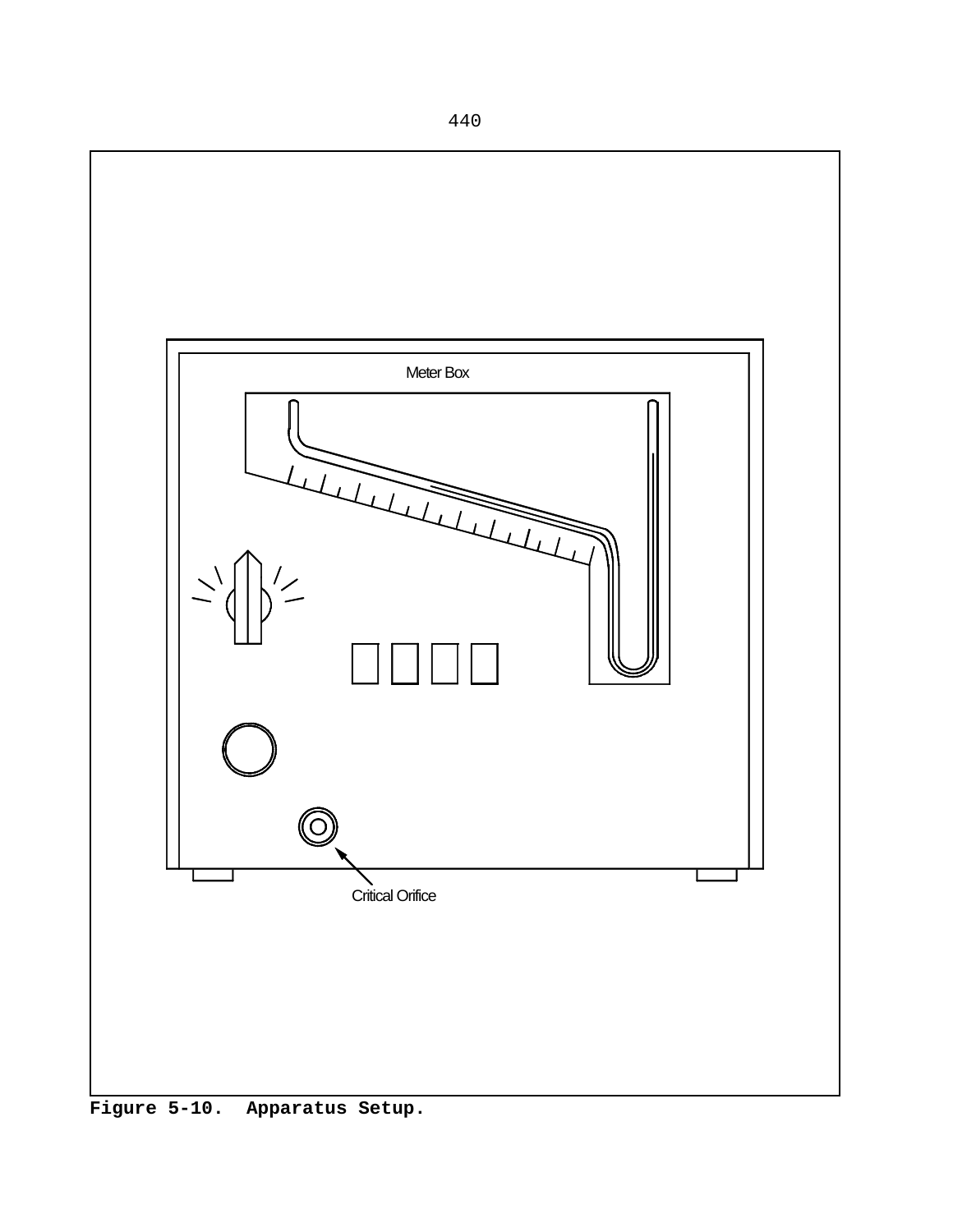| Date                |  |  |
|---------------------|--|--|
| Train ID            |  |  |
| DGM cal. factor     |  |  |
| Critical orifice ID |  |  |

| Dry gas meter                                                                                                                                                                   |                                                                                                                                                                                                                            |                                                               | Run number   |
|---------------------------------------------------------------------------------------------------------------------------------------------------------------------------------|----------------------------------------------------------------------------------------------------------------------------------------------------------------------------------------------------------------------------|---------------------------------------------------------------|--------------|
|                                                                                                                                                                                 |                                                                                                                                                                                                                            | 1                                                             | $\mathbf{2}$ |
| Final reading<br>Initial reading<br>Difference, $V_m$<br>Inlet/Outlet<br>temperatures:<br>Initial<br>Final<br>Avg. Temperature,<br>$t_{\scriptscriptstyle \rm m}$<br>.<br>Time, | $m^3$ (ft <sup>3</sup> )<br>$m^3$ (ft <sup>3</sup> )<br>$m^3$ (ft <sup>3</sup> )<br>$^{\circ}$ C ( $^{\circ}$ F)<br>$^{\circ}$ C ( $^{\circ}$ F)<br>$^{\circ}$ C ( $^{\circ}$ F)<br>min/sec<br>$min. \ldots \ldots \ldots$ | .<br>.<br>$\cdots$<br>$\frac{1}{2}$<br>$\sqrt{2}$<br>$\cdots$ | .            |
| Orifice man. rdg., H<br>Bar. pressure, $P_{bar}$<br>Ambient temperature,<br>$t_{\rm amb}$<br>Pump vacuum<br>K' factor<br>Average                                                | $mm$ (in.) $H_2O$<br>$mm$ (in.) Hg<br>$^{\circ}C$ ( $^{\circ}F$ )<br>$mm(in.)$ Hg<br>.<br>.                                                                                                                                | .<br>.<br>.<br>.<br>.                                         |              |

**Figure 5-11. Data sheet for determining K' factor.**